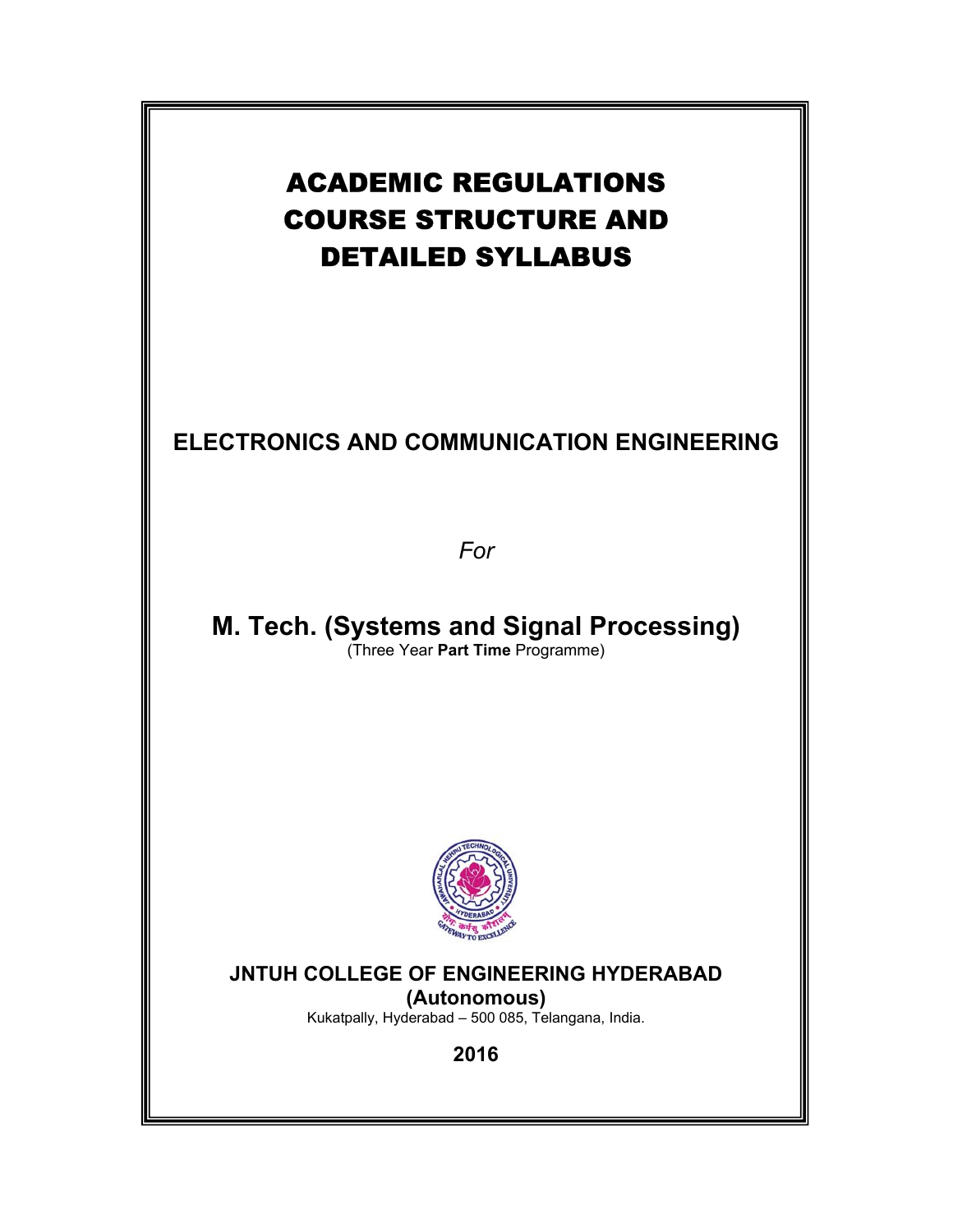

## **JAWAHARLAL NEHRU TECHNOLOGICAL UNIVERSITY HYDERABAD COLLEGE OF ENGINEERING HYDERABAD (AUTONOMOUS) Kukatpally, Hyderabad – 500 085**

ACADEMIC REGULATIONS 2015 for CBCS Based M.Tech. (Part- Time) Programmes (Effective for the students admitted into I year from the Academic Year **2016-17** and onwards)

## **1.0 Part-Time Post-Graduate Degree Programmes in Engineering & Technology (PTPGP in E & T):**

JNTUH offers 3 Year (6 Semesters) Part-time **Master of Technology** (M.Tech.) Degree Programmes, under Choice Based Credit System (CBCS) at its Constituent Autonomous College - JNTUH College of Engineering Hyderabad with effect from the Academic Year 2016 - 17 onwards in the different branches of Engineering & Technology with different specializations.

### **2.0 Eligibility for Admission:**

- 2.1 Admissions to the PTPGPs shall be made subject to the eligibility, qualifications and specializations prescribed by JNTUH College of Engineering Hyderabad, JNT University Hyderabad, for each Specialization under each M.Tech. Programme, from time to time.
- 2.2 Admission to the PTPGP shall be made either on the basis of the Merit Rank obtained by the qualifying candidate at an Entrance Test conducted by the Jawaharlal Nehru Technological University Hyderabad / on the basis of any other order of merit approved by the University, subject to reservations as prescribed by the Government from time to time.
- 2.3 Candidates seeking admission to programmes on a part time basis should be working in or around the place where the programme is being run after passing the qualifying examination.
- 2.4 The medium of instructions for all PG Programmes will be ENGLISH only.

### **3.0 M.Tech. Programme (PTPGP in E & T) Structure:**

- 3.1 The M.Tech. Programmes in E & T of JNTUH-CEH are of Semester Pattern, with 6 Semesters constituting 3 Academic Years, each Academic Year having TWO Semesters (First/Odd and Second/Even Semesters). Each Semester shall be of 22 Weeks duration (inclusive of Examinations), with a minimum of 90 Instructional Days per Semester.
- 3.2 UGC/ AICTE specified Definitions/ Descriptions are adopted appropriately for various terms and abbreviations used in these PTPGP - Academic Regulations.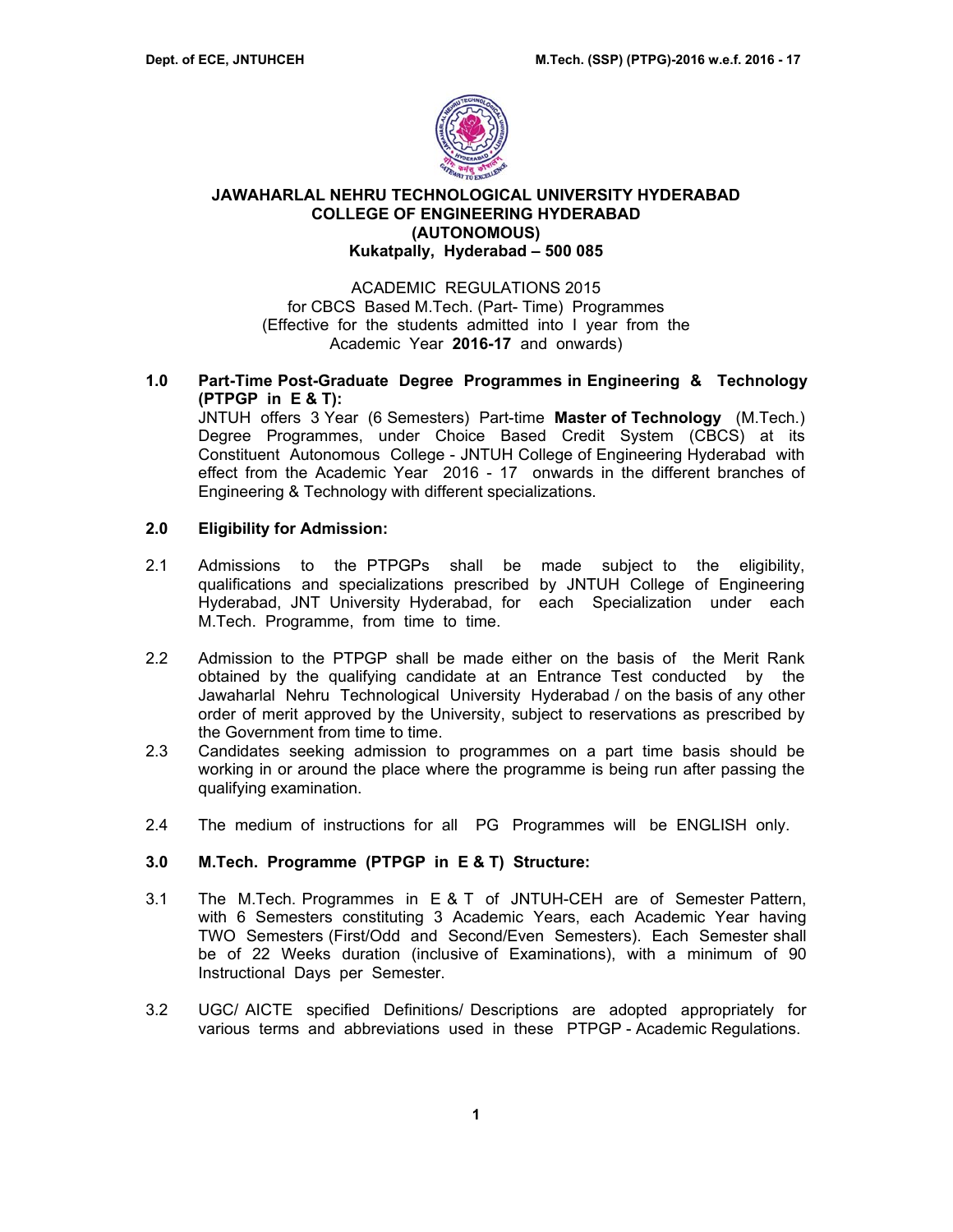## 3.2.1 **Semester Scheme:**

Each Semester having - 'Continuous Internal Evaluation (CIE)' and 'Semester End Examination (SEE)'. Choice Based Credit System (CBCS) and Credit Based Semester System (CBSS) as denoted are taken as 'references' for the present set of Regulations. The terms 'SUBJECT' or 'COURSE' imply the same meaning here, and refer to 'Theory Subject', or 'Lab Course', or 'Design/ Drawing Subject', or 'Seminar', or 'Comprehensive Viva', or 'Project', as the case may be.

## 3.2.2 **Credit Courses:**

All Subjects (or Courses) are to be registered by a student in a Semester to earn Credits. Credits shall be assigned to each Subject/ Course in a L: T: P: C (Lecture Periods: Tutorial Periods: Practicals Periods : Credits) Structure, based on the following general pattern …

- One hour/ Week/ Semester for Theory/ Lecture (L) Courses; and,
- Two hours/ Week/ Semester for Laboratory/ Practical (P) Courses or Tutorials (T).

Other student activities like Study Tour, Guest Lecture, Conference/ Workshop Participations, Technical Paper Presentations etc., and identified Mandatory Courses if any, will not carry Credits.

## 3.2.3 **Subject/ Course Classification:**

All Subjects/ Courses offered for the PTPGP are broadly classified as : (a) Core Courses (CoC), and (b) Elective Courses (EℓC).

‐ Core Courses (CoC) and Elective Courses (EℓC) are categorized as PS (Professional Subjects), which are further subdivided as – (i) PC (Professional/ Departmental Core) Subjects, (ii) PE (Professional/ Departmental Electives) , (iii) Seminar, (iv) Comprehensive Viva, and (v) Project Work (PW).

### 3.2.4 **Course Nomenclature:**

The Curriculum Nomenclature or Course-Structure Grouping for the M.Tech. Degree Programmes is as listed below …

| S.<br>No | <b>Broad</b><br><b>Course</b><br><b>Classificati</b><br>on  | <b>Course Group/</b><br>Category | <b>Courses Description</b>                                                                                    | <b>Credits</b> |  |
|----------|-------------------------------------------------------------|----------------------------------|---------------------------------------------------------------------------------------------------------------|----------------|--|
| 1)       | Core<br>Courses<br>(CoC)                                    | PC-<br><b>Professional Core</b>  | Includes core subjects related to the<br>Parent Discipline/ Department/ Branch<br>of Engg.                    | 20             |  |
| 2)       | Elective<br>Courses<br>(ElC)                                | PE- Professional<br>Electives    | Includes Elective subjects related to<br>the Parent Discipline/ Department/<br>Branch of Engg.                | 32             |  |
| 3)       | Core<br>Courses                                             | Project Work                     | M. Tech. Project or PG Project or PG<br><b>Major Project</b>                                                  | 30             |  |
|          |                                                             | Seminar                          | Seminar/ Colloquium based on core<br>contents related to Parent<br>Discipline/ Department/ Branch of<br>Engg. | $\overline{2}$ |  |
|          |                                                             | Comprehensive<br>Viva-voce       | Viva-voce covering all the PG<br>Subjects and related aspects                                                 | 4              |  |
|          | Lab oriented<br>Communication<br><b>Skills/ Soft Skills</b> |                                  |                                                                                                               |                |  |
|          |                                                             |                                  | <b>Total Credits for PTPGP</b>                                                                                | 90             |  |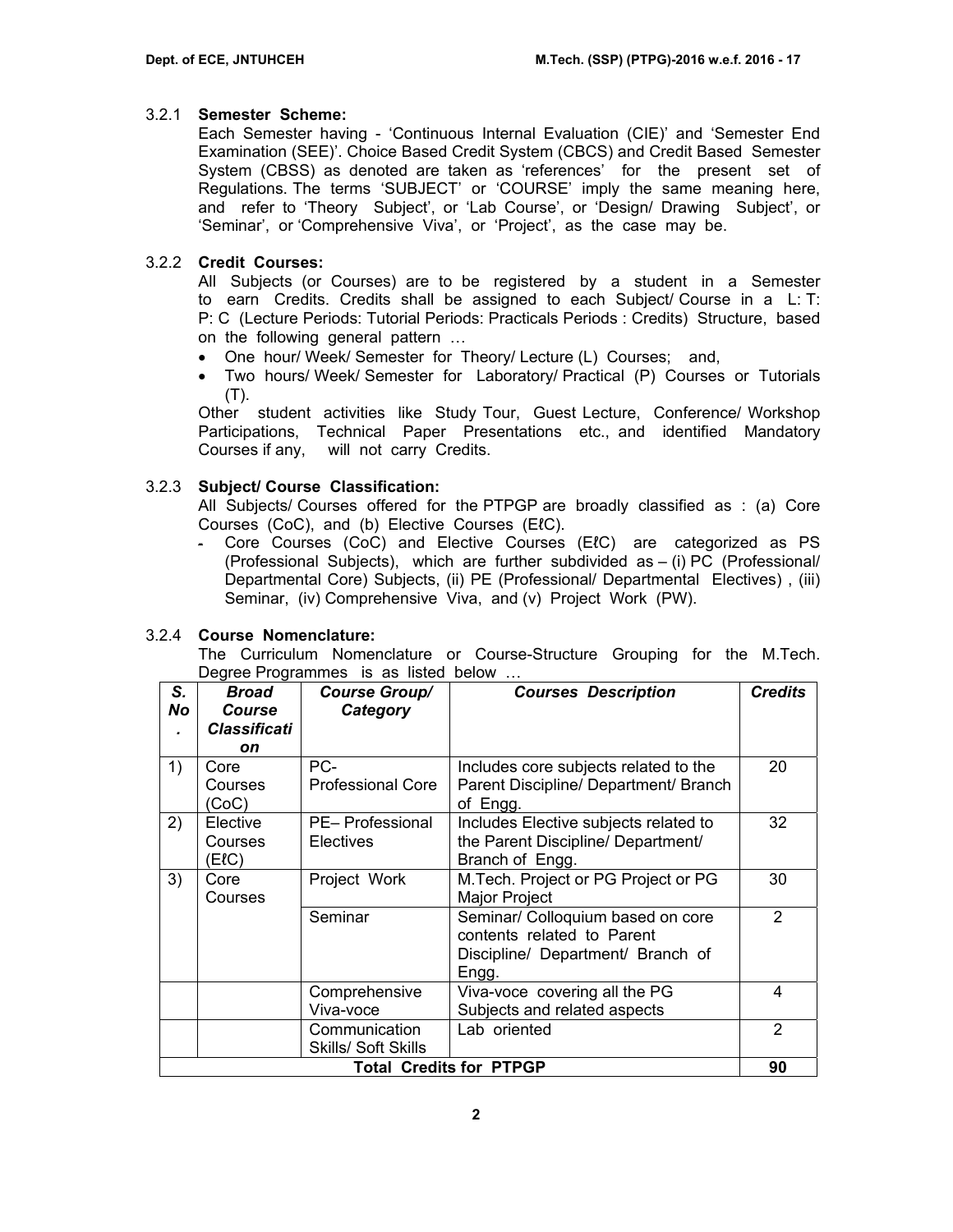#### **4.0 Course Work:**

- 4.1 A Student, after securing admission, shall pursue and complete the M.Tech. PTPGP in a minimum period of 3 Academic Years (6 Semesters), and within a maximum period of 6 Academic Years (starting from the Date of Commencement of I Year).
- 4.2 Each student shall Register for and Secure the specified number of Credits required for the completion of the PTPGP and Award of the M.Tech. Degree in respective Branch of Engineering with the chosen Specialization.
- 4.3 I &II Year is structured to provide typically 14 Credits (14 C) in each of the I and II Semesters, and III Year comprises of 34 Credits (34 C), totaling to 90 Credits (90 C) for the entire M.Tech. Programme.

## **5.0 Course Registration:**

- 5.1 A 'Faculty Advisor' shall be assigned to each M.Tech. Programme with respective Specialization, who will advise the Students about the M.Tech. Programme Specialization, its Course Structure and Curriculum, Choice/ Option for Subjects/ Courses, based on his competence, progress, pre-requisites and interest.
- 5.2 A Student may be permitted to Register for Subjects/ Courses of 'his CHOICE' with a typical total of 14 Credits per Semester in I &II Year (Minimum being 10 C and Maximum being 18 C, and 16 Credits (inclusive of Project) per V Semester in III Year (Minimum being 16 C and Maximum being 30 C), 18 credits (inclusive of Project) per VI Semester in III Year (minimum being 18 C and maximum 32 C), based on his interest, competence, progress, and 'PRE-REQUISITES' as indicated for various Subjects/ Courses, in the Department Course Structure (for the relevant Specialization) and Syllabus contents for various Subjects/ Courses.
- 5.3 Choice for 'additional Subjects/ Courses' in any Semester (above the typical 14/16/18 Credit norm, and within the Maximum Permissible Limit of 16/30/32 Credits, during I&II/ III Years as applicable) must be clearly indicated in the Registration, which needs the specific approval and signature of the Faculty Advisor/ Counselor on hard-copy.
- 5.4 Dropping of Subjects/ Courses in any Semester of I Year or II year may be permitted, ONLY AFTER obtaining prior approval and signature from the Faculty Advisor (subject to retaining a minimum of 10 Credits), 'within 15 Days of Time' from the beginning of the current Semester.
- 6.0 Subjects/Courses to be offered
- 6.1 A typical Section(or Class) sanctioned strength for each semester shall be 30.
- 6.2 A Subject/Course may be offered to the students ONLY if Minimum of 15 (1/2 of Section Strength) opt for the same. The Maximum strength of a Section is limited to 45(30+1/2 of the Section Strength).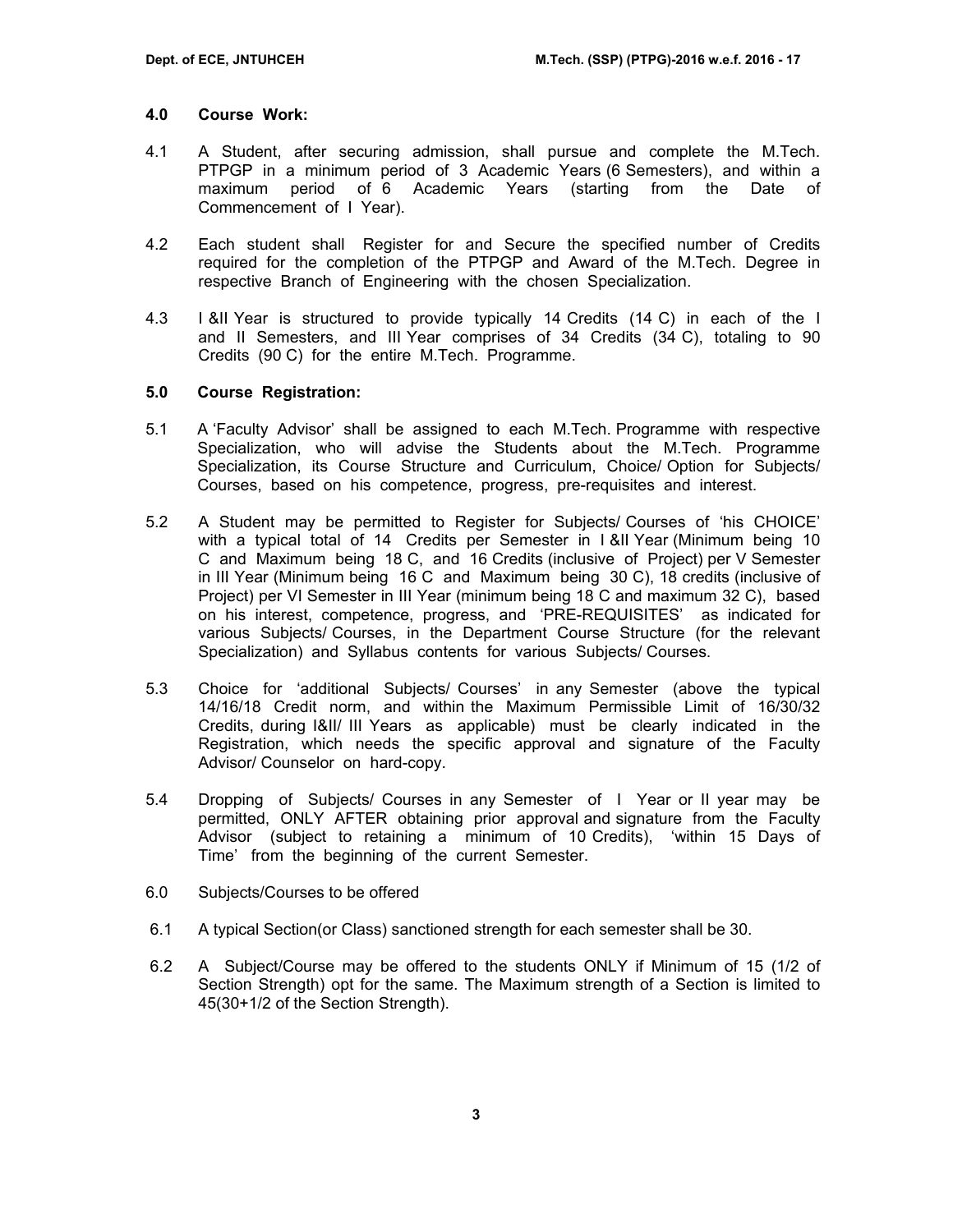## **7.0 Attendance Requirements:**

- 7.1 A Student shall be eligible to appear for the End Semester Examination (SEE) of any Subject, if he acquires a minimum of 75% of attendance in that Subject for that Semester.
- 7.2 A Student's Seminar Report and Seminar Presentation shall be eligible for evaluation, only if he ensures a minimum of 75% of his attendance in Seminar Presentation Classes during that Semester.
- 7.3 Condoning of shortage of attendance up to 10% (65% and above, and below 75%) in each Subject or Seminar of a Semester may be granted by the College Academic Council on genuine and valid grounds, based on the Student's representation with supporting evidence.
- 7.4 A stipulated fee per Subject/Seminar shall be payable towards condoning of shortage of attendance.
- 7.5 Shortage of Attendance below 65% in any Subject/Seminar shall in NO case be condoned.
- 7.6 A Student, whose shortage of attendance is not condoned in any Subject(s) or Seminar in any Semester, is considered as 'Detained in that Subject(s)/ Seminar', and is not eligible to take End Examination(s) of such Subject(s) (and in case of Seminars, his Seminar Report or Presentation are not eligible for evaluation) in that Semester; and he has to seek Re-registration for those Subject(s)/Seminar in subsequent Semesters, and attend the same as and when offered.

### **8.0 Academic Requirements:**

The following Academic Requirements have to be satisfied, in addition to the Attendance Requirements mentioned in Item No. 7**.** 

- 8.1 A Student shall be deemed to have satisfied the Academic Requirements and earned the Credits allotted to each Subject/ Course, if he secures not less than 40% Marks (28 out of 70 Marks) in the End Semester Examination, and a minimum of 50% of Marks in the sum total of the CIE (Continuous Internal Evaluation) and SEE (Semester End Examination) taken together; in terms of Letter Grades, this implies securing B Grade or above in that Subject.
- 8.2A Student shall be deemed to have satisfied the Academic Requirements and earned the Credits allotted to - Seminar, and Comprehensive Viva-voce, if he secures not less than 50% of the total Marks to be awarded for each. The Student would be treated as failed, if he - (i) does not attend the Comprehensive Viva-voce as per the schedule given, or (ii) does not present the Seminar as required, or (ii) secures less than 50% of Marks ( < 50 Marks) in -Seminar/ Comprehensive Viva-voce evaluations. He may reappear for comprehensive viva where it is scheduled again; For seminar, he has to reappear in the next subsequent Semesters, as and when scheduled.
- 8.3 A Student shall register for all Subjects covering 90 Credits as specified and listed in the Course Structure for the chosen PTPGP Specialization, put up all the Attendance and Academic requirements for securing 90 Credits obtaining a minimum of B Grade or above in each Subject, and 'earn all 90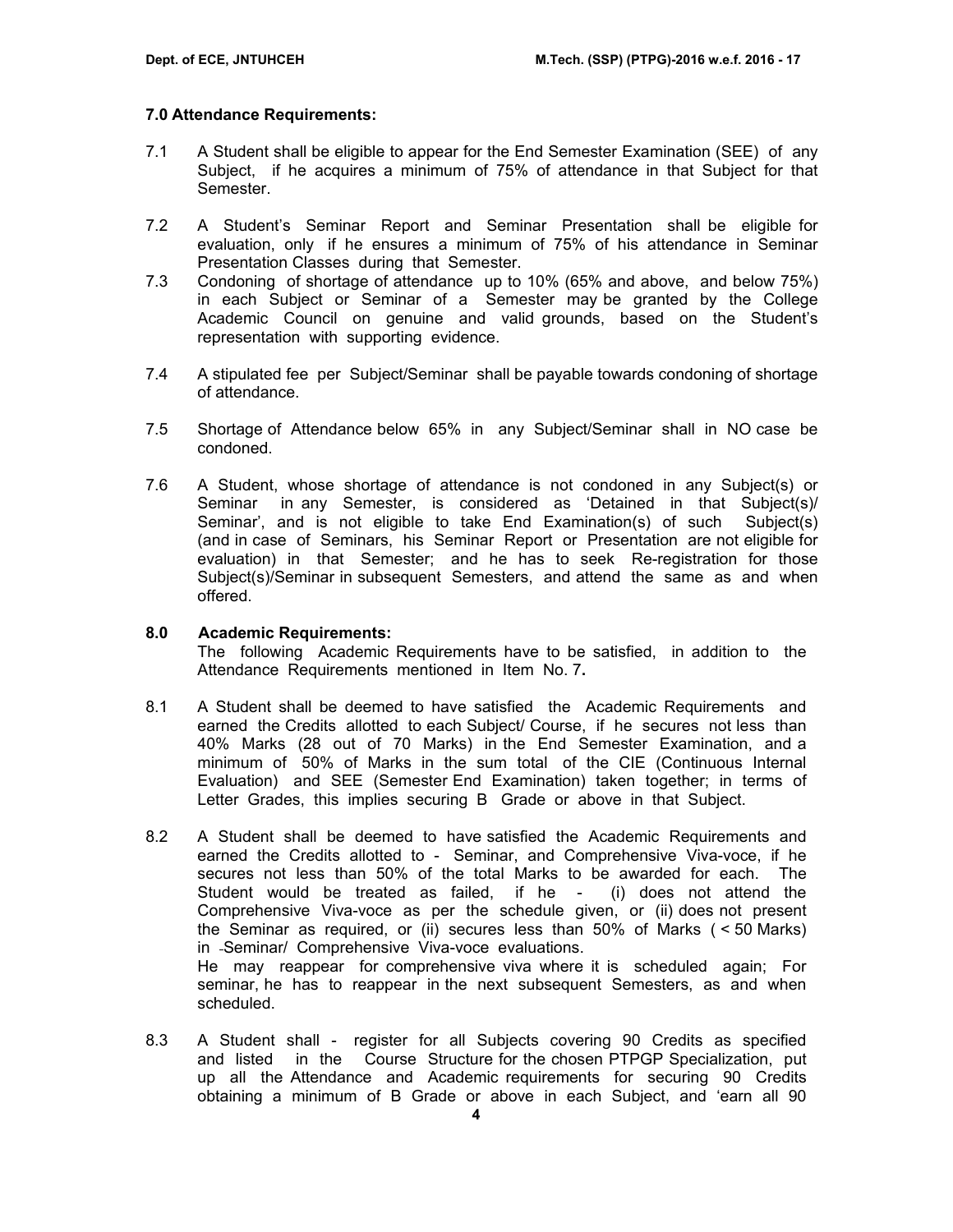Credits securing  $SGPA \geq 6.0$  (in each Semester) and final CGPA (ie., CGPA at the end of PTPGP)  $\geq 6.0$ , to successfully complete the PTPGP.

- 8.4 Marks and Letter Grades obtained in all those Subjects covering the above specified 90 Credits alone shall be considered for the calculation of final CGPA, which shall be indicated in the Grade Card of III Year II Semester.
- 8.5 If a student registers for some more 'extra Subjects' (in the parent Department or other Departments/Branches of Engg.) other than those listed Subjects totaling to 90 Credits as specified in the Course Structure, the performances in those 'extra Subjects' (although evaluated and graded using the same procedure as that of the required 90 Credits) will not be taken into account while calculating the SGPA and CGPA. For such 'extra Subjects' registered, % marks and Letter Grade alone will be indicated in the Grade Card, as a performance measure, subject to completion of the Attendance and Academic Requirements as stated in Items 7 and 8.1 – 8.4 above.
- 8.6 Students who fail to earn 90 Credits as per the specified Course Structure, and as indicated above, within 6 Academic Years from the Date of Commencement of their I Year, shall forfeit their seats in M.Tech. Programme and their admissions shall stand cancelled.
- 8.7 When a Student is detained due to shortage of attendance in any Subject(s)/Seminar in any Semester, no Grade Allotment will be done for such Subject(s)/Seminar, and SGPA/ CGPA calculations of that Semester will not include the performance evaluations of such Subject(s)/Seminar in which he got detained. However, he becomes eligible for re-registration of such Subject(s)/Seminar (in which he got detained) in the subsequent Semester(s), as and when next offered, with the Academic Regulations of the Batch into which he gets readmitted, by paying the stipulated fees per Subject. In all these re-registration cases, the Student shall have to secure a fresh set of Internal Marks (CIE) and End Semester Examination Marks (SEE) for performance evaluation in such Subject(s), and subsequent SGPA/ CGPA calculations.
- 8.8 A Student eligible to appear in the End Semester Examination in any Subject, but absent at it or failed (failing to secure B Grade or above), may reappear for that Subject at the supplementary examination (SEE) as and when conducted. In such cases, his Internal Marks (CIE) assessed earlier for that Subject/ Course will be carried over, and added to the marks to be obtained in the supplementary examination (SEE), for evaluating his performance in that Subject.

#### **9.0 Evaluation - Distribution and Weightage of Marks:**

- 9.1 The performance of a Student in each Semester shall be evaluated Subject-wise (irrespective of Credits assigned) with a maximum of 100 Marks for Theory or Practicals or Seminar or Drawing/Design or Comprehensive Viva-voce etc; however, the M.Tech. Project Work (Major Project) will be evaluated for 200 Marks.
- 9.2 a) For Theory Subjects, CIE Marks shall comprise of Mid-Term Examination Marks (for 25 Marks), and Assignment Marks (for 5 Marks).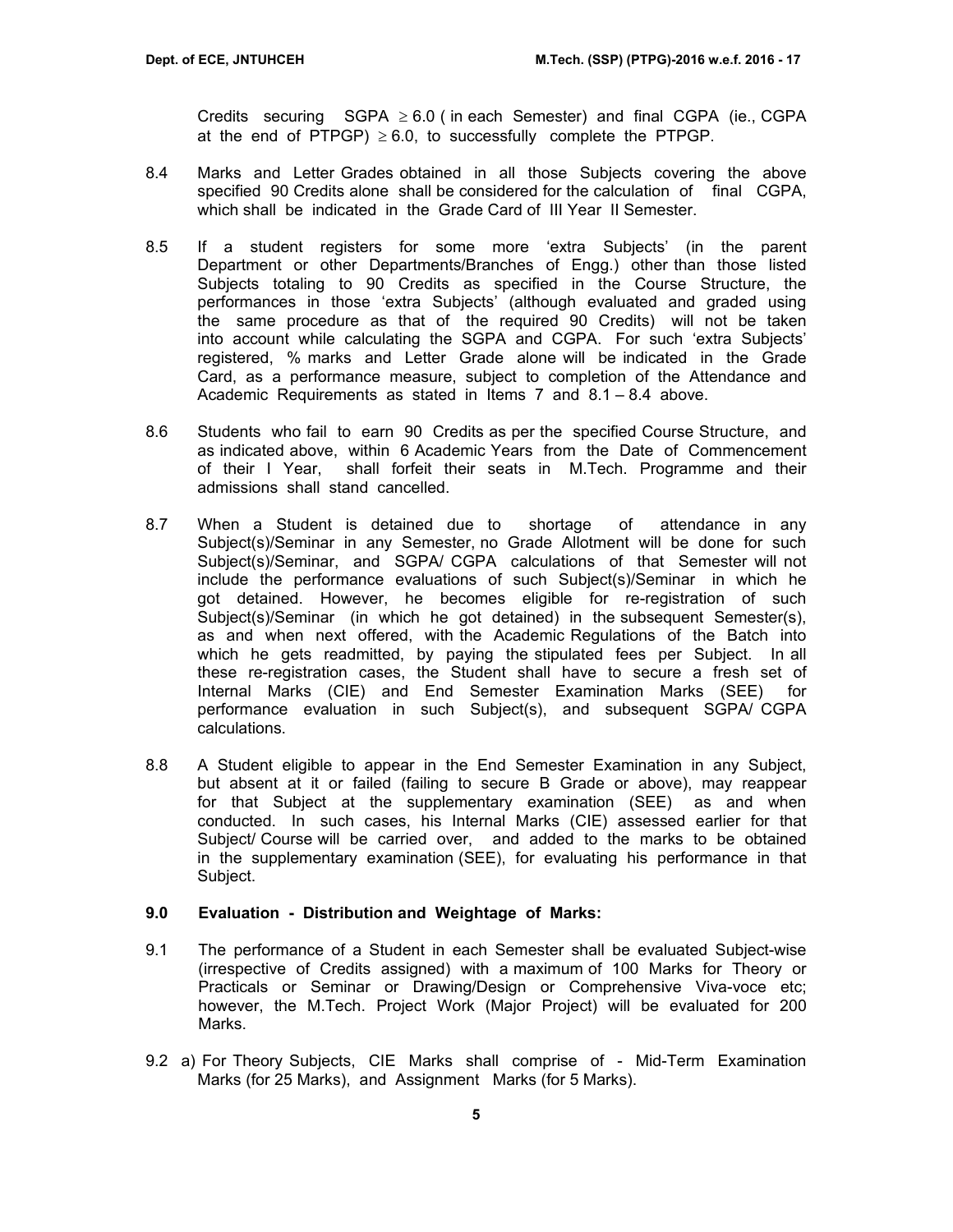b) During the Semester, there shall be 2 Mid-Term examinations. Each Mid-Term examination shall be for 25 Marks (with 120 minutes duration). The better performance out of these two Mid-Term Examinations shall be considered for the award of 25 Marks.

- 9.3 For Practical Subjects, there shall be a Continuous Internal Evaluation (CIE) during the Semester for 30 Internal Marks, and 70 Marks are assigned for Lab./Practicals End Semester Examination (SEE). Out of the 30 Marks for Internals, day-to-day work assessment in the laboratory shall be evaluated for 20 Marks; and the performance in an internal Lab./Practical Test shall be evaluated for 10 marks. The SEE for Lab./ Practicals shall be conducted at the end of the Semester by the concerned Lab. Teacher and another faculty member of the same Department as assigned by the Head of the Department.
- 9.4 There shall be a Seminar Presentation in II Year I(III) Semester or II(IV ) Semester. For the Seminar, the Student shall collect the information on a specialized topic, prepare a Technical Report and submit to the Department at the time of Seminar Presentation. The Seminar Presentation (along with the Technical Report) shall be evaluated by Two Faculty Members assigned by Head of the Department, for 100 Marks. There shall be no SEE or External Examination for Seminar.
- 9.5 Each Student shall appear for a Comprehensive Viva-Voce at the end of the V Semester (III Year I Semester). The Comprehensive Viva-Voce shall be conducted by a Committee, consisting of three senior faculty members of Department nominated by the Head of the Department, and the performance evaluation shall be for 100 Marks. There are no Internal Marks for the Comprehensive Viva-Voce.
- 9.6 a) Every PTPGP Student shall be required to execute his M.Tech. Project, under the guidance of the Supervisor assigned to him by the Head of Department. The PTPGP Project shall start immediately after the completion of the II Year II(IV) Semester, and shall continue through III Year I (V) and II (IV) Semesters. The Student shall carry out the literature survey, select an appropriate topic and submit a Project Proposal within 6 weeks (immediately after his II Year II Semester (IV) End Examinations), for approval by the Project Review Committee (PRC). The PRC shall be constituted by the Head of Department, and shall consist of the Head of Department, Project Supervisor, and a Senior Faculty Member of the Department. The Student shall present his Project Work Proposal to the PRC (PRC-I Presentation), on whose approval he can 'REGISTER for the PG Project'. Every Student must compulsorily register for his M.Tech. Project Work, within the 6 weeks of time-frame as specified above. After Registration, the Student shall carry out his work, and continually submit 'a fortnightly progress report' to his Supervisor throughout the Project period. The PRC will monitor the progress of the Project Work and review, through PRC-II and PRC-III Presentations – one at the end of the III Year I  $(V)$ Semester, and one before the submission of M.Tech. Project Work Report/ Dissertation.
	- b) After PRC-III presentation, the PRC shall evaluate the entire performance of the Student and declare the Project Report as 'Satisfactory' or 'Unsatisfactory'. Every Project Work Report/ Dissertation (that has been declared 'satisfactory') shall undergo 'Plagiarism Check' as per the University/ College norms to ensure content plagiarism below a specified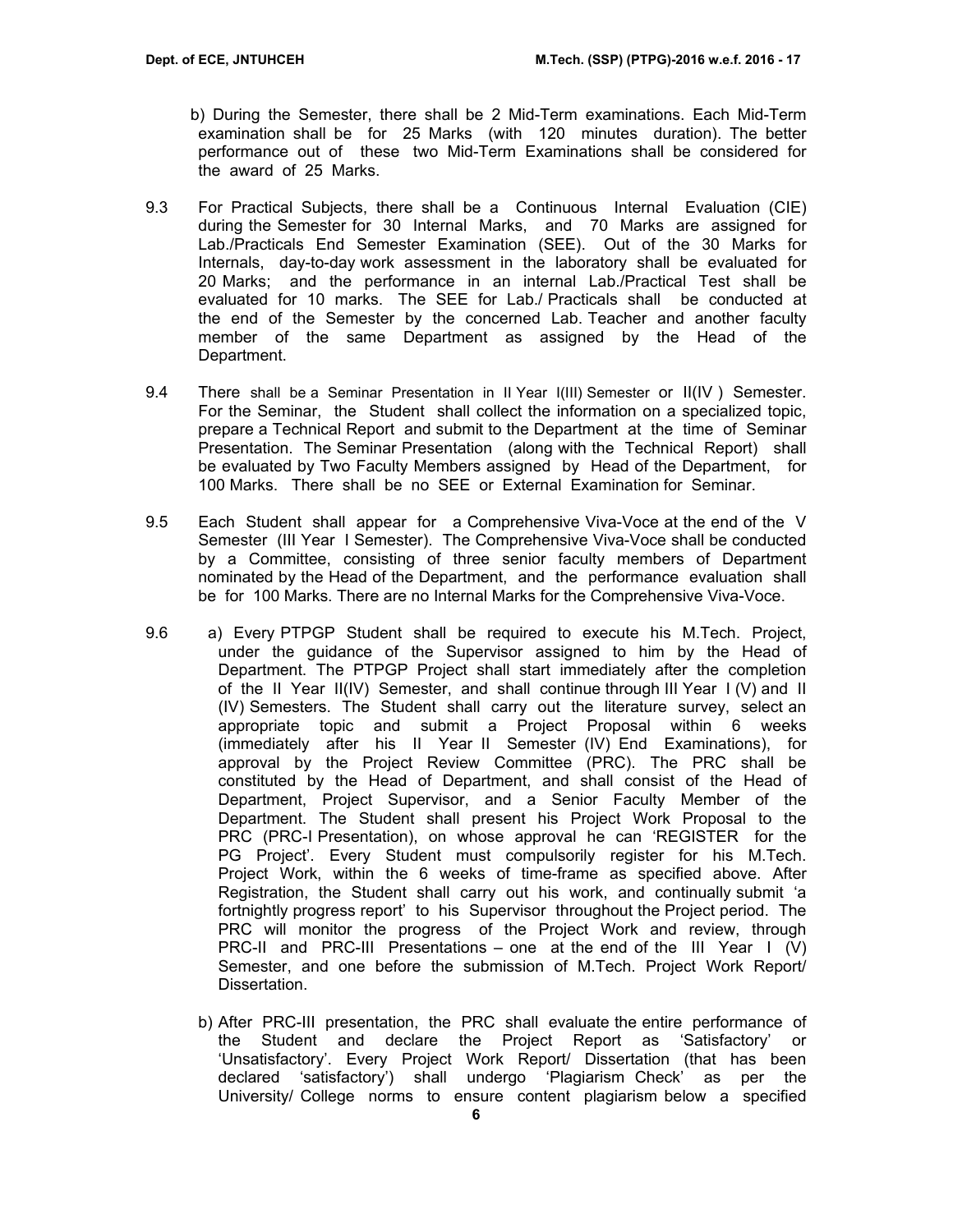level of 30%, and to become acceptable for submission. In case of unacceptable plagiarism levels, the student shall resubmit the Project Work Report, after carrying out the necessary modifications/ additions to his Project Work/ Report as per his Supervisor's advice, within the specified time, as suggested by the PRC.

- c) If any Student could not be present for PRC-II at the scheduled time (after approval and registration of his Project Work at PRC-I), his submission and presentation at the PRC-III time (or at any other PRC specified dates) may be treated as PRC-II performance evaluation, and delayed PRC-III dates for him may be considered as per PRC recommendations. Any Student is allowed to submit his M.Tech. Project Dissertation 'only after completion of 40 weeks from the date of approval/registration' of his Project, and after obtaining all approvals from the PRC.
- d) A total of 200 Marks are allotted for the M.Tech. Project Work, ( out of which 100 Marks are allotted for internal evaluation and 100 Marks for external evaluation). For internal Evaluation of 100 marks, Project Supervisor shall evaluate for 60 marks based on the continuous Internal Evaluation(CIE) of the student's performance and combined PRC-I, II & III performance evaluation will be for 40 marks (to be awarded by PRC, as SEE).
- 9.7 a) The Student shall be allowed to submit his Project Dissertation, only on the successful completion of all the prescribed PG Subjects (Theory and Labs.), Seminar, Comprehensive Viva-voce etc. (securing B Grade or above), and after obtaining all approvals from PRC. In such cases, the M.Tech. Dissertations will be sent to an External Examiner nominated by the Principal of the College, on whose 'approval', the Student can appear for the M.Tech. Project Viva-voce Examination, which shall be conducted by a Board, consisting of the PG Project Supervisor, Head of the Department, and the External Examiner who adjudicated the M.Tech. Project Work and Dissertation. The Board shall jointly declare the Project Work Performance as 'satisfactory', or 'unsatisfactory'; and in successful cases, the External Examiner shall evaluate the Student's Project Work presentation and performance for 100 Marks (SEE).
	- b) If the adjudication report of the External Examiner is 'not favourable' , then the Student shall revise and resubmit his Dissertation after one Semester, or as per the time specified by the External Examiner and/ or the PRC. If the resubmitted report is again evaluated by the External Examiner as 'not favourable', then that Dissertation will be summarily rejected. Subsequent actions for such Dissertations may be considered, only on the specific recommendations of the External Examiner and/ or PRC.
	- c) In cases, where the Board declared the Project Work Performance as 'unsatisfactory', the Student is deemed to have failed in the Project Vivavoce Examination, and he has to reappear for the Viva-voce Examination as per the Board recommendations. If he fails in the second Viva-voce Examination also, he will not be considered eligible for the Award of the Degree, unless he is asked to revise and resubmit his Project Work by the Board within a specified time period (within 6 years from the date of commencement of his I Year I Semester).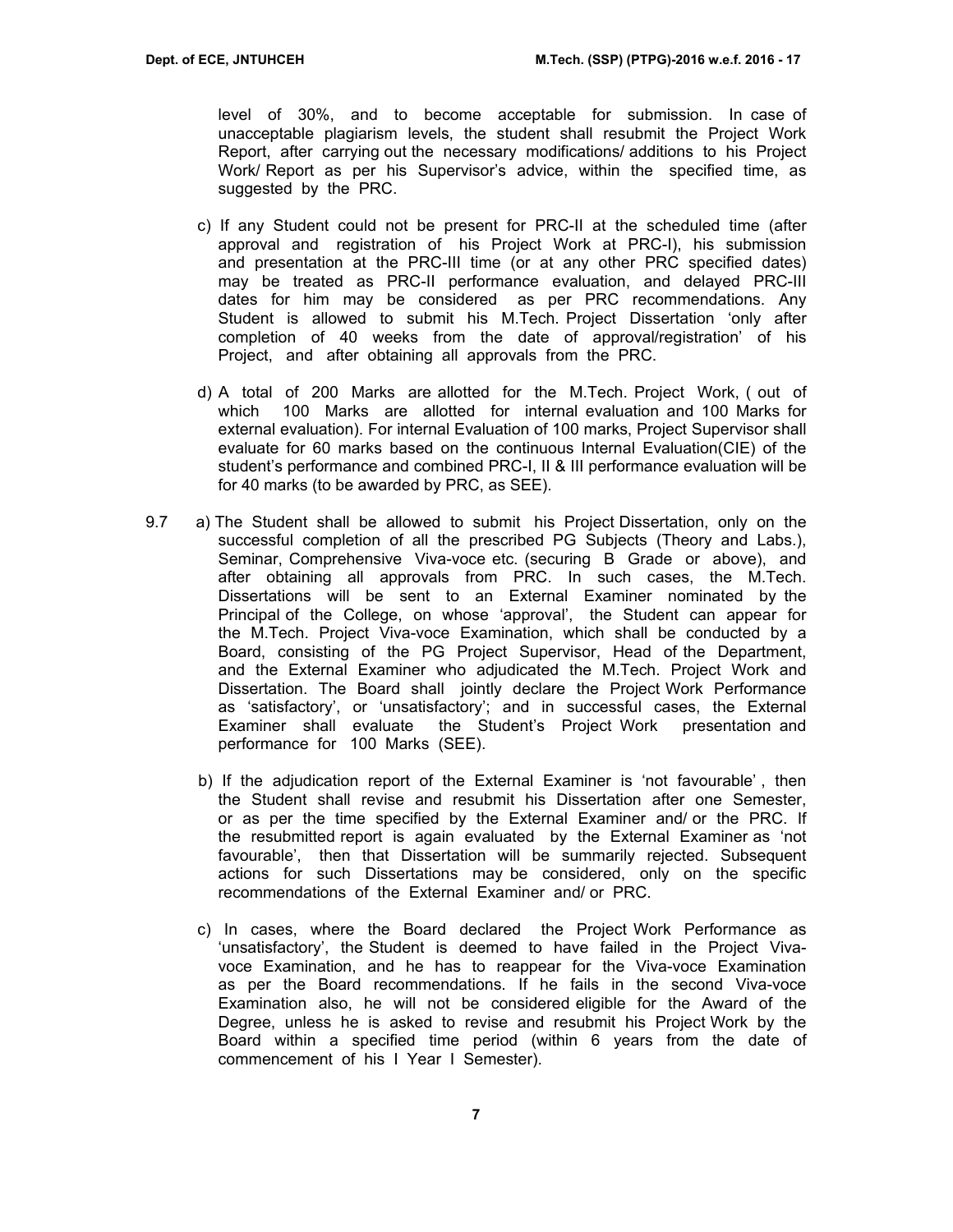#### **10.0 Re-Admission / Re-Registration:**

#### 10.1 **Re-Admission for Discontinued Students:**

Students, who have discontinued the M.Tech. Degree Programme due to any reasons what so ever, may be considered for 'Readmission' into the same Degree Programme (with same specialization) with the Academic Regulations of the Batch into which he gets readmitted, with prior permission from the concerned authorities, subject to Item 4.1.

### **10.2 Re-Registration for Detained Students:**

When any Student is detained in a Subject (s)/ Seminar due to shortage of attendance in any Semester, he may be permitted to re-register for the same Subject in the 'same category' (Core or Elective Group) or equivalent Subject if the same Subject is not available, as suggested by the Board of Studies of that Department, as when offered in the sub-sequent Semester(s), with the Academic Regulations of the Batch into which he seeks re-registration , with prior permission from the concerned authorities, subject to Item 4.1.

#### **11.0 Grading Procedure:**

- 11.1 Marks will be awarded to indicate the performance of each student in each Theory Subject, or Lab/Practicals, or Seminar, or Project, etc., based on the % marks obtained in CIE + SEE (Continuous Internal Evaluation + Semester End Examination, both taken together) as specified in Item 6 above, and a corresponding Letter Grade shall be given.
- 11.2 As a measure of the student's performance, a 10-point Absolute Grading System using the following Letter Grades (UGC Guidelines) and corresponding percentage of marks shall be followed:

| % of Marks Secured (Class       | Letter Grade (UGC | Grade Points |
|---------------------------------|-------------------|--------------|
|                                 |                   |              |
| <i>Intervals</i> )              | Guidelines)       |              |
| 80% and above                   | O                 | 10           |
| ( ≥ 80% , ≤100% )               | (Outstanding)     |              |
| Below 80% but not less than 70% | $A^+$             | 9            |
| (≥ 70%,< 80%)                   | (Excellent)       |              |
| Below 70% but not less than 60% | A                 | 8            |
| $( \geq 60\%$ , < 70% )         | (Very Good)       |              |
| Below 60% but not less than 55% | $\mathsf{B}^*$    | 7            |
| $( \geq 55\% , \leq 60\%)$      | (Good)            |              |
| Below 55% but not less than 50% | в                 | 6            |
| $( \geq 50\%$ , < 55% )         | (above Average)   |              |
| Below 50%                       | F                 | 0            |
| $< 50\%$ )                      | (FAIL)            |              |
| <b>Absent</b>                   | Ab                | 0            |

- 11.3 A student obtaining F Grade in any Subject shall be considered 'failed' and is be required to reappear as 'Supplementary Candidate' in the Semester End Examination (SEE), as and when offered. In such cases, his Internal Marks (CIE Marks) in those Subjects will remain the same as those he obtained earlier.
- 11.4 A Letter Grade does not imply any specific % of Marks.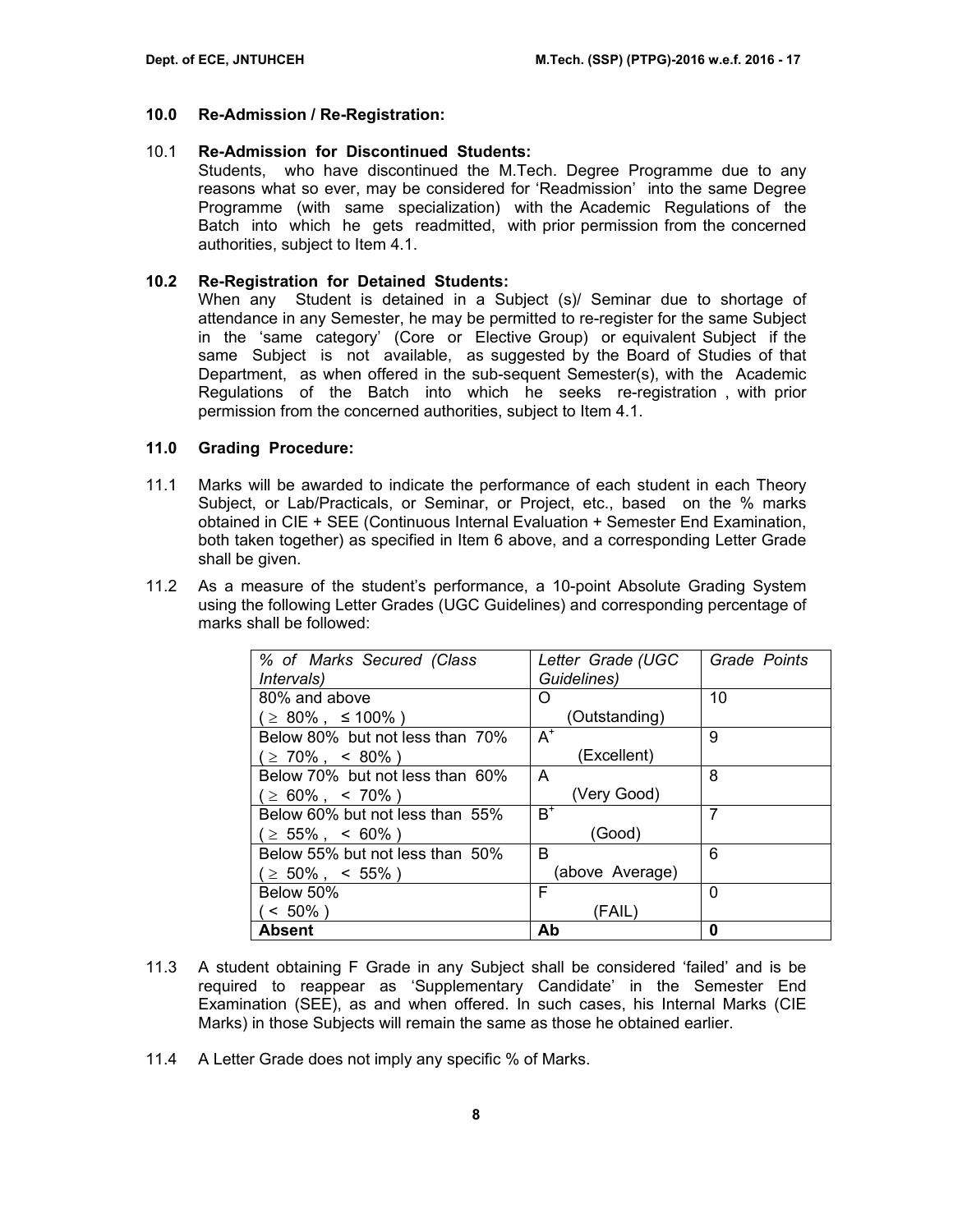11.5 A student earns Grade Point (GP) in each Subject/ Course, on the basis of the Letter Grade obtained by him in that Subject/ Course (excluding Mandatory non-credit Courses). Then the corresponding 'Credit Points' (CP) are computed by multiplying the Grade Point with Credits for that particular Subject/ Course.

## **Credit Points (CP) = Grade Point (GP) x Credits …. For a Course**

11.6 The Semester Grade Point Average (SGPA) is calculated by dividing the Sum of Credit Points (ΣCP) secured from ALL Subjects/ Courses registered in a Semester, by the Total Number of Credits registered during that Semester. SGPA is rounded off to TWO Decimal Places. SGPA is thus computed as

# $SGPA = \left\{ \sum_{i=4}^{N} C_i G_i \right\} / \left\{ \sum_{i=4}^{N} C_i \right\} \dots$  For each Semester,

where 'i' is the Subject indicator index (takes into account all Subjects in a Semester), 'N' is the no. of Subjects 'REGISTERED' for the Semester (as specifically required and listed under the Course Structure of the parent Department),  $\mathbf{C}_i$  is the no. of Credits allotted to the  $i<sup>th</sup>$  Subject, and  $G_i$  represents the Grade Points (GP) corresponding to the Letter Grade awarded for that i<sup>th</sup> Subject.

11.7 The Cumulative Grade Point Average (CGPA) is a measure of the overall cumulative performance of a student over all Semesters considered for registration. The CGPA is the ratio of the Total Credit Points secured by a student in ALL registered Courses in ALL Semesters, and the Total Number of Credits registered in ALL the Semesters. CGPA is rounded off to TWO Decimal Places. CGPA is thus computed from the I Year second Semester onwards, at the end of each Semester, as per the formula

# $CGPA = \{ \sum_{i=1}^{M} C_i \ G_i \} / \{ \sum_{i=1}^{M} C_i \} ...$  for all S Semesters registered **(ie., upto and inclusive of S Semesters, S** ≥ **1 )**,

where 'M' is the TOTAL no. of Subjects (as specifically required and listed under the Course Structure of the parent Department) the Student has 'REGISTERED' from the 1<sup>st</sup> Semester onwards upto and inclusive of the Semester S ( obviously  $M > N$  ), 'j' is the Subject indicator index (takes into account all Subjects from 1 to S Semesters),  $C_i$ is the no. of Credits allotted to the  $j<sup>th</sup>$  Subject, and  $G_i$  represents the Grade Points (GP) corresponding to the Letter Grade awarded for that j<sup>th</sup> Subject. After registration and completion of I Year I Semester however, the SGPA of that Semester itself may be taken as the CGPA, as there are no cumulative effects.

- 11.8 For Merit Ranking or Comparison Purposes or any other listing, ONLY the 'ROUNDED OFF' values of the CGPAs will be used.
- 11.9 For Calculations listed in Item 11.5 11.8, performance in failed Subjects/ Courses (securing F Grade) will also be taken into account, and the Credits of such Subjects/ Courses will also be included in the multiplications and summations. However, Mandatory Courses will not be taken into consideration.
- 11.10 A student shall be declared successful or 'passed' in a Semester, only when he gets a SGPA  $\geq$  6.00 (at the end of that particular Semester); and a student shall be declared successful or 'passed' in the entire PGP, only when gets a CGPA  $\geq 6.00$ ; subject to the condition that he secures a GP  $\geq$  6 (B Grade or above) in every registered Subject/ Course in each Semester (during the entire PGP) for the Degree Award, as required.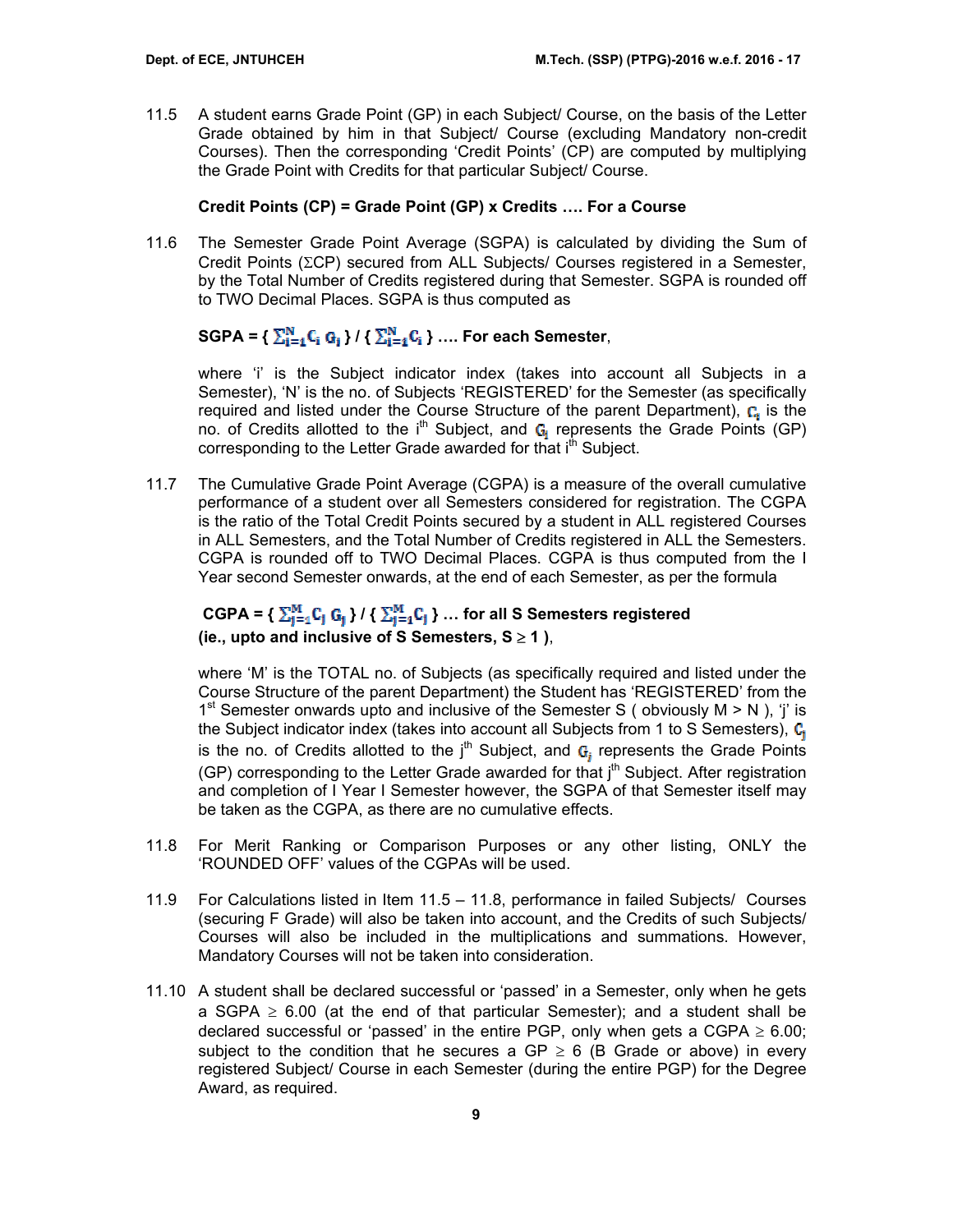11.11 After the completion of each Semester, a Grade Card or Grade Sheet (or Transcript) shall be issued to all the Registered Students of that Semester, indicating the Letter Grades and Credits earned. It will show the details of the Courses Registered (Course Code, Title, No. of Credits, Grade Earned etc.), Credits earned, SGPA, and CGPA.

## **11.12 Passing Standards :**

- 11.12.1 A Student shall be declared successful or 'passed' in a Semester, only when he gets a SGPA  $\geq$  6.00 (at the end of that particular Semester); and a Student shall be declared successful or 'passed' in the entire PGP, only when gets a CGPA  $\geq$  6.00; subject to the condition that he secures a GP  $\geq$  6 (B Grade or above) in every registered Subject/ Course in each Semester (during the entire PGP), for the Award of the Degree, as required.
- 11.12.2 After the completion of each Semester, a Grade Card or Grade Sheet (or Transcript) shall be issued to all the Registered Students of that Semester, indicating the Letter Grades and Credits earned. It will show the details of the Courses Registered (Course Code, Title, No. of Credits, Grade Earned), Credits earned, SGPA, and CGPA etc.

## **12.0 Declaration of Results:**

- 12.1 Computation of SGPA and CGPA are done using the procedure listed in 11.5  $-11.8.$
- 12.2 For Final % of Marks equivalent to the computed CGPA, the following formula may be used ..

**% of Marks = (CGPA – 0.5) x 10** 

## **13.0 Award of Degree and Class:**

13.1 A Student who registers for all the specified Subjects/ Courses as listed in the Course Structure, satisfies all the Course Requirements, and passes the examinations prescribed in the entire PTPG Programme (PTPGP), and secures the required number of **90** Credits (with GP  $\geq$  6.0), shall be declared to have 'QUALIFIED' for the award of the M.Tech. Degree in the chosen Branch of Engineering and Technology with specialization as he admitted.

### 13.2 **Award of Class**

After a student has satisfied the requirements prescribed for the completion of the program and is eligible for the award of M. Tech. Degree, he shall be placed in one of the following four classes based on the % CGPA:

| <b>Class Awarded</b>                | <b>CGPA</b>                |
|-------------------------------------|----------------------------|
| <b>First Class with Distinction</b> | $\geq 7.75$                |
| <b>First Class</b>                  | $6.75 \leq CGPA \leq 7.75$ |
| Second Class                        | $6.00 \leq CGPA < 6.75$    |

13.3 A student with final CGPA (at the end of the PTPGP) < 6.00 will not be eligible for the Award of Degree.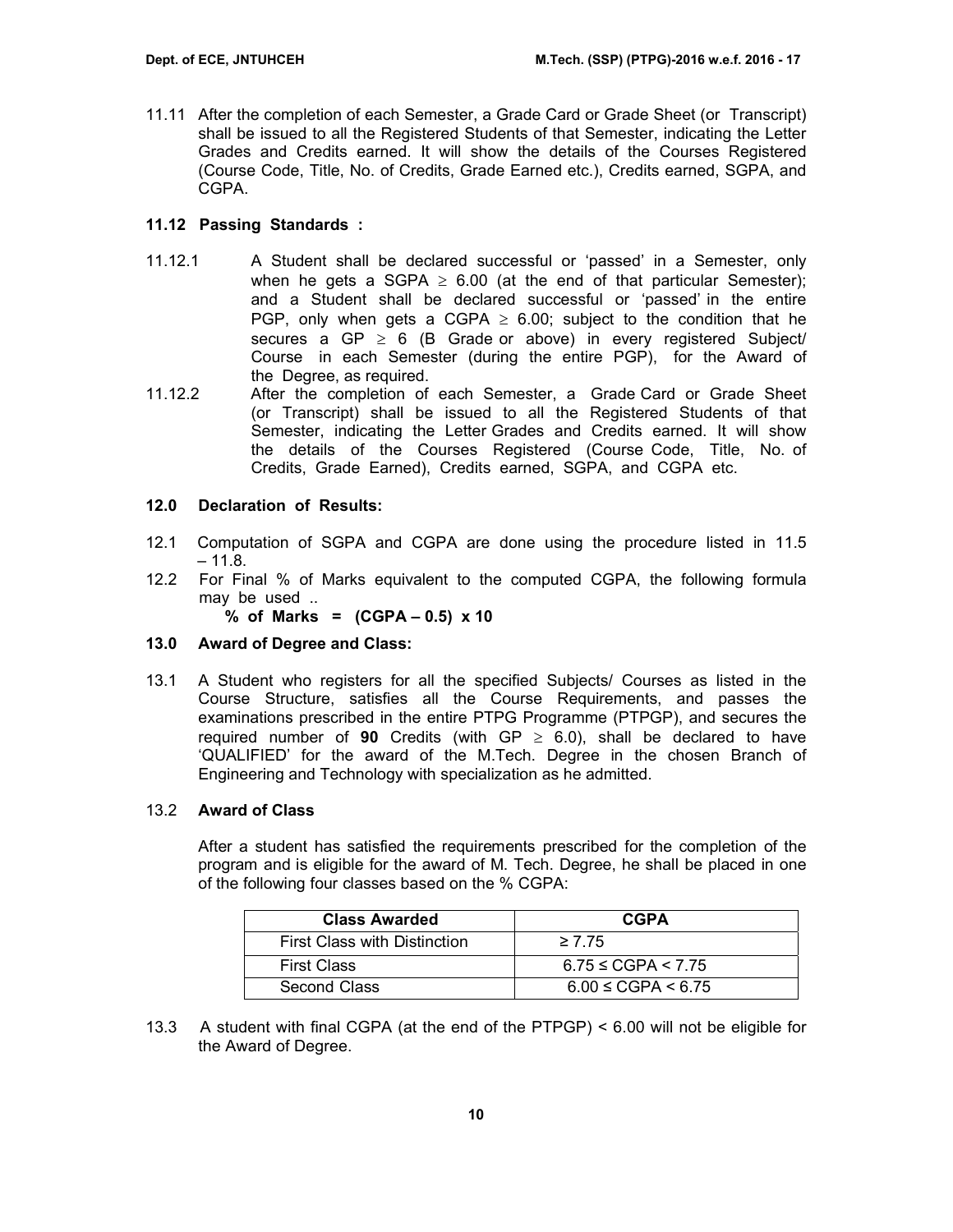#### **14.0 Withholding of Results:**

14.1 If a Student has not paid fees to University/ College at any stage, or has pending dues against his name due to any reason whatsoever, or if any case of indiscipline is pending against him, the result of the Student may be withheld, and he will not be allowed to go into the next higher Semester. The Award or issue of the Degree may also be withheld in such cases.

#### **15.0 Transitory Regulations:**

15.1 A Student - who has discontinued for any reason, or who has been detained for want of attendance as specified, or who has failed after having undergone PTPGP, may be considered eligible for readmission to the same PTPGP with same set of Subjects/ Courses (or equivalent Subjects/ Courses as the case may be), and same Professional Electives (or from same set/category of Electives or equivalents as suggested), as and when they are offered (within the time-frame of 6 years from the Date of Commencement of his I Year I Semester).

#### **16.0 Student Transfers:**

- 16.1 There shall be no Branch/ Specialization transfers after the completion of Admission Process.
- 16.2 There shall be no transfer among the Constituent Colleges and Units of Jawaharlal Nehru Technological University Hyderabad.

### **17.0 Scope:**

- i) Where the words "he", "him", "his", occur in the write-up of regulations, they include "she", "her", "hers".
- ii) Where the words "Subject" or "Subjects", occur in these regulations, they also imply "Course" or "Courses".
- iii) The Academic Regulations should be read as a whole, for the purpose of any interpretation.
- iv) In case of any doubt or ambiguity in the interpretation of the above regulations, the decision of the Vice-Chancellor/ Principal is final.
- v) The College may change or amend the Academic Regulations, and/ or Course Structure, and/ or Syllabi at any time, and the changes or amendments made shall be applicable to all Students with effect from the dates as notified by the University/ College.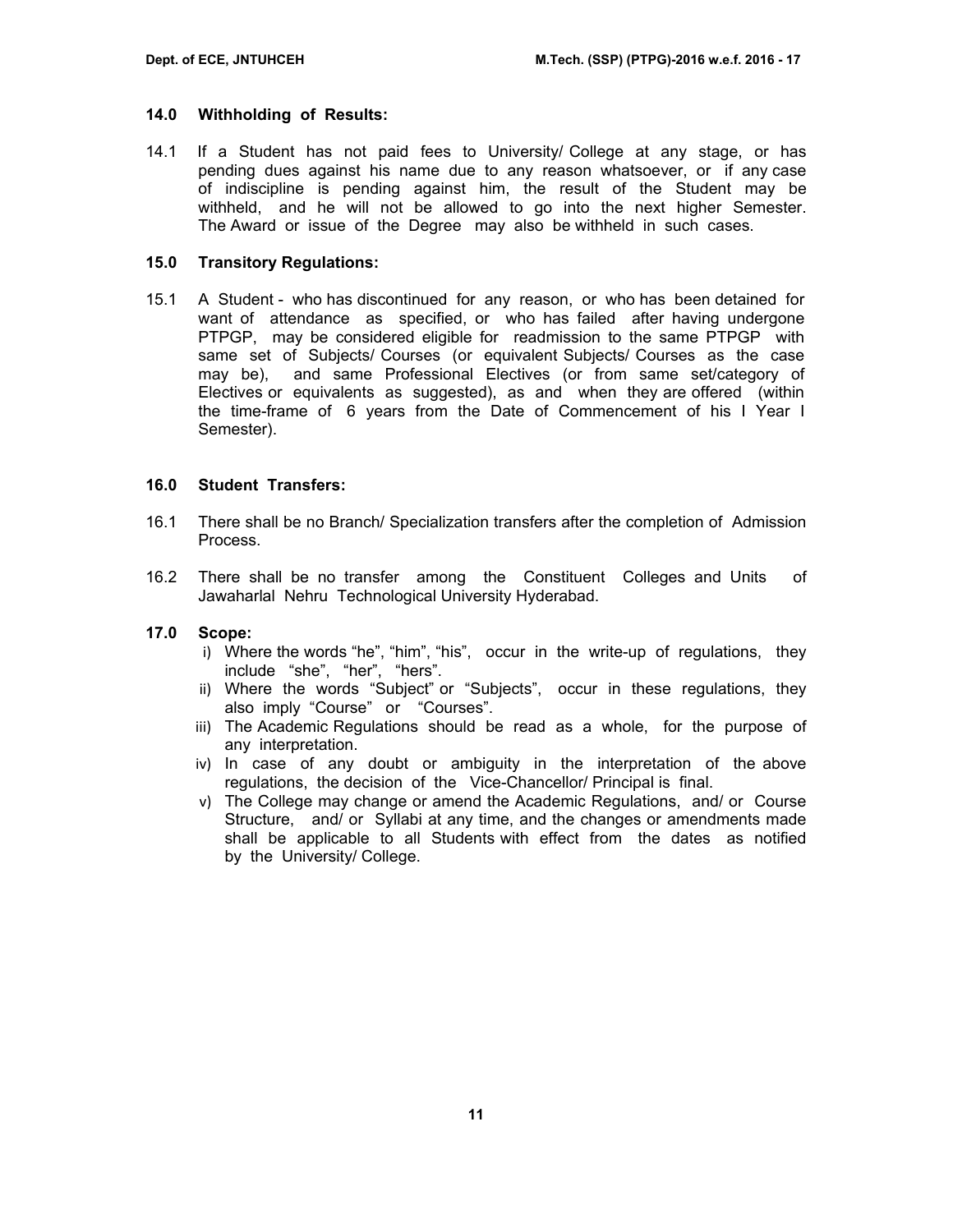|                  | <b>Nature of Malpractices</b>                                                                                                                                                                                                                                                                                                                                                                                                                                            | <b>Punishment</b>                                                                                                                                                                                                                                                                                                                                                                                                                                                                                                                                                                                                                                                                                                                                                                                                                |
|------------------|--------------------------------------------------------------------------------------------------------------------------------------------------------------------------------------------------------------------------------------------------------------------------------------------------------------------------------------------------------------------------------------------------------------------------------------------------------------------------|----------------------------------------------------------------------------------------------------------------------------------------------------------------------------------------------------------------------------------------------------------------------------------------------------------------------------------------------------------------------------------------------------------------------------------------------------------------------------------------------------------------------------------------------------------------------------------------------------------------------------------------------------------------------------------------------------------------------------------------------------------------------------------------------------------------------------------|
|                  | If the candidate:                                                                                                                                                                                                                                                                                                                                                                                                                                                        |                                                                                                                                                                                                                                                                                                                                                                                                                                                                                                                                                                                                                                                                                                                                                                                                                                  |
| 1(a)             | Possesses or keeps accessible in<br>examination hall, any paper, note<br>book, programmable calculators,<br>Cell phones, pager, palm<br>computers or any other form of<br>material concerned with or related<br>to the subject of the examination<br>(theory or practical) in which he is<br>appearing but has not made use of<br>(material shall include any marks<br>on the body of the candidate which<br>can be used as an aid in the<br>subject of the examination) | Expulsion from the examination hall and<br>cancellation of the performance in that<br>subject only.                                                                                                                                                                                                                                                                                                                                                                                                                                                                                                                                                                                                                                                                                                                              |
| 1 <sub>(b)</sub> | Gives assistance or guidance or<br>receives it from any other<br>candidate orally or by any other<br>body language methods or<br>communicates through cell<br>phones with any candidate or<br>persons in or outside the exam hall<br>in respect of any matter.                                                                                                                                                                                                           | Expulsion from the examination hall and<br>cancellation of the performance in that<br>subject only of all the candidates involved.<br>In case of an outsider, he will be handed<br>over to the police and a case is registered<br>against him.                                                                                                                                                                                                                                                                                                                                                                                                                                                                                                                                                                                   |
| $\overline{2}$   | Has copied in the examination hall<br>from any paper, book,<br>programmable calculators, palm<br>computers or any other form of<br>material relevant to the subject of<br>the examination (theory or<br>practical) in which the candidate is<br>appearing.                                                                                                                                                                                                               | Expulsion from the examination hall and<br>cancellation of the performance in that<br>subject and all other subjects the candidate<br>has already appeared including practical<br>examinations and project work and shall<br>not be permitted to appear for the<br>remaining examinations of the subjects of<br>that Semester/year.<br>The Hall Ticket of the candidate is to be<br>cancelled.                                                                                                                                                                                                                                                                                                                                                                                                                                   |
| 3                | Impersonates any other candidate<br>in connection with the examination.                                                                                                                                                                                                                                                                                                                                                                                                  | The candidate who has impersonated shall<br>be expelled from examination hall. The<br>candidate is also debarred and forfeits the<br>seat. The performance of the original<br>candidate who has been impersonated,<br>shall be cancelled in all the subjects of the<br>examination (including practicals and<br>project work) already appeared and shall<br>not be allowed to appear for examinations<br>of the remaining subjects of that<br>semester/year. The candidate is also<br>debarred for two consecutive semesters<br>from class work and all examinations. The<br>continuation of the course by the candidate<br>is subject to the academic regulations in<br>connection with forfeiture of seat. If the<br>imposter is an outsider, he will be handed<br>over to the police and a case is registered<br>against him. |

## **18. MALPRACTICES RULES:**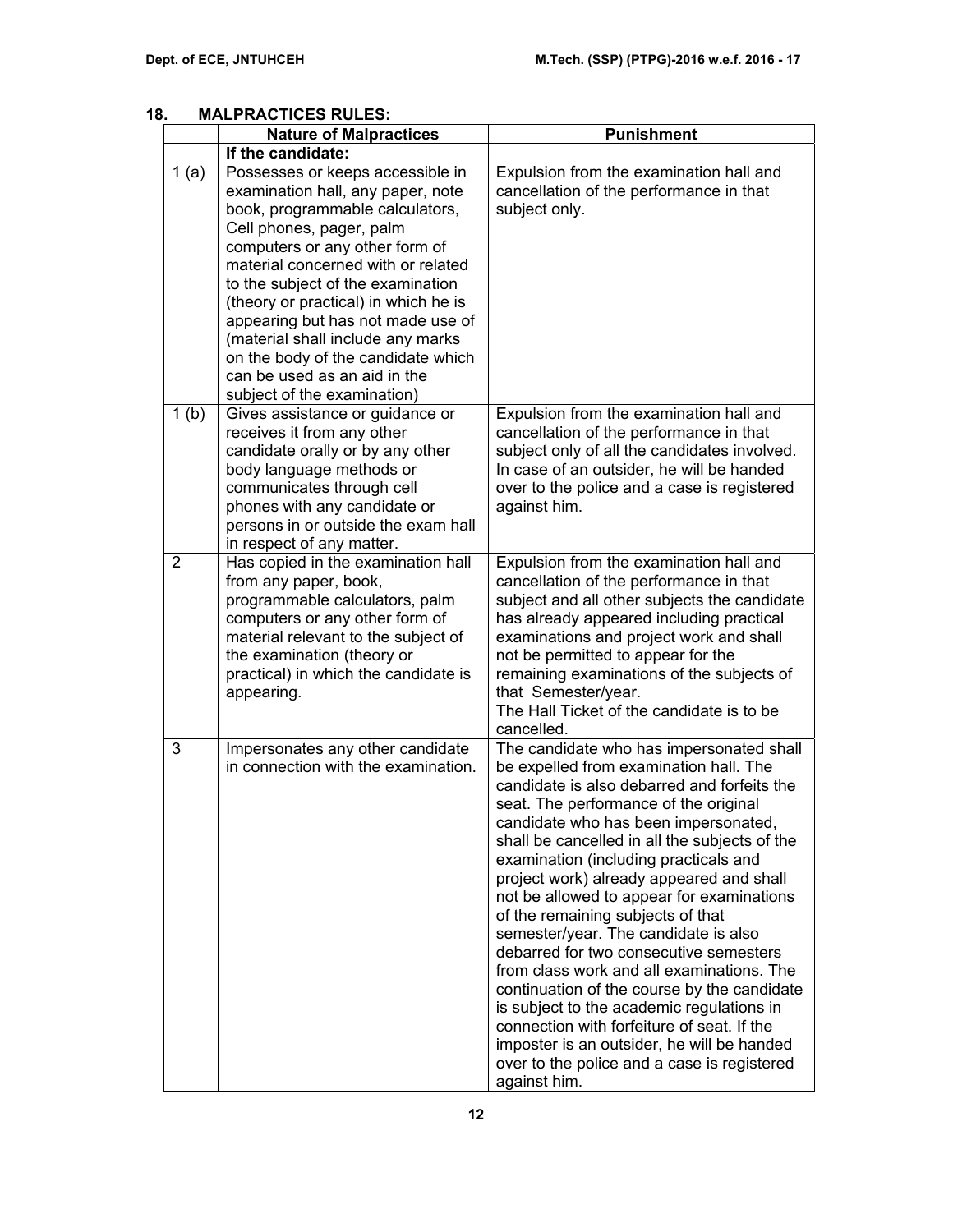| $\overline{4}$ | Smuggles in the Answer book or<br>additional sheet or takes out or<br>arranges to send out the question<br>paper during the examination or<br>answer book or additional sheet,<br>during or after the examination.                                                                                                                                                                                                                                                                                                                                                                                                                                                                                                                                                                                                                                                                                                                                                                                                                                                    | Expulsion from the examination hall and<br>cancellation of performance in that subject<br>and all the other subjects the candidate<br>has already appeared including practical<br>examinations and project work and shall<br>not be permitted for the remaining<br>examinations of the subjects of that<br>semester/year. The candidate is also<br>debarred for two consecutive semesters<br>from class work and all examinations. The<br>continuation of the course by the candidate<br>is subject to the academic regulations in<br>connection with forfeiture of seat. |
|----------------|-----------------------------------------------------------------------------------------------------------------------------------------------------------------------------------------------------------------------------------------------------------------------------------------------------------------------------------------------------------------------------------------------------------------------------------------------------------------------------------------------------------------------------------------------------------------------------------------------------------------------------------------------------------------------------------------------------------------------------------------------------------------------------------------------------------------------------------------------------------------------------------------------------------------------------------------------------------------------------------------------------------------------------------------------------------------------|---------------------------------------------------------------------------------------------------------------------------------------------------------------------------------------------------------------------------------------------------------------------------------------------------------------------------------------------------------------------------------------------------------------------------------------------------------------------------------------------------------------------------------------------------------------------------|
| 5              | Uses objectionable, abusive or<br>offensive language in the answer<br>paper or in letters to the examiners<br>or writes to the examiner<br>requesting him to award pass<br>marks.                                                                                                                                                                                                                                                                                                                                                                                                                                                                                                                                                                                                                                                                                                                                                                                                                                                                                     | Cancellation of the performance in that<br>subject.                                                                                                                                                                                                                                                                                                                                                                                                                                                                                                                       |
| 6              | Refuses to obey the orders of the<br>Chief Superintendent / Assistant -<br>Superintendent / any officer on duty<br>or misbehaves or creates<br>disturbance of any kind in and<br>around the examination hall or<br>organizes a walk out or instigates<br>others to walk out, or threatens the<br>officer-in charge or any person on<br>duty in or outside the examination<br>hall of any injury to his person or to<br>any of his relations whether by<br>words, either spoken or written or<br>by signs or by visible<br>representation, assaults the officer-<br>in-charge, or any person on duty in<br>or outside the examination hall or<br>any of his relations, or indulges in<br>any other act of misconduct or<br>mischief which result in damage to<br>or destruction of property in the<br>examination hall or any part of the<br>College campus or engages in any<br>other act which in the opinion of the<br>officer on duty amounts to use of<br>unfair means or misconduct or has<br>the tendency to disrupt the orderly<br>conduct of the examination. | In case of students of the college, they<br>shall be expelled from examination halls<br>and cancellation of their performance in<br>that subject and all other subjects the<br>candidate(s) has (have) already appeared<br>and shall not be permitted to appear for the<br>remaining examinations of the subjects of<br>that semester/year. The candidates also<br>are debarred and forfeit their seats. In case<br>of outsiders, they will be handed over to<br>the police and a police case is registered<br>against them.                                              |
| $\overline{7}$ | Leaves the exam hall taking away<br>answer script or intentionally tears<br>of the script or any part thereof<br>inside or outside the examination<br>hall.                                                                                                                                                                                                                                                                                                                                                                                                                                                                                                                                                                                                                                                                                                                                                                                                                                                                                                           | Expulsion from the examination hall and<br>cancellation of performance in that subject<br>and all the other subjects the candidate<br>has already appeared including practical<br>examinations and project work and shall<br>not be permitted for the remaining                                                                                                                                                                                                                                                                                                           |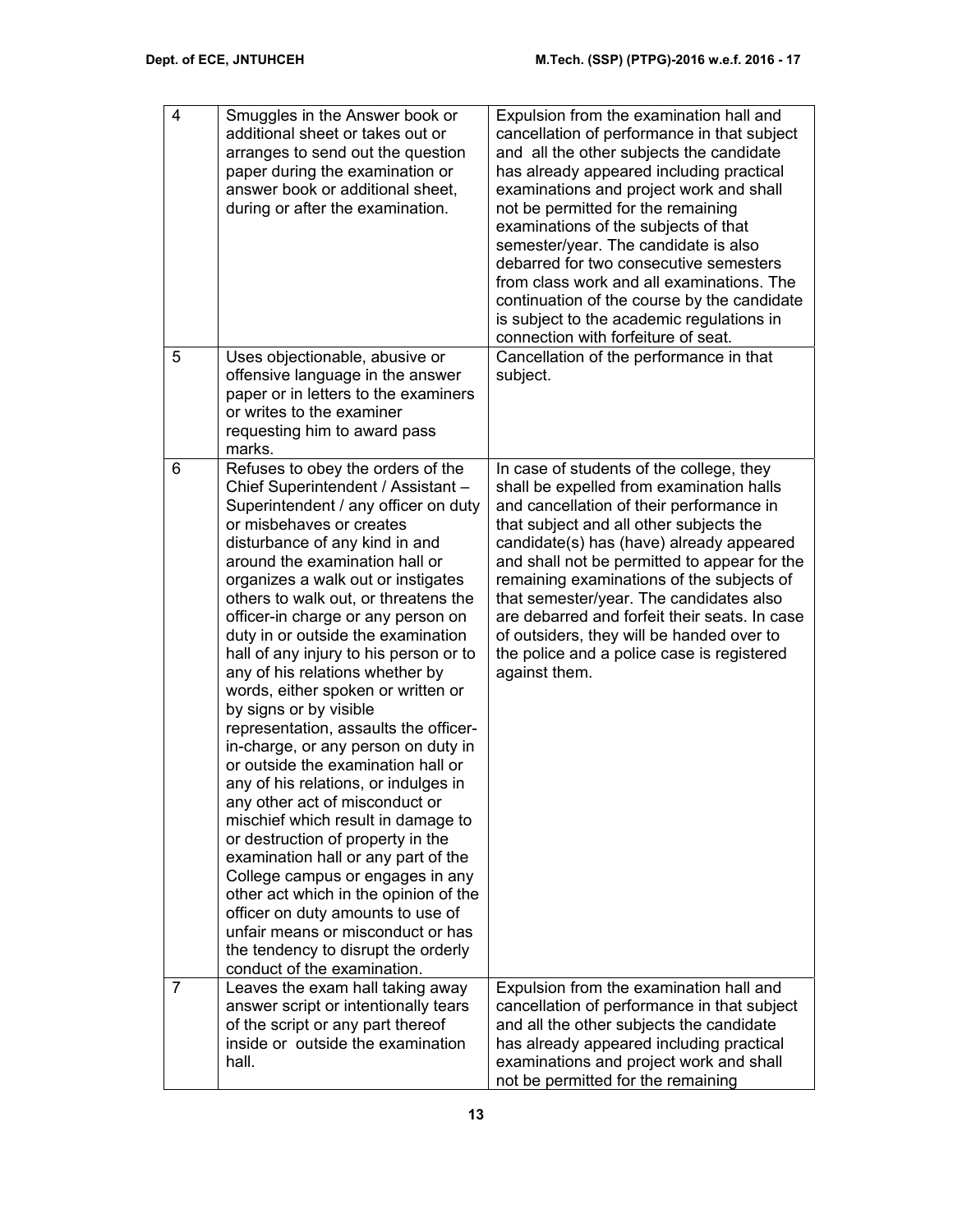|    |                                                                                                                                                                                                                          | examinations of the subjects of that<br>semester/year. The candidate is also<br>debarred for two consecutive semesters<br>from class work and all examinations. The<br>continuation of the course by the candidate<br>is subject to the academic regulations in<br>connection with forfeiture of seat.                                                                                                                                                                                                                                               |
|----|--------------------------------------------------------------------------------------------------------------------------------------------------------------------------------------------------------------------------|------------------------------------------------------------------------------------------------------------------------------------------------------------------------------------------------------------------------------------------------------------------------------------------------------------------------------------------------------------------------------------------------------------------------------------------------------------------------------------------------------------------------------------------------------|
| 8  | Possess any lethal weapon or<br>firearm in the examination hall.                                                                                                                                                         | Expulsion from the examination hall and<br>cancellation of the performance in that<br>subject and all other subjects the candidate<br>has already appeared including practical<br>examinations and project work and shall<br>not be permitted for the remaining<br>examinations of the subjects of that<br>semester/year. The candidate is also<br>debarred and forfeits the seat.                                                                                                                                                                   |
| 9  | If student of the college, who is not<br>a candidate for the particular<br>examination or any person not<br>connected with the college indulges<br>in any malpractice or improper<br>conduct mentioned in clause 6 to 8. | Student of the colleges expulsion from the<br>examination hall and cancellation of the<br>performance in that subject and all other<br>subjects the candidate has already<br>appeared including practical examinations<br>and project work and shall not be permitted<br>for the remaining examinations of the<br>subjects of that semester/year. The<br>candidate is also debarred and forfeits the<br>seat. Person(s) who do not belong to the<br>College will be handed over to police and,<br>a 8police case will be registered against<br>them. |
| 10 | Comes in a drunken condition to<br>the examination hall.                                                                                                                                                                 | Expulsion from the examination hall and<br>cancellation of the performance in that<br>subject and all other subjects the candidate<br>has already appeared including practical<br>examinations and project work and shall<br>not be permitted for the remaining<br>examinations of the subjects of that<br>semester/year.                                                                                                                                                                                                                            |
| 11 | Copying detected on the basis of<br>internal evidence, such as, during<br>valuation or during special scrutiny.                                                                                                          | Cancellation of the performance in that<br>subject and all other subjects the candidate<br>has appeared including practical<br>examinations and project work of that<br>semester / year examinations.                                                                                                                                                                                                                                                                                                                                                |
| 12 | If any malpractice is detected which<br>is not covered in the above clauses<br>1 to 11 shall be reported to the<br>College / University for further<br>action to award suitable<br>punishment.                           |                                                                                                                                                                                                                                                                                                                                                                                                                                                                                                                                                      |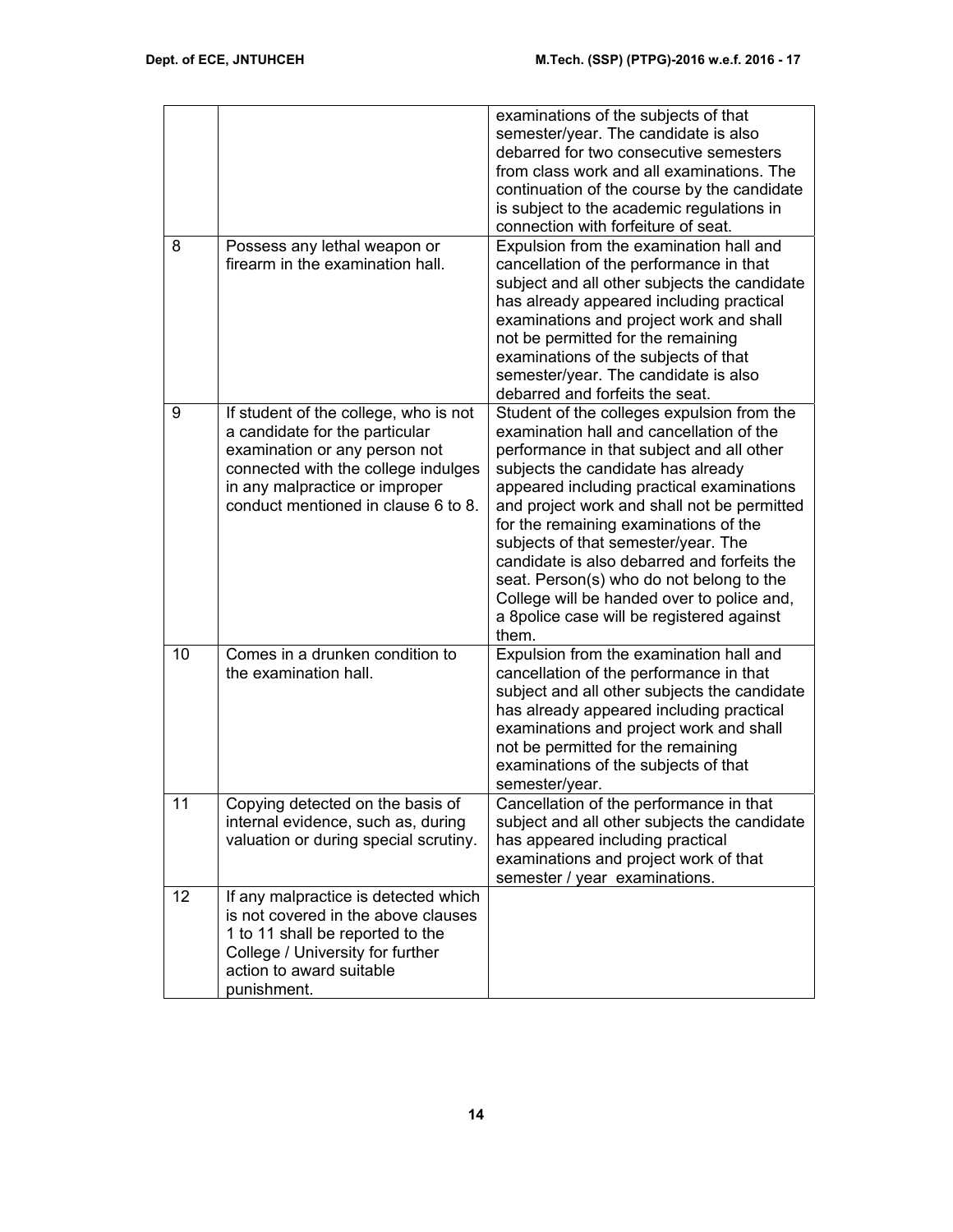## **19. GENERAL:**

- **Credit**: A unit by which the course work is measured. It determines the number of hours of instructions required per week. One credit is equivalent to one hour of teaching (lecture or tutorial) or two hours of practical work/field work per week.
- **Credit Point:** It is the product of grade point and number of credits for a course.
- The Academic Regulations should be read as a whole for the purpose of any interpretation.
- The University/College reserves the right of altering the Academic Regulations and/or Syllabus/Course Structure, as and when necessary. The modifications or amendments may be applicable to all the candidates on rolls, as specified by the University/College.
- Wherever the words 'he' or 'him' or 'his' occur in the above regulations, they will also include 'she' or 'her' or 'hers'.
- Wherever the word 'Subject' occurs in the above regulations, it implies the 'Theory Subject', 'Practical Subject' or 'Lab.' and 'Seminar'.
- In case of any ambiguity or doubt in the interpretations of the above regulations, the decision of the Vice-Chancellor will be final.

\*\*\*\*\*\*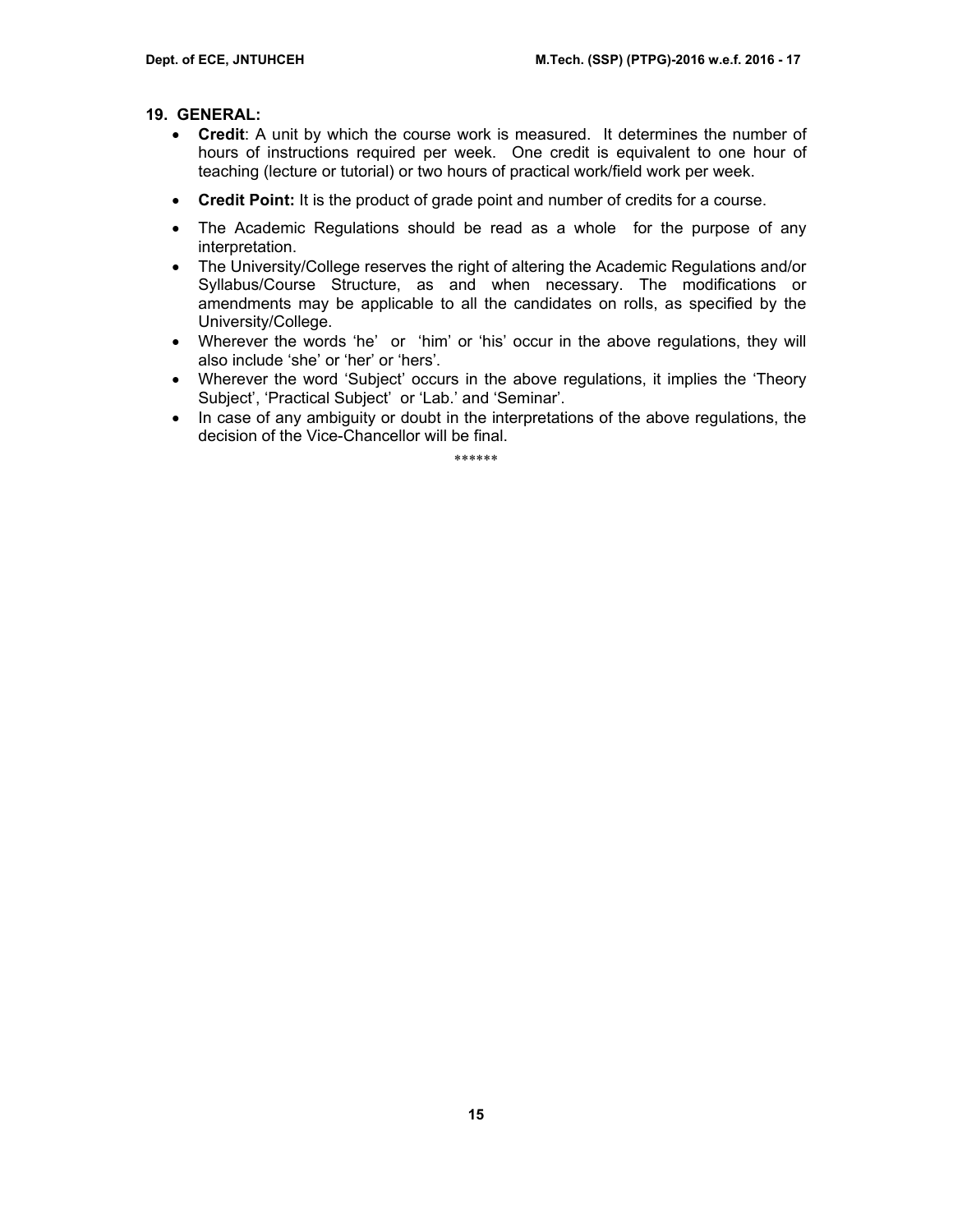## **JNTUH COLLEGE OF ENGINEERING HYDERABAD M.Tech. (Systems & Signal Processing) – Part Time w.e.f. 2016-17**

## **I – SEMESTER**

| S.No. | <b>Subject</b>                            |  | <b>Credits</b> |
|-------|-------------------------------------------|--|----------------|
|       | Random Processes and Queuing Theory       |  |                |
|       | <b>Advanced Digital Signal Processing</b> |  |                |
|       | Elective-I                                |  |                |
|       | Signal Processing Laboratory              |  |                |
|       | <b>Total Credits</b>                      |  | 14             |

## **II – SEMESTER**

| S.No. | <b>Subject</b>                                  |  | D | <b>Credits</b> |
|-------|-------------------------------------------------|--|---|----------------|
|       | Wireless Communications and Networks            |  |   |                |
|       | Elective-II                                     |  |   |                |
| っ     | Elective-III                                    |  |   |                |
|       | Advanced Communications and Networking Laborato |  |   |                |
|       | <b>Total Credits</b>                            |  |   | 14             |

## **III – SEMESTER**

| S.No. | <b>Subject</b>                    |  | D | <b>Credits</b> |
|-------|-----------------------------------|--|---|----------------|
|       | <b>Adaptive Signal Processing</b> |  |   |                |
|       | Elective-IV                       |  |   |                |
|       | Elective-V                        |  |   |                |
|       | Soft Skills Lab                   |  |   |                |
|       | <b>Total Credits</b>              |  |   | 14             |

### **IV – SEMESTER**

| S.No. | <b>Subject</b>       |  | Ð | <b>Credits</b> |
|-------|----------------------|--|---|----------------|
|       | Elective-VI          |  |   |                |
|       | Elective-VII         |  |   |                |
|       | Elective-VIII        |  |   |                |
|       | Seminar              |  | 4 |                |
|       | <b>Total Credits</b> |  |   | 14             |

#### **V – SEMESTER**

| S.No. | <b>Subject</b>          |  | D | <b>Credits</b> |
|-------|-------------------------|--|---|----------------|
|       | Comprehensive Viva Voce |  |   |                |
|       | Project Phase -I        |  |   | $\cdot$        |
|       | <b>Total Credits</b>    |  |   | 16             |

## **VI – SEMESTER**

| S.No. | Subject                         |  | D | <b>Credits</b> |
|-------|---------------------------------|--|---|----------------|
|       | Project Phase-II & Dissertation |  |   | 1٤             |
|       | <b>Total credits</b>            |  |   | 18             |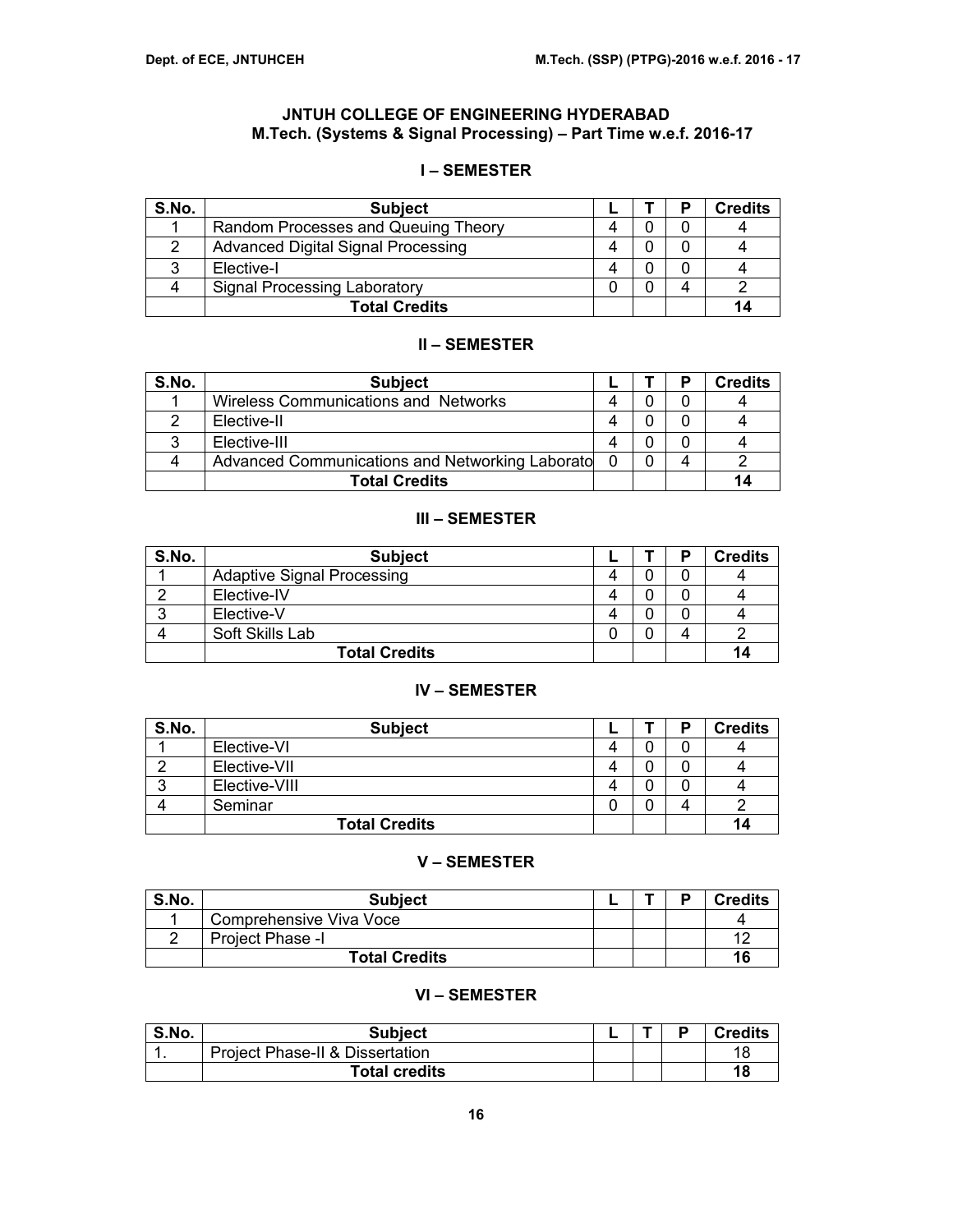## **Elective – I**

- 1. Transform Techniques
- 2. Digital System Design with PLDs
- 3. Advanced Data Communications

### **Elective – II**

- 1. Speech and Audio Signal Processing
- 2. VLSI Technology and Design
- 3. Spread Spectrum Communications.

## **Elective – III**

- 1. Biomedical Signal Processing
- 2. CMOS Analog Integrated Circuit Design
- 3. Detection and Estimation Theory

## **Elective – IV**

- 1. Coding Theory and Techniques.
- 2. TCP/IP and ATM Networks.
- 3. Optimization Techniques.

## **Elective – V**

- 1. Digital Signal Processors and Architectures
- 2. Mobile Computing
- 3. Ad-hoc Wireless and Sensor Networks.

## **Elective – VI**

- 1. Image and Video processing
- 2. 4G Technologies
- 3. VLSI Signal Processing

### **Elective – VII**

- 1. Software Defined Radio
- 2. Network Security and Cryptography
- 3. Radar Signal Processing

## **Elective – VIII**

- 1. Multi-Media and Signal Coding
- 2. Soft Computing Techniques
- 3. Advanced Computer Networks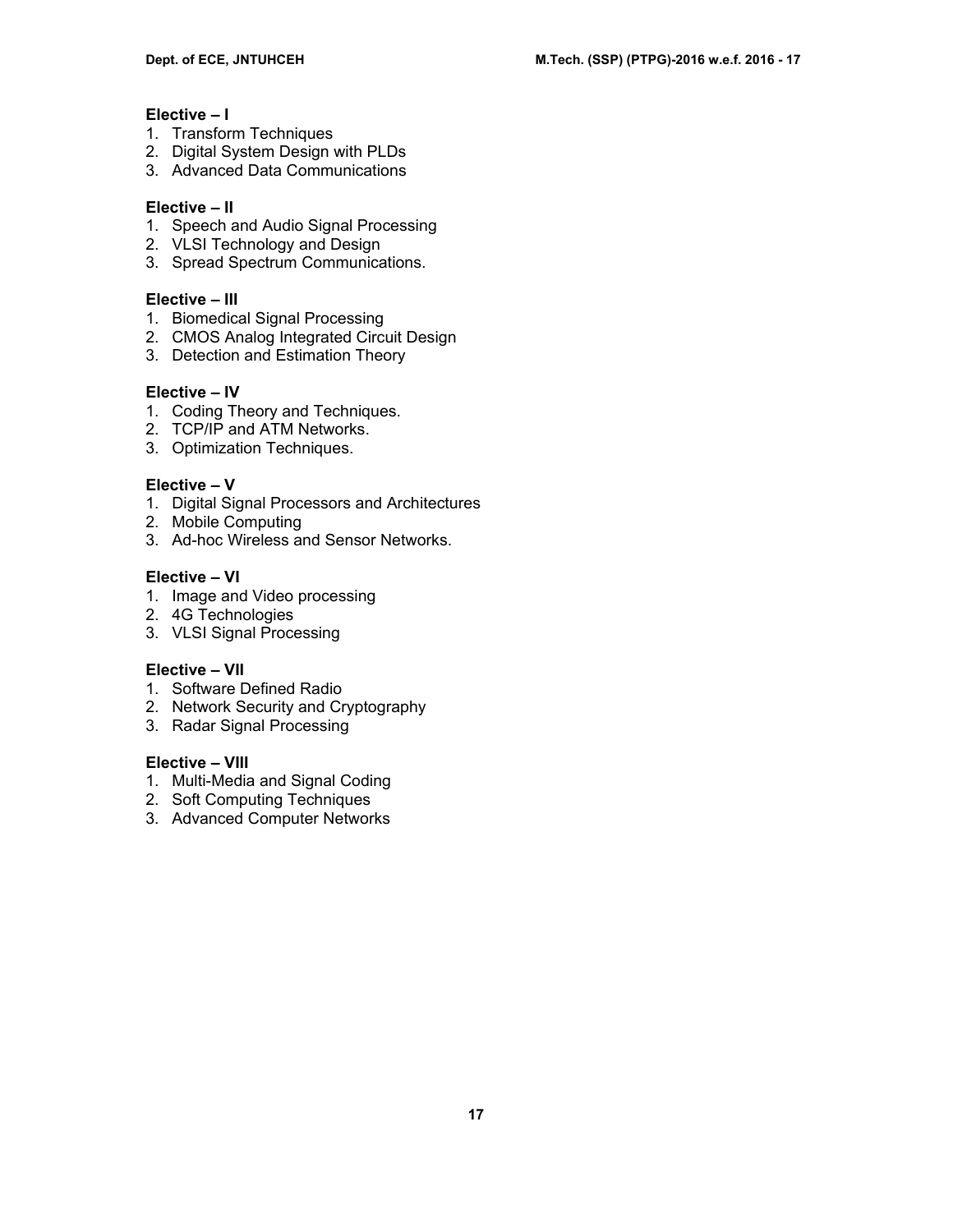| M.Tech. I Year I-Sem (Systems & Signal Processing) | L T P C |  |
|----------------------------------------------------|---------|--|
|                                                    | 4 0 0 4 |  |

## **RANDOM PROCESSES AND QUEUING THEORY**

**Prerequisite:** Probability Theory & Stochastic Processes

## **Course Objectives:**

1. To expose the students to the random process and queuing theory related topics for their subsequent study of Computer Networks and wireless communication and Networks.

### **Course Outcomes:**

Students will be able to**:** 

- 1. Understand Random variables as an intrinsic need for the analysis of random phenomena.
- 2. Evaluate and apply moments and Characteristics functions.
- 3. Understand the concept of random process spectral density of stationary process.
- 4. Understand the concepts of Markov Chains and queuing theory.
- 5. Understand the concepts of M| M|1, M|M|1|K, M|G|1 queuing Process.
- 6. Understand the modeling of telecommunication networks using appropriate queuing process.

### **UNIT I: RANDOM VARIABLE**

Random Variables-Basic Definitions and properties, Sum of independent random variables, Minimum and Maximum of random variables, Comparisons between random variables, Moments of the random variables, Random variables in the field of telecommunications, Transformations of random variables-The probability generating function, the characteristic function of a pdf, The Laplace Transform of a pdf, Methods for the generation of random variables- Method of the inverse of the distribution function, Method of the transformation.

### **UNIT II: RANDOM PROCESSES**

The Random Process Concept, Concept of Stationarity and Statistical Independence, First Order Stationary Processes, Second Order and Wide Sense Stationary, (N-Order) and Strict Sense Stationarity, Time Averages and Ergodicity, Mean Ergodic Processes, Correlation Ergodic Processes, Autocorrelation Function and its Properties, Cross Correlation function and its properties, Covariance Functions, The Power Spectrum- Properties, Relationship between Power spectrum and Autocorrelation function.

### **UNIT III: Markov Chains and Queuing Theory**

Queues, Poisson arrival process- Sum of independent Poisson processes, Random splitting of a Poisson process, Compound Poisson processes, Birth death Markov chains, Formulation of Hidden Markov Model (HMM), building, evaluation and decoding of HMM, Notations for Queuing systems, The Little Theorem, M/M/1 queue analysis, M/M/1/K queue analysis, M/M/S queue analysis, M/M/S/S queue analysis, The M/M/∞ queue analysis, Distribution of the queuing delays in the FIFO case- M/M/1 case, M/M/S case.

### **UNIT IV: M/G/1 Queuing Theory**

M/G/1 queue, M/G/1 system delay distribution in the FIFO case, Laplace Transform numerical inversion method, Generalizations of the M/G/1 theory, Different imbedding instants in the M/G/1 theory, M/G/1 with geometrically distributed messages.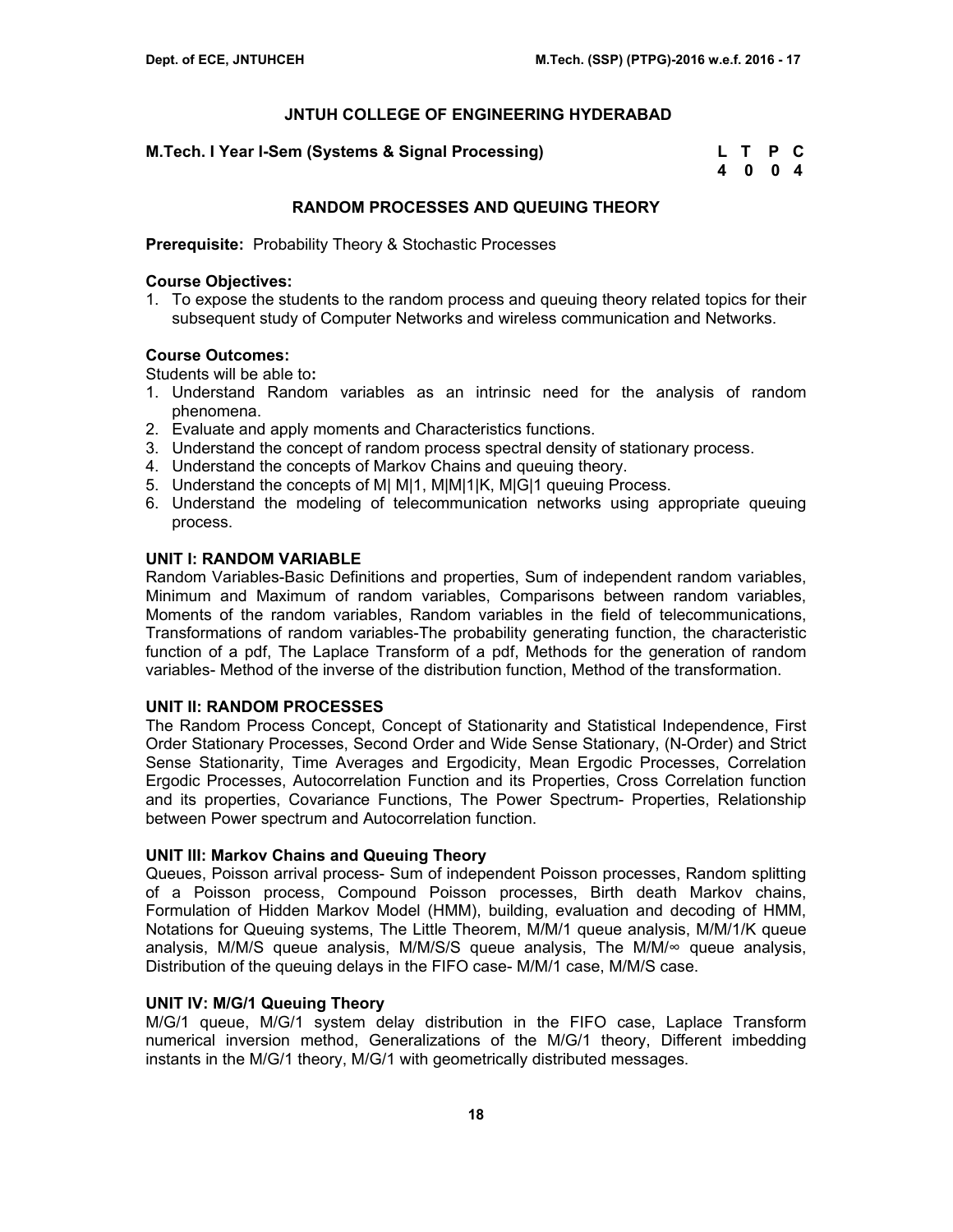## **UNIT V: Local Area Network Analysis**

Introduction, Contention based protocols- Aloha, Slotted Aloha, Aloha Protocol with ideal capture effect, CSMA Schemes, Demand assignment protocols-Polling protocol, Token passing protocol, Analysis of token and polling Schemes, R-Aloha, PRMA protocol, Comparisons between CSMA/CD and Token Protocols, Fixed assignment Protocols- FDMA, TDMA, Resource reuse in cellular systems, CDMA.

## **TEXTBOOK**

- 1. Queuing Theory and Telecommunications Networks and Applications, Springer, Giovanni Giambene.
- 2. Probability, Random Variables & Random Signal Principles-Peyton Z. Peebles, TMH, 4th Edition,2001.
- 3. Digital Processing of Speech Signals. L.R Rabinar and R W Jhaung, 1978, PHI.

## **REFERENCE BOOKS**:

- 1. Probability, Random Variables and Stochastic Processes Athanasios Papoulis, S. Unnikrishna Pillai – TMH, 2008
- 2. Probability and Random Processes with Applications to Signal Processing Henry Stark, John W. Woods, 3rd Edition, Pearson
- 3. Probability and Stochastic Processes A Friendly Introduction for Electrical and Computer Engineers – Roy D. Yates, David J. Goodman.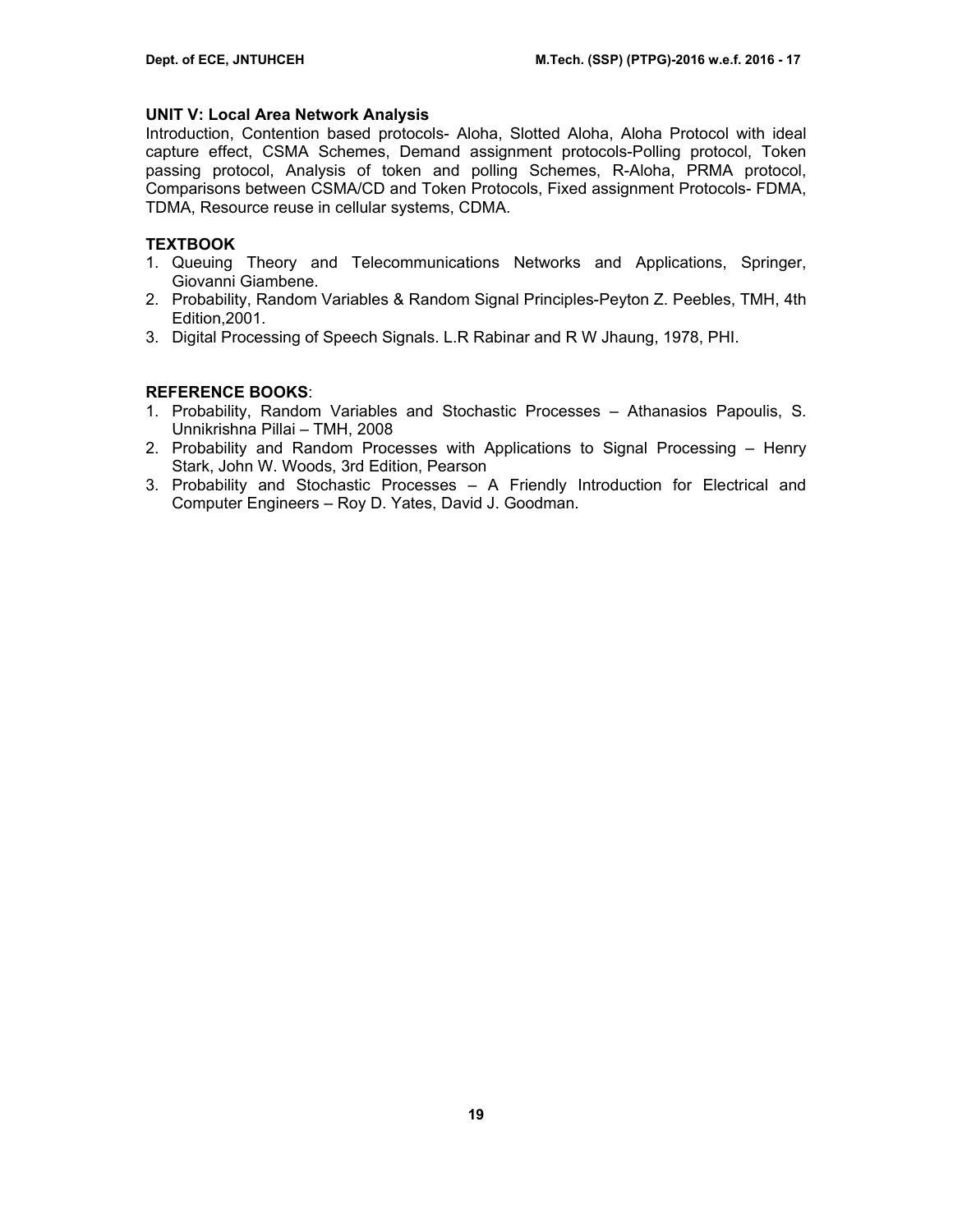| M.Tech. I Year I-Sem (Systems & Signal Processing) | L T P C |  |
|----------------------------------------------------|---------|--|
|                                                    | 4 0 0 4 |  |

## **ADVANCED DIGITAL SIGNAL PROCESSING**

**Prerequisite:** Digital Signal Processing

## **Course Objectives:**

The objectives of this course are to make the student

- 1. Understand the design of various types of digital filters and implement them using various implementation structures and study the advantages & disadvantages of a variety of design procedures and implementation structures.
- 2. understand the concept and need for Multirate signal Processing and their applications in various fields of Communication & Signal Processing
- 3. understand difference between estimation & Computation of Power spectrum and the need for Power Spectrum estimation.
- 4. Study various Parametric & Non parametric methods of Power spectrum estimation techniques and their advantages & disadvantages
- 5. Understand the effects of finite word/register length used in hardware in implementation of various filters and transforms using finite precision processors.

## **Course Outcomes:**

On completion of this course student will be able to

- 1. Design and implement a filter which is optimum for the given specifications.
- 2. Design a Mutirate system for the needed sampling rate and can implement the same using Polyphase filter structures of the needed order.
- 3. Estimate the power spectrum of signal corrupted by noise through a choice of estimation methods: Parametric or Non Parametric.
- 4. Can calculate the output Noise power of different filters due to various finite word length effects viz: ADC Quantization, product quantization, and can calculate the scaling factors needed to avoid Limit cycles: Zero input, overflow. Also they can decide the stability of the system by studying the effect due to coefficient quantization while implementing different filters and transforms.

### **UNIT –I:**

## **Review of DFT, FFT, IIR Filters and FIR Filters.**

Introduction to filter structures (IIR & FIR).Implementation of Digital Filters, specifically  $2<sup>nd</sup>$ Order Narrow Band Filter and 1<sup>st</sup> Order All Pass Filter. Frequency sampling structures of FIR, Lattice structures, Forward prediction error, Backward prediction error, Reflection coefficients for lattice realization, Implementation of lattice structures for IIR filters, Advantages of lattice structures.

### **UNIT -II:**

### **Non-Parametric Methods:**

Estimation of spectra from finite duration observation of signals, Non-parametric Methods: Bartlett, Welch & Blackman-Tukey methods, Comparison of all Non-Parametric methods

### **UNIT - III:**

### **Parametric Methods:**

Autocorrelation & Its Properties, Relation between auto correlation & model parameters, AR Models - Yule-Walker & Burg Methods, MA & ARMA models for power spectrum estimation, Finite word length effect in IIR digital Filters – Finite word-length effects in FFT algorithms.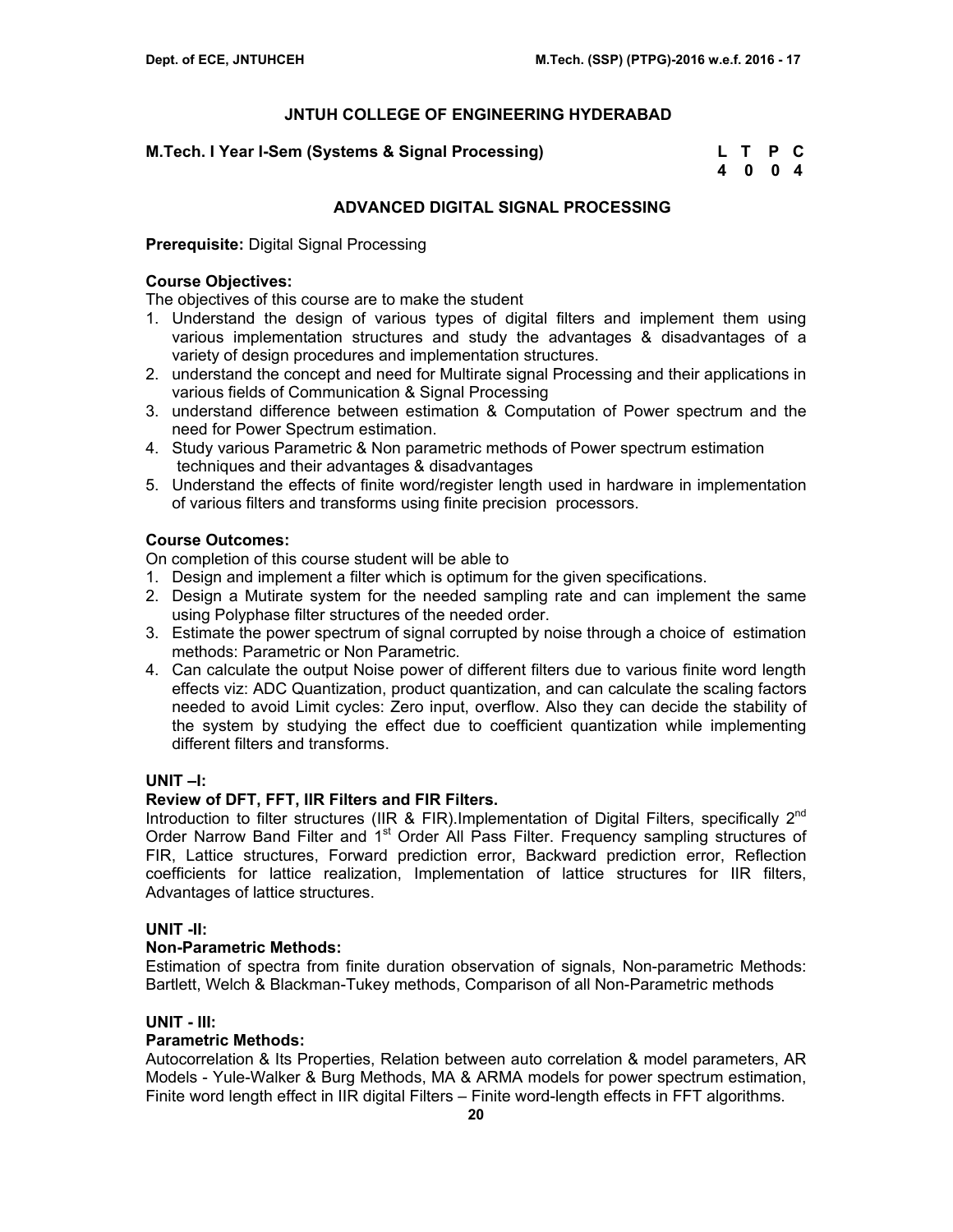## **UNIT –IV:**

**Multi Rate Signal Processing:** Introduction, Decimation by a factor D, Interpolation by a factor I, Sampling rate conversion by a rational factor I/D, Multistage Implementation of Sampling Rate Conversion, Filter design & Implementation for sampling rate conversion. Examples of up-sampling using an All Pass Filter.

## **UNIT –V:**

## **Applications of Multi Rate Signal Processing**

Design of Phase Shifters, Interfacing of Digital Systems with Different Sampling Rates, Implementation of Narrow Band Low Pass Filters, Implementation of Digital Filter Banks, Subband Coding of Speech Signals, Quadrature Mirror Filters, Transmultiplexers, Over Sampling A/D and D/A Conversion.

## **TEXT BOOKS:**

- 1. Digital Signal Processing: Principles, Algorithms & Applications J.G.Proakis& D. G. Manolakis, 4<sup>th</sup> Ed., PHI.
- 2. Discrete Time signal processing Alan V Oppenheim & Ronald W Schaffer, PHI.
- 3. DSP A Practical Approach Emmanuel C. Ifeacher, Barrie. W. Jervis, 2 ed., Pearson Education.

## **REFERENCE BOOKS:**

- 1. Modern spectral Estimation: Theory & Application S. M .Kay, 1988, PHI.
- 2. Multi Rate Systems and Filter Banks P.P.Vaidyanathan Pearson Education.
- 3. Digital Signal Processing: A Practitioner's Approach, Kaluri V. Rangarao, Ranjan K. Mallik ISBN: 978-0-470-01769-2, 210 pages, November 2006 John Weley.

.

4. Digital Signal Processing – S.Salivahanan, A.Vallavaraj, C.Gnanapriya, 2000,TMH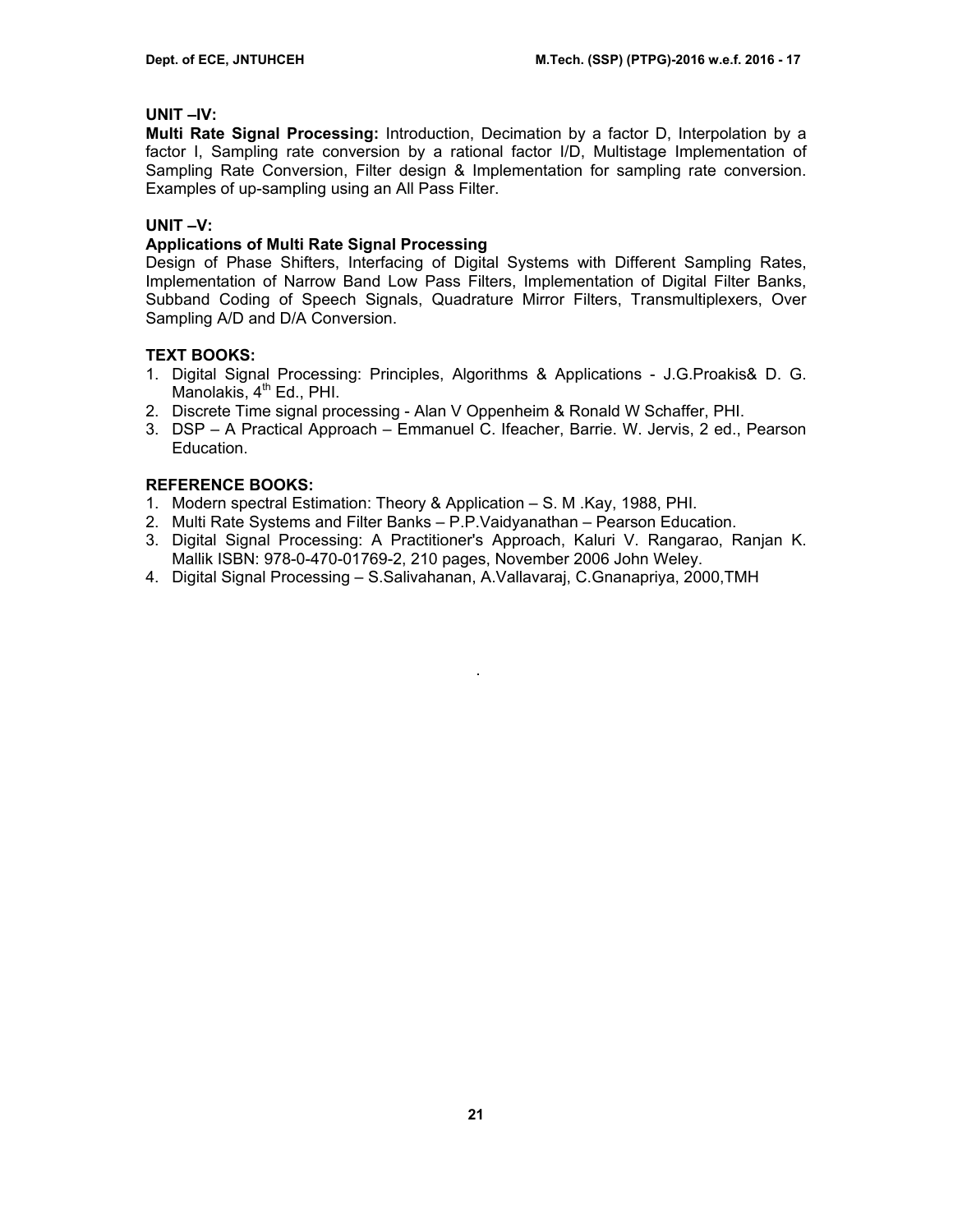### **M.Tech. I Year I-Sem (Systems & Signal Processing) L T P C**

 **4 0 0 4** 

#### **TRANSFORM TECHNIQUES (Elective – 1)**

## **Prerequisite:** None

## **Course Objectives:**

- 1. To learn basics of two dimensional transform.
- 2. Understand the various two dimensional transform definition, properties and applications.
- 3. Understand the design of filter Bank structure.
- 4. To learn the fundamentals of wavelet transform and special wavelets.

#### **Course Outcomes:**

- 1. The student will learn basics of two dimensional transforms.
- 2. Understand the definition, properties and applications of various two dimensional transform.
- 3. Understand the basic concepts of wavelet transform.
- 4. Understand the special topics such as wavelet packets, Bi-orthogonal wavelets e.t.c.

### **UNIT -I:**

## **Fourier Analysis**

Vector space, Hilbert spaces, Fourier basis, FT- Limitations of Fourier Analysis, Need for time-frequency analysis, DFT, 2D-DFT: Definition, Properties and Applications, IDFT, Hilbert Transform, STFT.

## **UNIT -II:**

## **Transforms**

Walsh, Hadamard, Haar and Slant Transforms, DCT, DST, KLT,– definition, properties and applications

### **UNIT -III:**

## **Continuous Wavelet Transform (CWT)**

Short comings of STFT, Need for wavelets, Wavelet Basis- Concept of Scale and its relation with frequency, Continuous time wavelet Transform Equation- Series Expansion using Wavelets- CWT- Tiling of time scale plane for CWT. Important Wavelets: Haar, Mexican Hat, Meyer, Shannon, Daubechies.

### **UNIT -IV:**

#### **Multi Rate Analysis and DWT:**

Need for Scaling function – Multi Resolution Analysis, Two-Channel Filter Banks, Perfect Reconstruction Condition, Relationship between Filter Banks and Wavelet Basis, DWT, Structure of DWT Filter Banks, Daubechies Wavelet Function, Applications of DWT.

### **UNIT -V:**

**Special Topics:** Wavelet Packet Transform, Multidimensional Wavelets, Bi-orthogonal basis- B-Splines, Lifting Scheme of Wavelet Generation, Multi Wavelets

### **TEXT BOOKS:**

1. Wavelet Transforms-Introduction theory and applications -Raghuveer M.Rao and Ajit S. Bopardikar, Pearson Edu, Asia, New Delhi, 2003.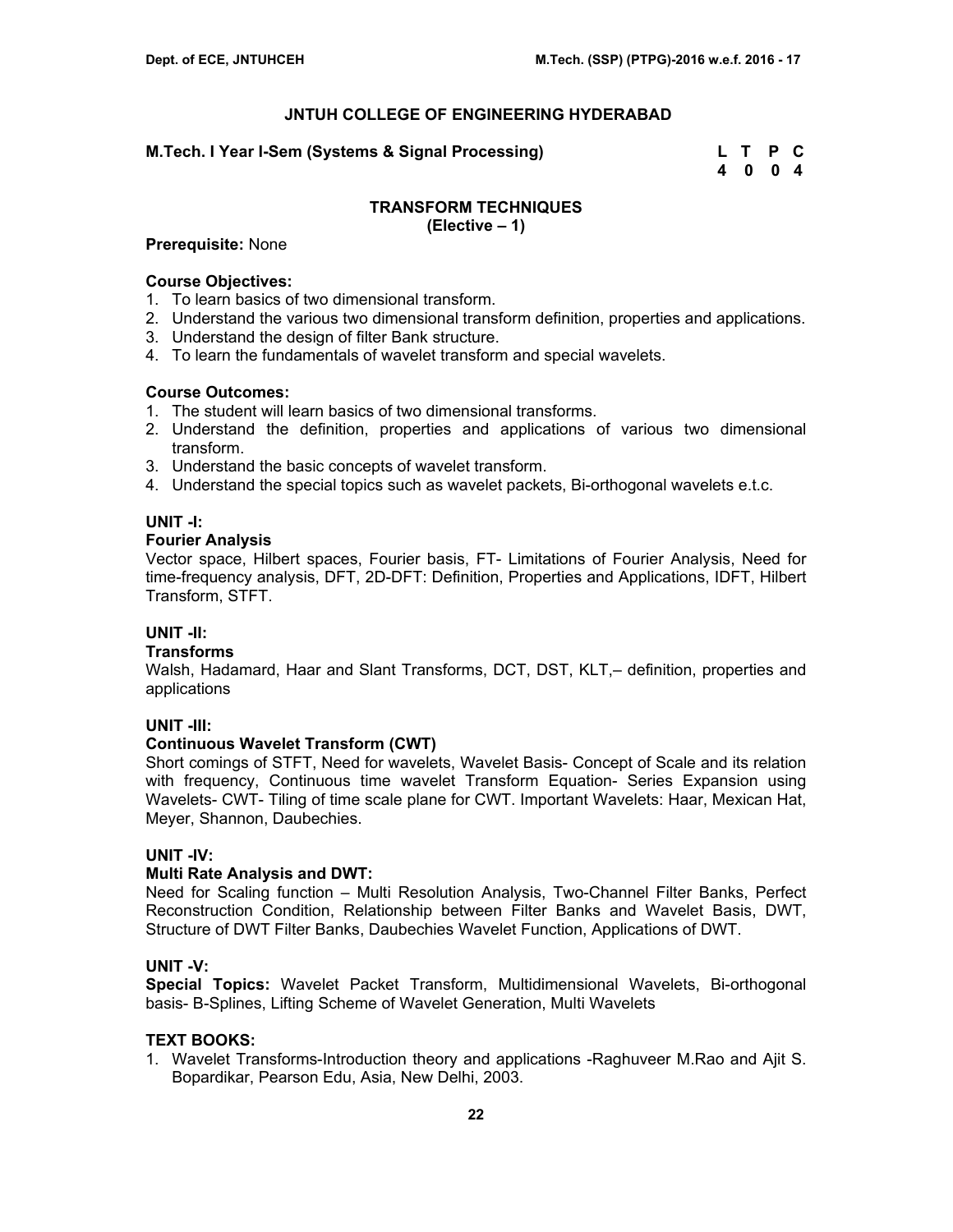2. "Insight into Wavelets from Theory to practice ", Soman. K. P, Ramachandran. K.I, Printice Hall India, First Edition, 2004.

## **REFERENCE BOOKS:**

- 1. "Fundamentals of Wavelets- Theory, Algorithms and Applications", Jaideva C Goswami, Andrew K Chan, John Wiley & Sons, Inc, Singapore, 1999.
- 2. "Wavelets and sub-band coding", Vetterli M. Kovacevic, PJI, 1995.
- 3. "Introduction to Wavelets and Wavelet Transforms", C. Sydney Burrus, PHI, First Edition, 1997.
- 4. "A Wavelet Tour of Signal Processing", Stephen G. Mallat,. Academic Press, Second Edition
- 5. Digital Image Processing S.Jayaraman, S.Esakkirajan, T.Veera Kumar TMH,2009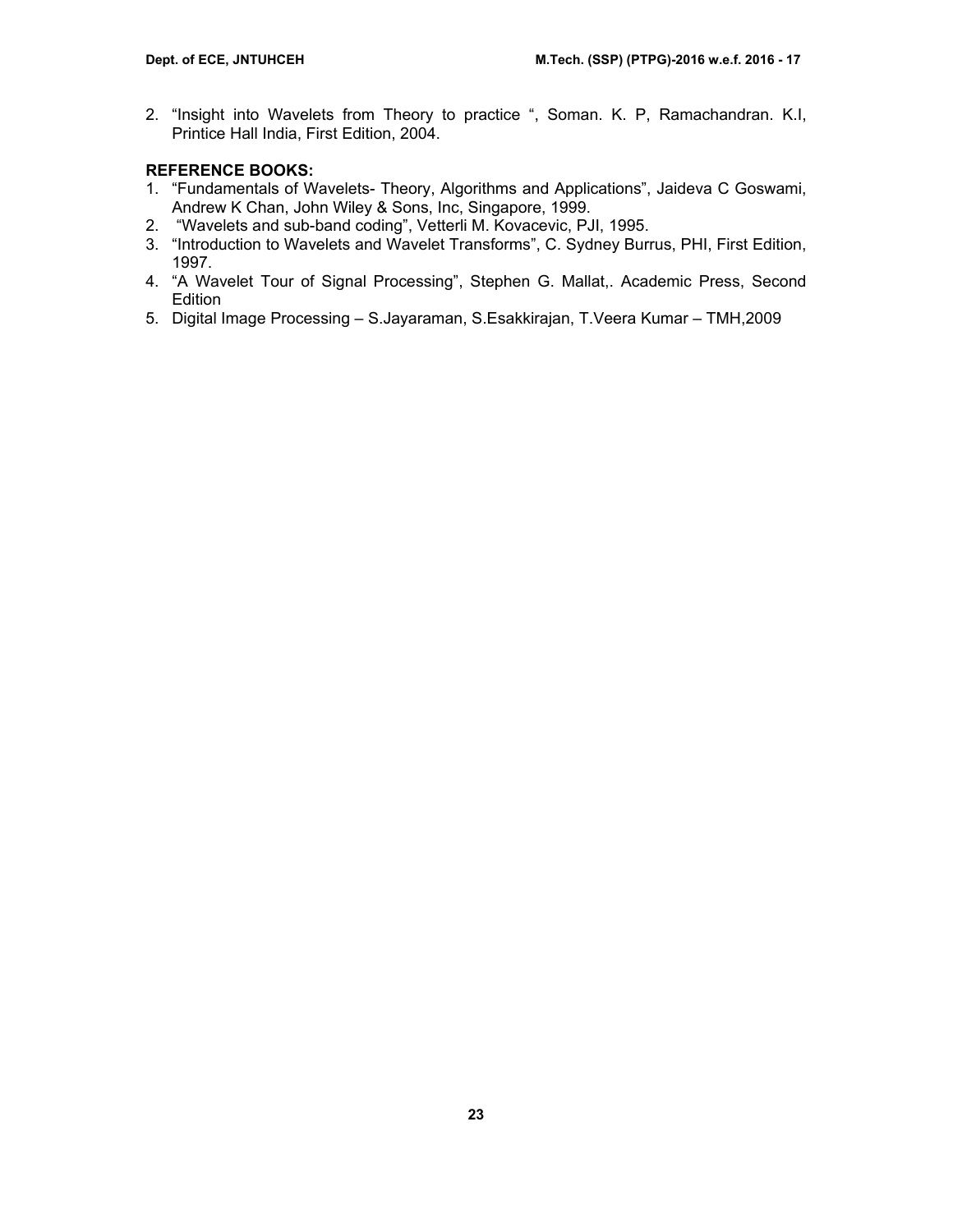**M.Tech. I Year I-Sem (Systems & Signal Processing)** 

| M.Tech. I Year I-Sem (Systems & Signal Processing) | L T P C |  |
|----------------------------------------------------|---------|--|
|                                                    | 4 0 0 4 |  |

## **DIGITAL SYSTEM DESIGN WITH PLDs (Elective – I)**

**Prerequisite:** Switching Theory and Logic Design

## **Course Objectives:**

- 1) To provide extended knowledge of digital logic circuits in the form of state model approach.
- 2) To provide an overview of system design approach using programmable logic devices.
- 3) To provide and understand of fault models and test methods.
- 4) To get exposed to the various architectural features of CPLDS and FPGAS.
- 5) To learn the methods and techniques of CPLD & FPGA design with EDA tools.
- 6) To expose software tools used for design process with the help of case studies.

## **Course Outcomes:**

- 1) To understands the minimization of Finite state machine.
- 2) To exposes the design approaches using ROM's, PAL's and PLA's.
- 3) To provide in depth understanding of Fault models.
- 4) To understands test pattern generation techniques for fault detection.
- 5) To design fault diagnosis in sequential circuits.
- 6) To provide exposure to various CPLDS and FPGAS available in market.
- 7) To acquire knowledge in one hot state machine design applicable to FPGA.
- 8) To get exposure to EDA tools.
- 9) To provide understanding in the design of flow using case studies.

### **UNIT-I:**

### **Programmable Logic Devices:**

The concept of programmable Logic Devices, SPLDs, PAL devices, PLA devices, GAL devices, CPLD-Architecture, Xilinx CPLDs- Altera CPLDs, FPGAs-FPGA technology, architecture, virtex CLB and slice- Stratix LAB and ALM-RAM Blocks, DSP Blocks, Clock Management, I/O standards, Additional features. [TEXTBOOK-1]

## **UNIT-II:**

## **Analysis and derivation of clocked sequential circuits with state graphs and tables:**

A sequential parity checker, Analysis by signal tracing and timing charts-state tables and graphs-general models for sequential circuits, Design of a sequence detector, More Complex design problems, Guidelines for construction of state graphs, serial data conversion, Alphanumeric state graph notation. [TEXTBOOK-2]

## **UNIT-III:**

### **Sequential circuit Design:**

Design procedure for sequential circuits-design example, Code converter, Design of Iterative circuits, Design of a comparator, Design of sequential circuits using ROMs and PLAs, Sequential circuit design using CPLDs, Sequential circuit design using FPGAs, Simulation and testing of Sequential circuits, Overview of computer Aided Design. [TEXTBOOK-2]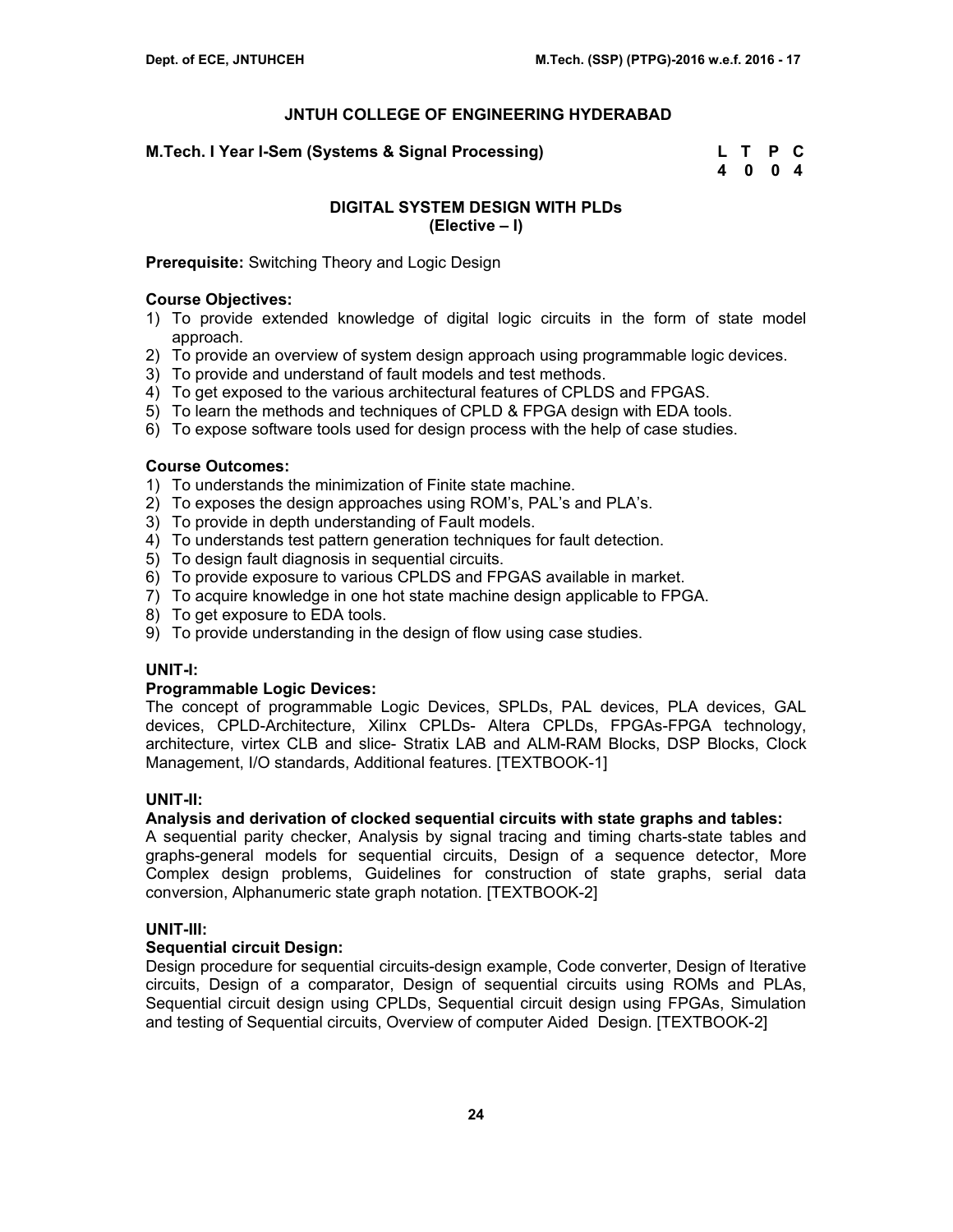## **UNIT-IV:**

### **Fault Modeling and Test Pattern Generation:**

Logic Fault Model, Fault detection & redundancy, Fault equivalence and fault location, Fault dominance, Single stuck at fault model, multiple Stuck at Fault models, Bridging Fault model. Fault diagnosis of combinational circuits by conventional methods, path sensitization techniques, Boolean difference method, KOHAVI algorithm, Test algorithms-D algorithm, Random testing, transition count testing, signature analysis and test bridging faults. [TEXTBOOK-3 & Ref.1]

## **UNIT-V:**

#### **Fault Diagnosis in sequential circuits:**

Circuit Test Approach, Transition check Approach, State identification and fault detection experiment, Machine identification, Design of fault detection experiment. [Ref.1]

### **TEXTBOOKS:**

- 1. Digital Electronics and design with VHDL- Volnei A. Pedroni, Elsevier publications.
- 2. Fundamentals of Logic Design-Charles H.Roth, Jr. -5<sup>th</sup> Ed., Cengage Learning.
- 3. Logic Design Theory-N.N.Biswas,PHI

### **REFERENCES:**

- 1. Digital Circuits and Logic Design-Samuel C.LEE,PHI 2008
- 2. Digital System Design using programmable logic devices- Parag K.Lala, BS publications.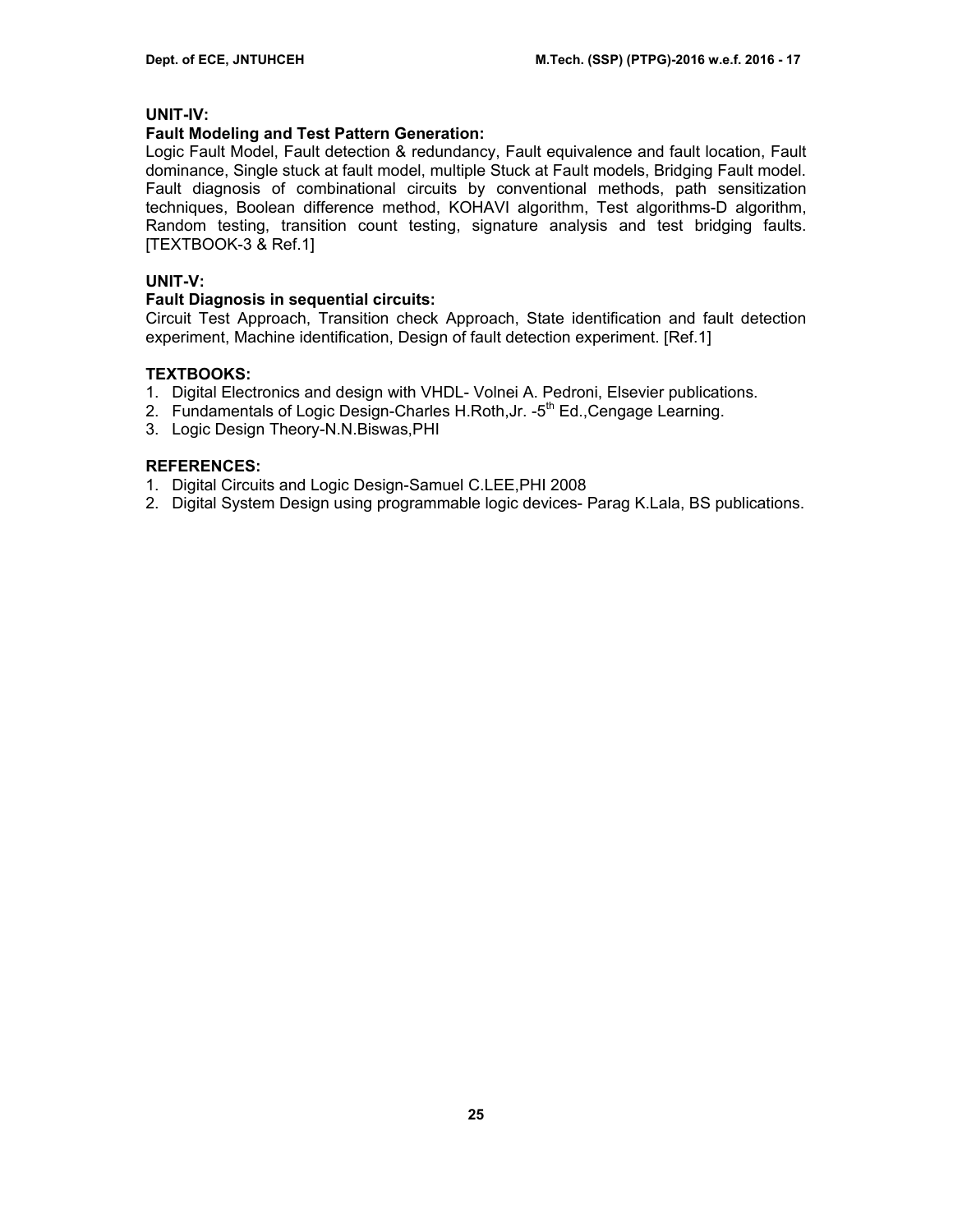**M.Tech. I Year I-Sem (Systems & Signal Processing) L T P C** 

 **4 0 0 4** 

## **ADVANCED DATA COMMUNICATIONS (Elective – I)**

## **Prerequisite:** Digital Communication

## **Course Objectives:**

- 1. To learn about basics of Data Communication networks, different protocols, standards and layering concepts.
- 2. To study about error detection and correction techniques.
- 3. Know about link layer protocol and point to point protocols.
- 4. To understand Medium Access Control sub layer protocols
- 5. To know about Switching circuits, Multiplexing and Spectrum Spreading techniques for data transmission.
- 6. To study Wired LANs different Ethernet standards

## **Course Outcomes:**

At the end of the course, the student will be able to:

- 1. Understand the concepts of Data Communication networks, different protocols, standards and layering.
- 2. Acquire the knowledge of error detection, forward and reverse error correction techniques.
- 3. Analyze link layer protocol and point to point protocols
- 4. Explain and compare the performance of different MAC protocols like Aloha, CSMA, CSMA/CA, TDMA, FDMA & CDMA.
- 5. Understand the features and the significance of Switching circuits, Multiplexing and Spectrum Spreading for data transmission .
- 6. Understand the characteristics of Wired LANs and also the operation and applications of Connecting Devices
- 7. Understand the services and functions of Network layer protocols.

## **Unit I**

Data Communications, Networks and Network Types, Internet History, Standards and Administration, Protocol Layering, TCP/IP protocol suite, OSI Model. Digital Data Transmission, DTE-DCE interface.

## **Data Link Layer**

Introduction, Data Link Layer, Nodes and Links, Services, Categories of Links, sub layers, Link Layer Addressing, Address Resolution Protocol.

## **Unit II**

**Error Detection and Correction**: Types of Errors, Redundancy, detection versus correction, Coding Block Coding: Error Detection, Vertical redundancy cheeks, longitudinal redundancy cheeks, Error Correction, Error correction single bit, Hamming code.

**Cyclic Codes**: Cyclic Redundancy Check, Polynomials, Cyclic Code Encoder Using Polynomials, Cyclic Code Analysis, Advantage of Cyclic Codes, Checksum

**Data Link Control**: DLC Services, Data Link Layer Protocols, HDLC, Point to Point Protocol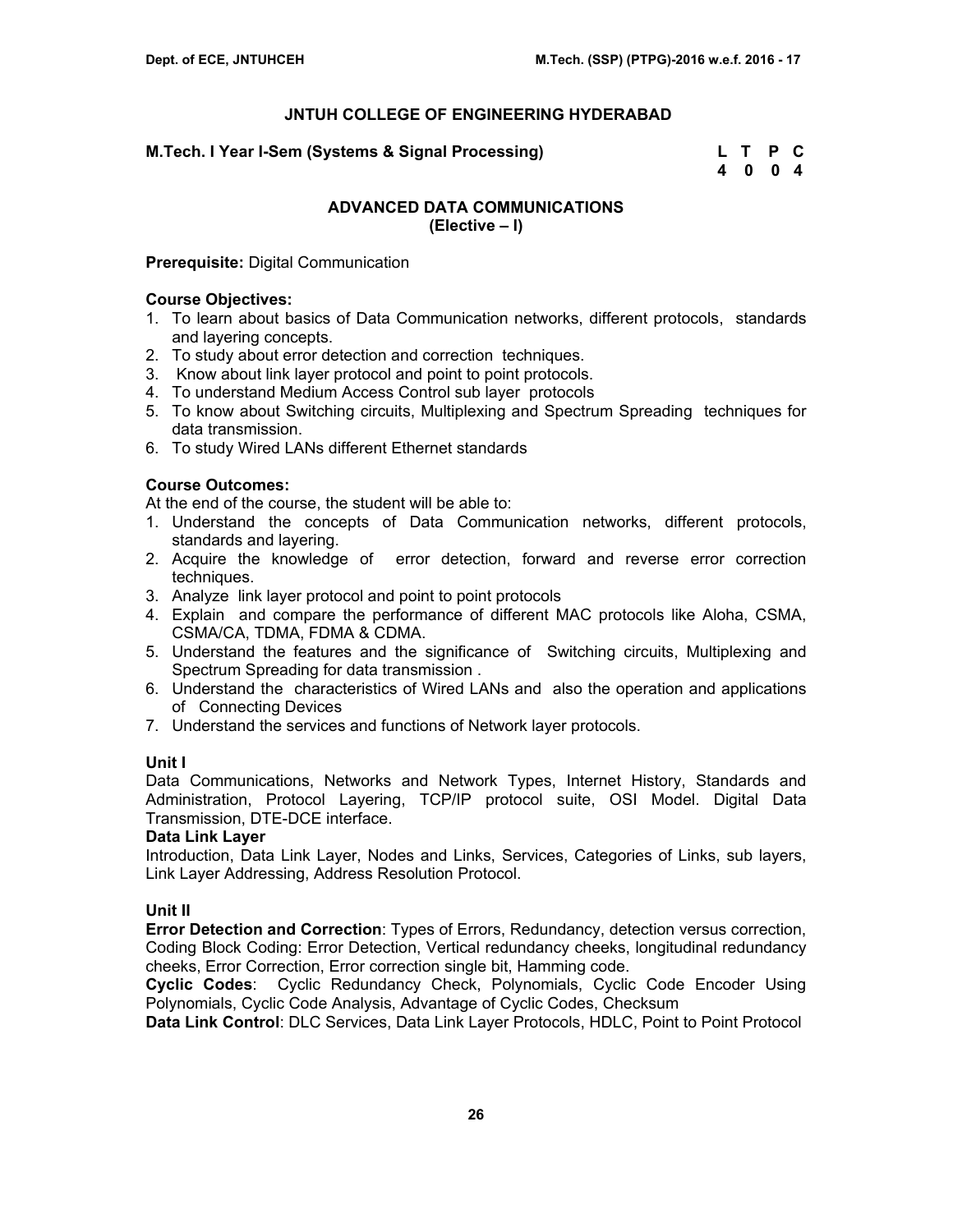## **Unit III**

## **Media Access Control (MAC) Sub Layer**

Random Access, Aloha, Carrier Sense Multiple Access (CSMA), Carrier Sense Multiple Access with Collision Avoidance (CSMA/CA), Controlled Access- Reservation, Polling-Token Passing, Channelization - Frequency Division Multiple Access (FDMA), Time - Division Multiple Access (TDMA), Code - Division Multiple Access (CDMA).

## **Unit IV**

**Switching:** Introduction to Switching, Circuit Switched Networks, Packet Switching, Structure of switch

**Multiplexing and Spectrum Spreading:** Multiplexing, Frequency Division Multiplexing, Time Division Multiplexing, Spread Spectrum -Frequency Hopping Spread Spectrum and Direct Sequence Spread Spectrum.

## **Unit V**

**Wired LANS:** Ethernet Protocol, Standard Ethernet, Fast Ethernet, Gigabit Ethernet, 10 Giga bit Ethernet

**Connecting Devices:** Hubs, Link Layer Switches, Routers

**Networks Layer:** Packetizing, Routing and Forwarding, Packet Switching, Network Layer Performance, IPv4 Address, Address Space, Classful Addressing, Classless Addressing, Dynamic Host Configuration Protocol (DHCP), Network Address Resolution(NATF), Forwarding of IP Packets, Forwarding based on Destination Address, Forwarding based on Label, Routing as Packet Switches.

## **TEXT BOOKS:**

- 1. Data Communications and Networking B. A. Forouzan, 5<sup>th</sup>, 2013, TMH.
- 2. Data and Computer Communications William Stallings,  $8<sup>th</sup>$  ed., 2007, PHI.

## **REFERENCE BOOKS:**

- 1. Data Communications and Computer Networks Prakash C. Gupta, 2006, PHI.
- 2. Data Communications and Networking B. A. Forouzan, 2<sup>nd</sup>, 2013, TMH.
- 3. Data Communications and Computer Networks- Brijendra Singh, 2<sup>nd</sup> ed., 2005, PHI.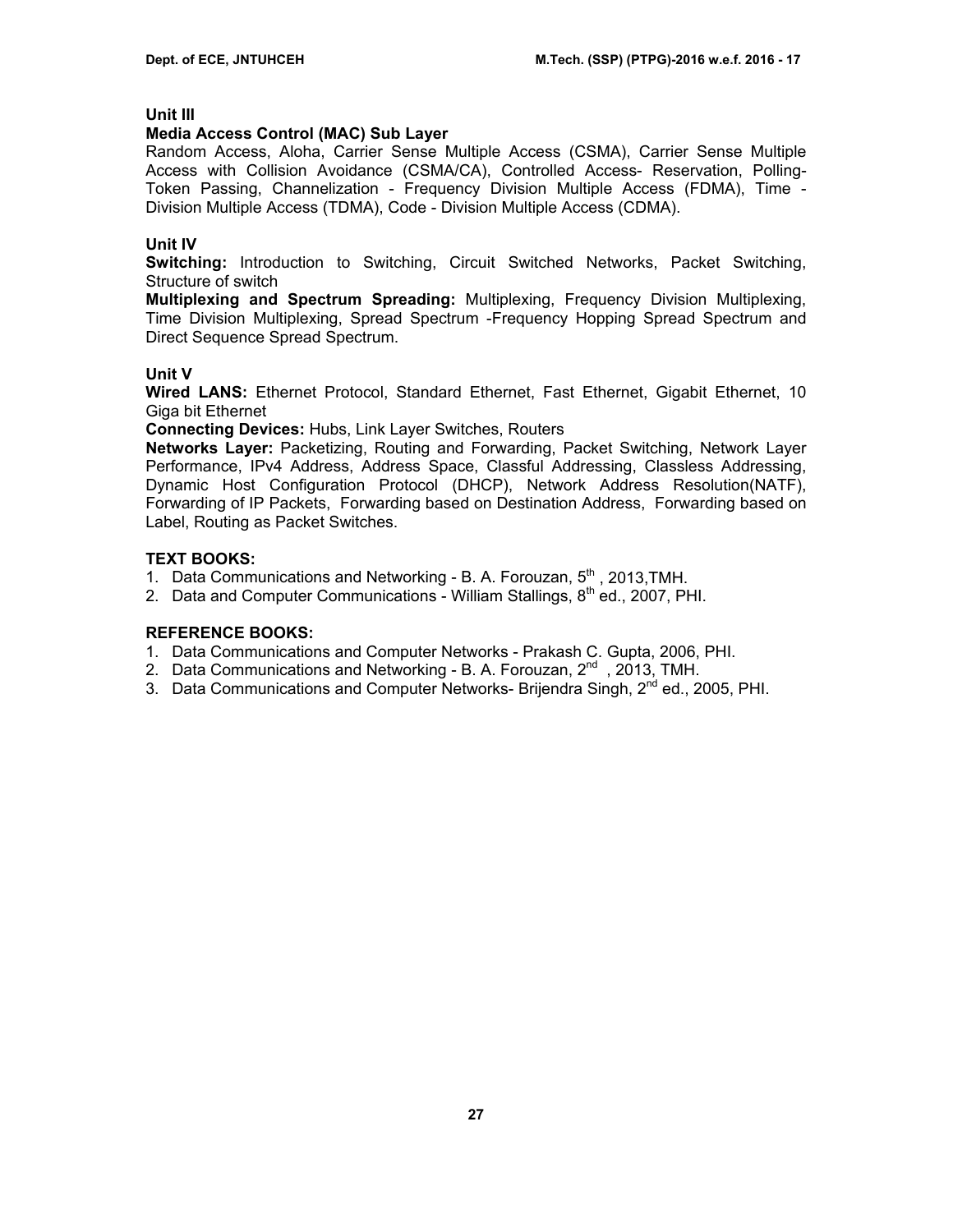## **M.Tech. I Year I-Sem (Systems & Signal Processing)**

| M.Tech. I Year I-Sem (Systems & Signal Processing) | L T P C            |  |
|----------------------------------------------------|--------------------|--|
|                                                    | $0 \t 0 \t 4 \t 2$ |  |

## **SIGNAL PROCESSING LABORATORY**

## **Note:**

- A. Minimum of 10 Experiments have to be conducted
- B. All Experiments may be Simulated using MATLAB and to be verified theoretically.
- 1. Basic Operations on Signals, Generation of Various Signals and finding its FFT.
- 2. Program to verify Decimation and Interpolation of a given Sequences.
- 3. Program to Convert CD data into DVD data
- 4. Generation of Dual Tone Multiple Frequency (DTMF) Signals
- 5. Plot the Periodogram of a Noisy Signal and estimate PSD using Periodogram and Modified Periodogram methods
- 6. Estimation of Power Spectrum using Bartlett and Welch methods
- 7. Verification of Autocorrelation Theorem
- 8. Parametric methods (Yule-Walker and Burg) of Power Spectrum Estimation
- 9. Estimation of data series using Nth order Forward Predictor and comparing to the Original Signal
- 10. Design of LPC filter using Levinson-Durbin Algorithm
- 11. Computation of Reflection Coefficients using Schur Algorithm
- 12. To study Finite Length Effects using Simulink
- 13. ECG signal compression
- 14. Design and verification of Matched filter
- 15. Adaptive Noise Cancellation using Simulink
- 16. Design and Simulation of Notch Filter to remove 60Hz Hum/any unwanted frequency component of given Signal (Speech/ECG)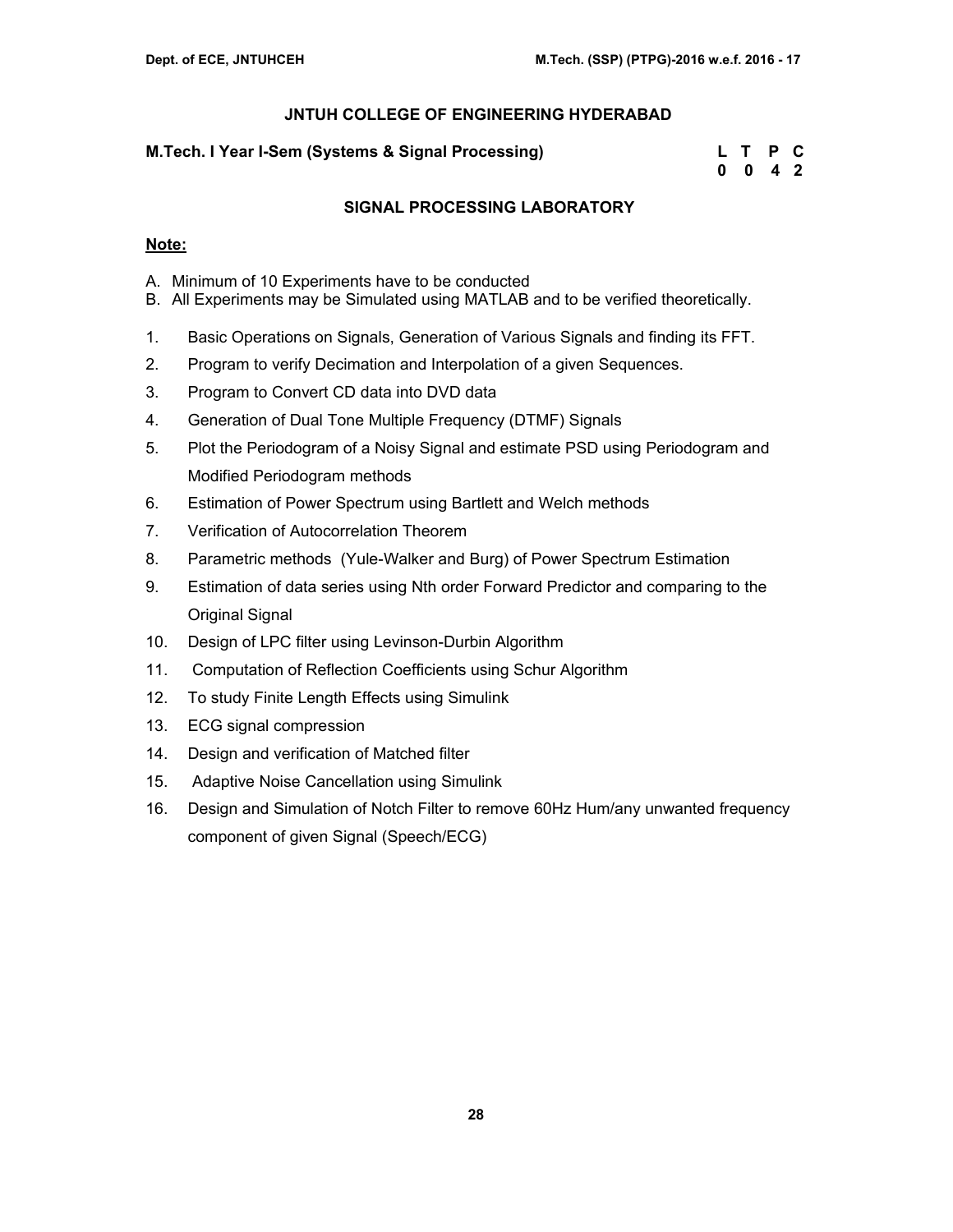| M.Tech. I Year II-Sem (Systems & Signal Processing) | L T P C |  |
|-----------------------------------------------------|---------|--|
|                                                     | 4 0 0 4 |  |

## **WIRELESS COMMUNICATIONS AND NETWORKS**

**Prerequisite:** Digital Communications

## **Course objectives:**

The course objectives are:

- 1. To provide the students with the fundamental treatment about many practical and theoretical concepts that forms basic of wireless communications.
- 2. To equip the students with various kinds of wireless networks and its operations.
- 3. To prepare students to understand the concept of frequency reuse, and be able to apply it in the design of mobile cellular system.
- 4. To prepare students to understand various modulation schemes and multiple access techniques that are used in wireless communications,
- 5. To provide an analytical perspective on the design and analysis of the traditional and emerging wireless networks, and to discuss the nature of, and solution methods to, the fundamental problems in wireless networking.
- 6. To train students to understand the architecture and operation of various wireless wide area networks such as GSM, IS-95, GPRS and SMS.
- 7. To train students to understand wireless LAN architectures and operation.
- 8. To prepare students to understand the emerging technique OFDM and its importance in the wireless communications.

## **Course Outcomes:**

Upon completion of the course, the student will be able to:

- 1. Understand the principles of wireless communications.
- 2. Understand fundamentals of wireless networking
- 3. Understand cellular system design concepts.
- 4. Analyze various multiple access schemes used in wireless communication.
- 5. Understand wireless wide area networks and their performance analysis.
- 6. Demonstrate wireless local area networks and their specifications.
- 7. Familiar with some of the existing and emerging wireless standards.
- 8. Understand the concept of orthogonal frequency division multiplexing.

## **UNIT -I:**

### **The Cellular Concept-System Design Fundamentals**

Introduction, Frequency Reuse, Channel Assignment Strategies, Handoff Strategies-Prioritizing Handoffs, Practical Handoff Considerations, Interference and system capacity – Co channel Interference and system capacity, Channel planning for Wireless Systems, Adjacent Channel interference , Power Control for Reducing interference, Trunking and Grade of Service, Improving Coverage & Capacity in Cellular Systems- Cell Splitting, Sectoring .

## **UNIT –II:**

### **Mobile Radio Propagation: Large-Scale Path Loss**

Introduction to Radio Wave Propagation, Free Space Propagation Model, Relating Power to Electric Field, The Three Basic Propagation Mechanisms, Reflection-Reflection from Dielectrics, Brewster Angle, Reflection from prefect conductors, Ground Reflection (Two-Ray) Model, Diffraction-Fresnel Zone Geometry, Knife-edge Diffraction Model, Multiple knife-edge Diffraction, Scattering, Outdoor Propagation Models- Longley-Ryce Model,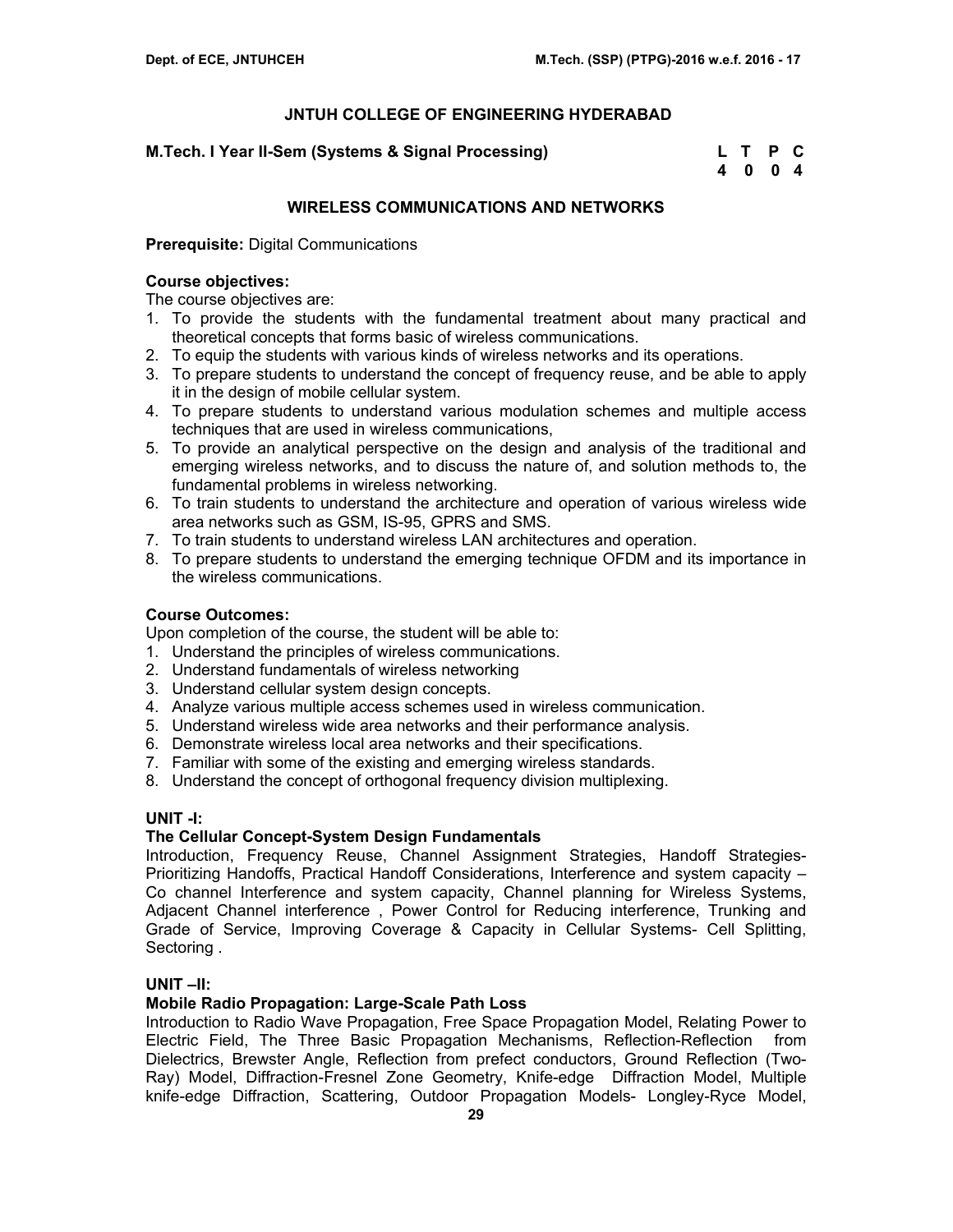Okumura Model, Hata Model, PCS Extension to Hata Model, Walfisch and Bertoni Model, Wideband PCS Microcell Model, Indoor Propagation Models-Partition losses (Same Floor), Partition losses between Floors, Log-distance path loss model, Ericsson Multiple Breakpoint Model, Attenuation Factor Model, Signal penetration into buildings, Ray Tracing and Site Specific Modeling.

## **UNIT –III:**

## **Mobile Radio Propagation: Small –Scale Fading and Multipath**

Small Scale Multipath propagation-Factors influencing small scale fading, Doppler shift, Impulse Response Model of a multipath channel- Relationship between Bandwidth and Received power, Small-Scale Multipath Measurements-Direct RF Pulse System, Spread Spectrum Sliding Correlator Channel Sounding, Frequency Domain Channels Sounding, Parameters of Mobile Multipath Channels-Time Dispersion Parameters, Coherence Bandwidth, Doppler Spread and Coherence Time, Types of Small-Scale Fading-Fading effects Due to Multipath Time Delay Spread, Flat fading, Frequency selective fading, Fading effects Due to Doppler Spread-Fast fading, slow fading, Statistical Models for multipath Fading Channels-Clarke's model for flat fading, spectral shape due to Doppler spread in Clarke's model, Simulation of Clarke and Gans Fading Model, Level crossing and fading statistics, Two-ray Rayleigh Fading Model.

## **UNIT -IV:**

## **Equalization and Diversity**

Introduction, Fundamentals of Equalization, Training A Generic Adaptive Equalizer, Equalizers in a communication Receiver, Linear Equalizers, Non linear Equalization-Decision Feedback Equalization (DFE), Maximum Likelihood Sequence Estimation (MLSE) Equalizer, Algorithms for adaptive equalization-Zero Forcing Algorithm, Least Mean Square Algorithm, Recursive least squares algorithm. Diversity Techniques-Derivation of selection Diversity improvement, Derivation of Maximal Ratio Combining improvement, Practical Space Diversity Consideration-Selection Diversity, Feedback or Scanning Diversity, Maximal Ratio Combining, Equal Gain Combining, Polarization Diversity, Frequency Diversity, Time Diversity, RAKE Receiver.

### **UNIT -V:**

### **Wireless Networks**

Introduction to wireless Networks, Advantages and disadvantages of Wireless Local Area Networks, WLAN Topologies, WLAN Standard IEEE 802.11,IEEE 802.11 Medium Access Control, Comparision of IEEE 802.11 a,b,g and n standards, IEEE 802.16 and its enhancements, Wireless PANs, Hiper Lan, WLL.

### **TEXT BOOKS:**

- 1. Wireless Communications, Principles, Practice Theodore, S. Rappaport, 2<sup>nd</sup> Ed., 2002, PHI.
- 2. Wireless Communications-Andrea Goldsmith, 2005 Cambridge University Press.
- 3. Principles of Wireless Networks Kaveh Pah Laven and P. Krishna Murthy, 2002, PE
- 4. Mobile Cellular Communication Gottapu Sasibhushana Rao, Pearson Education, 2012.

## **REFERENCE BOOKS:**

- 1. Wireless Digital Communications Kamilo Feher, 1999, PHI.
- 2. Wireless Communication and Networking William Stallings, 2003, PHI.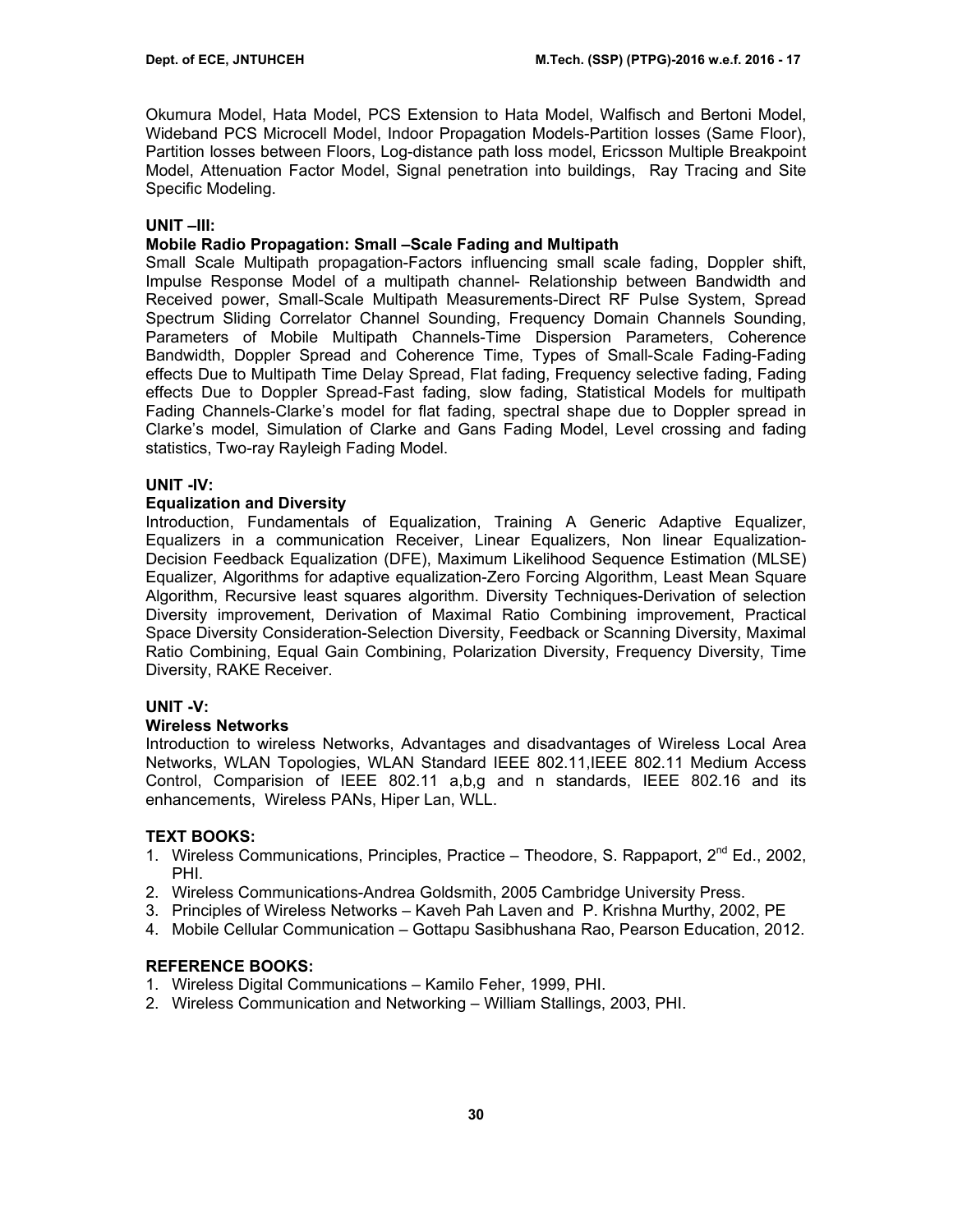**M.Tech. I Year II-Sem (Systems & Signal Processing) L T P C** 

 **4 0 0 4** 

## **SPEECH AND AUDIO SIGNAL PROCESSING (Elective-II)**

## **Prerequisite:** Advanced Digital Signal Processing

## **Course Objectives:**

The objectives of this course are to make the student

- 1. Understand the anatomy and Physiology of Speech Production system and perception model and to design an electrical equivalent of Acoustic model for Speech Production.
- 2. To understand the articulatory and acoustic interpretation of various phonemes and their allophones.
- 3. To analyze the speech in time domain and extract various time domain parameters which can be used for various applications like pitch extraction, end point detection, Speech Compression, Speech Synthesis etc.,
- 4. To study the concept of Homomorphic system and its use in extracting the vocal tract information from speech using Cepstrum which is a bye product of Homomorphic processing of Speech.
- 5. To study various Speech Signal Processing applications viz: Speech Enhancement, Speech Recognition, Speaker Recognition.
- 6. To study various Audio coding techniques based on perceptual modeling of the human ear.

## **Course Outcomes:**

On completion of this course student will be able to

- 1. Model an electrical equivalent of Speech Production system.
- 2. Extract the LPC coefficients that can be used to Synthesize or compress the speech.
- 3. Design a Homomorphic Vocoder for coding and decoding of speech.
- 4. Enhance the speech and can design an Isolated word recognition system using HMM.
- 5. Can extract the features for Automatic speaker recognition system which can used for classification.
- 6. Can design basic audio coding methods for coding the audio signal.

### **Unit – I :**

### **Fundamentals of Digital Speech Processing:**

Anatomy & Physiology of Speech Organs, The Process of Speech Production, The Acoustic theory of speech production- Uniform lossless tube model, effect of losses in vocal tract, effect of radiation at lips, Digital models for speech signals.

**Perception** : Anatomical pathways from the Ear to the Perception of Sound, The Peripheral Auditory system, Hair Cell and Auditory Nerve Functions, Properties of the Auditory Nerve. Block schematics of the Peripheral Auditory system.

## **Unit – II :**

### **Time Domain models for Speech Processing:**

Introduction – Window considerations, Short time energy, average magnitude, average zero crossing rate, Speech vs Silence discrimination using energy and zero crossing, pitch period estimation using a parallel processing approach, the short time autocorrelation function, average magnitude difference function, pitch period estimation using the autocorrelation function.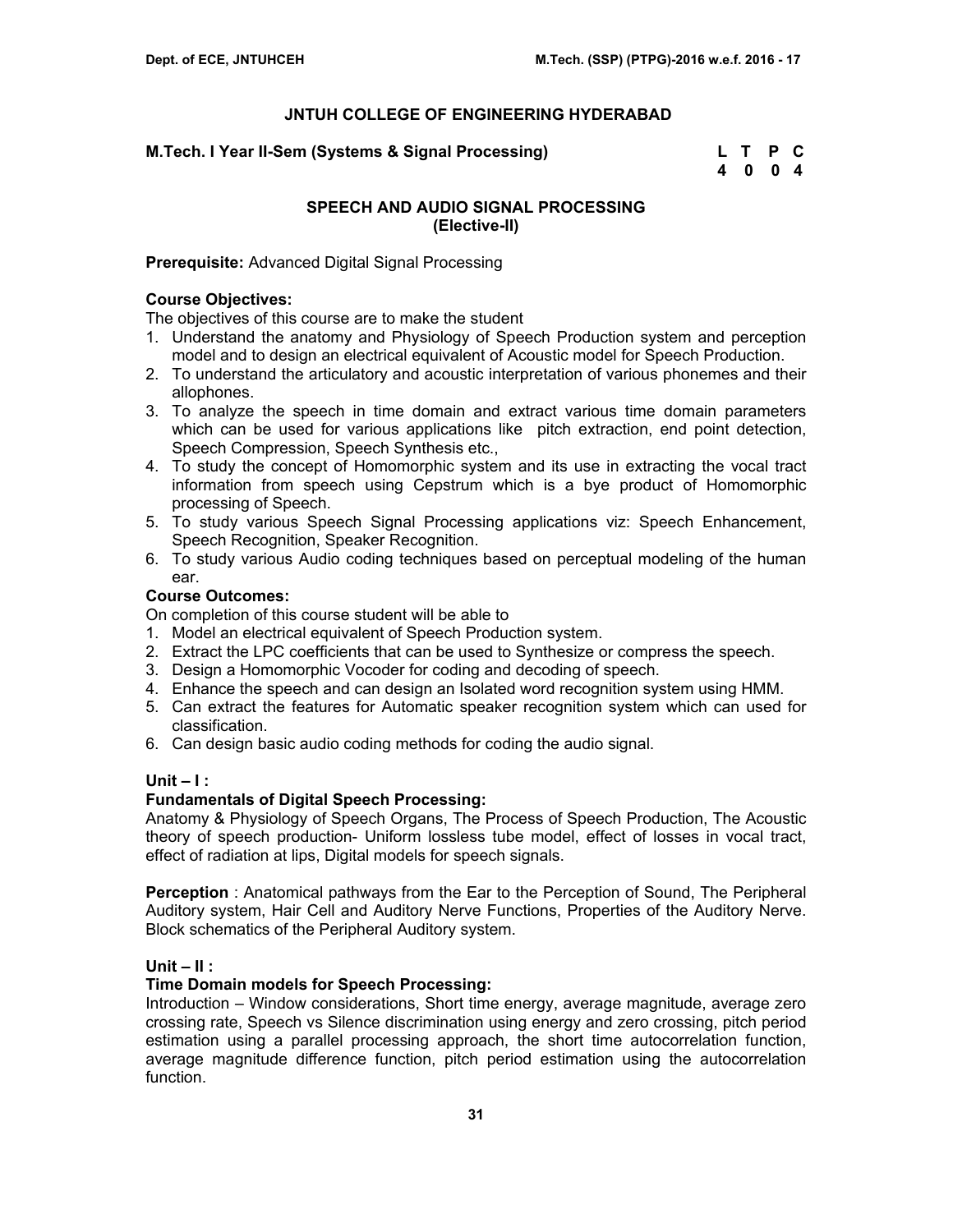## **Linear Predictive Coding (LPC) Analysis :**

Basic principles of Linear Predictive Analysis : The Autocorrelation Method, The Covariance method, Solution of LPC Equations : Cholesky Decomposition Solution for Covariance Method, Durbin's Recursive Solution for the Autocorrelation Equations, comparison between the methods of solution of the LPC Analysis Equations, Applications of LPC Parameters : Pitch Detection using LPC Parameters, Formant Analysis using LPC Parameters.

## **Unit – III :**

## **Homomorphic Speech Processing:**

Introduction , Homomorphic Systems for Convolution : Properties of the Complex Cepstrum, Computational Considerations , The Complex Cepstrum of Speech, Pitch Detection , Formant Estimation, The Homomorphic Vocoder.

## **Speech Enhancement:**

Speech enhancement techniques : Single Microphone Approach, Spectral Subtraction, Enhancement by re-synthesis, Comb filter, Wiener filter, Multi Microphone Approach.

## **Unit – IV:**

## **Automatic Speech Recognition:**

Basic pattern recognition approaches, parametric representation of Speech, Evaluating the similarity of Speech patterns, Isolated digit Recognition System, Continuous word Recognition system. Elements of HMM, Training & Testing of Speech using HMM.

## **Automatic Speaker Recognition:**

Recognition techniques, Features that distinguish speakers, MFCC, delta MFCC, Speaker Recognition Systems: Speaker Verification System , Speaker Identification System, Performance Metrics.

### **Unit – V:**

### **Audio Coding :**

Lossless Audio Coding, Lossy Audio coding, Psychoacoustics , ISO-MPEG-1 Audio coding , MPEG - 2 Audio coding, MPEG - 2 Advanced Audio Coding, MPEG - 4 Audio Coding.

## **TEXT BOOKS:**

- 1. Digital Processing of Speech Signals L.R. Rabiner and S. W. Schafer. Pearson Education.
- 2. Digital Audio Signal Processing  $-$  Udo Zolzer,  $2^{nd}$  Edition, Wiley.
- 3. Speech & Audio Signal Processing- Ben Gold & Nelson Morgan, 1<sup>st</sup> Ed., Wiley

## **REFENCE BOOKS:**

- 1. Discrete Time Speech Signal Processing: Principles and Practice Thomas F. Quateri,  $1^{\text{st}}$  Ed., PE.
- 2. Digital Processing of Speech Signals. L.R Rabinar and R W Jhaung, 1978, PHI.
- 3. Speech Communications: Human & Machine Douglas O'Shaughnessy,  $2^{nd}$  Ed., EEE Press.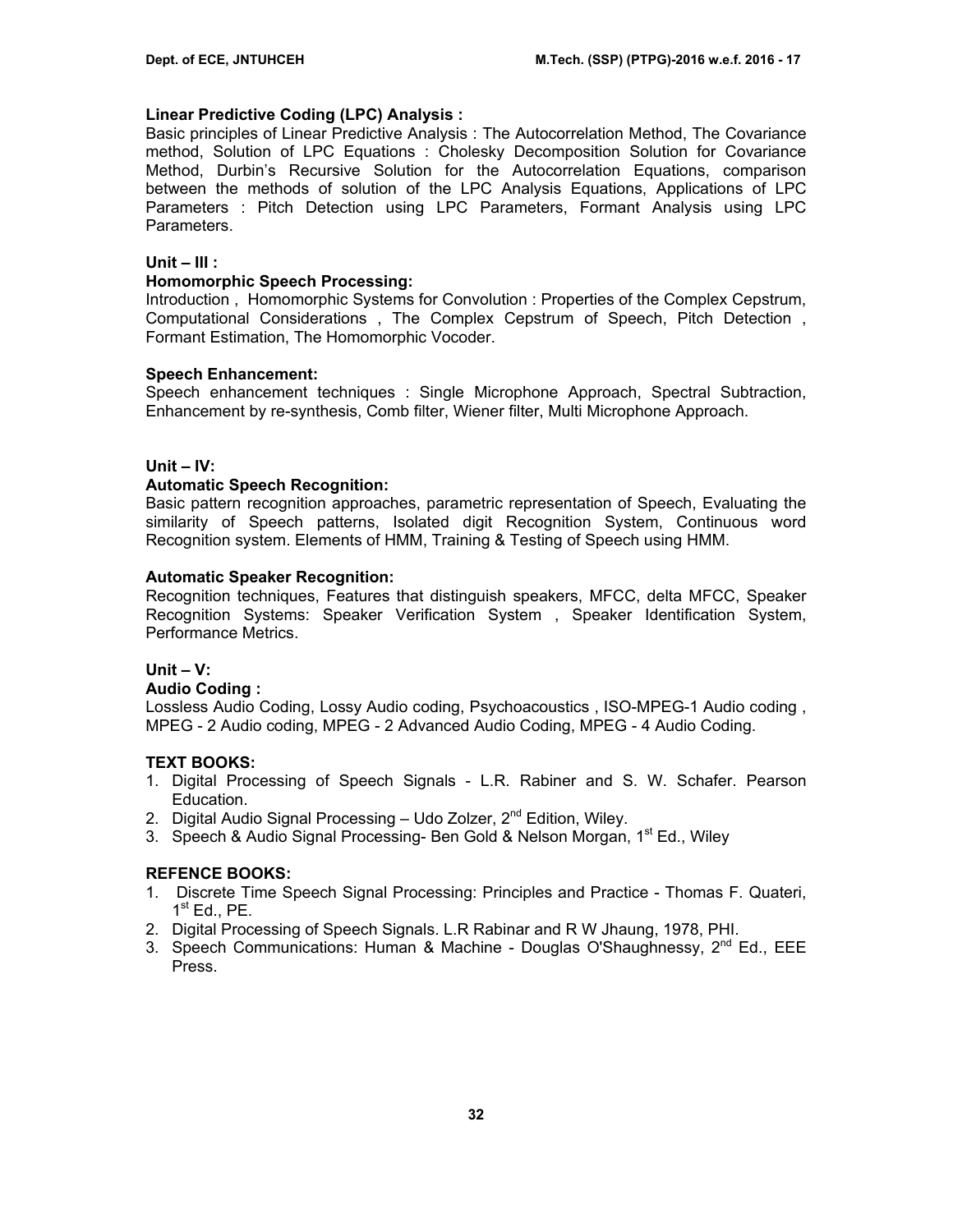#### **M.Tech. I Year II-Sem (Systems & Signal Processing)**

| M.Tech. I Year II-Sem (Systems & Signal Processing) | L T P C |  |
|-----------------------------------------------------|---------|--|
|                                                     | 4 0 0 4 |  |

## **VLSI TECHNOLOGY AND DESIGN**

**(Elective – II)** 

### **Prerequisite:** ICA / VLSI

#### **Course Objectives:**

- 1) Students from other engineering background to get familiarize with large scale integration technology.
- 2) To expose fabrication methods, layout and design rules.
- 3) Learn methods to improve Digital VLSI system's performance.
- 4) To know about VLSI Design constraints.
- 5) Visualize CMOS Digital Chip Design.

#### **Course Outcomes:**

- 1) Review of FET fundamentals for VLSI design.
- 2) To acquires knowledge about stick diagrams and layouts.
- 3) Enable to design the subsystems based on VLSI concepts.

#### **UNIT –I: Review of Microelectronics and Introduction to MOS Technologies:**

MOS, CMOS, BiCMOS Technology. Basic Electrical Properties of MOS, CMOS & BiCMOS Circuits: Ids – Vds relationships, Threshold Voltage VT, Gm, Gds and ωo, Pass Transistor, MOS, CMOS & Bi CMOS Inverters, Zpu/Zpd, MOS Transistor circuit model, Latch-up in CMOS circuits.

#### **UNIT –II: Layout Design and Tools:**

Transistor structures, Wires and Vias, Scalable Design rules, Layout Design tools.

#### **Logic Gates & Layouts:**

Static Complementary Gates, Switch Logic, Alternative Gate circuits, Low power gates, Resistive and Inductive interconnect delays.

#### **UNIT –III: Combinational Logic Networks:**

Layouts, Simulation, Network delay, Interconnect design, Power optimization, Switch logic networks, Gate and Network testing.

### **UNIT –IV: Sequential Systems:**

Memory cells and Arrays, Clocking disciplines, Design, Power optimization, Design validation and testing.

### **UNIT –V: Floor Planning:**

Floor planning methods, Global Interconnect, Floor Plan Design, Off-chip connections.

### **TEXT BOOKS:**

- 1. Essentials of VLSI Circuits and Systems, K. Eshraghian Eshraghian. D, A. Pucknell, 2005, PHI.
- 2. Modern VLSI Design Wayne Wolf, 3rd Ed., 1997, Pearson Education.

### **REFERENCE BOOKS:**

- 1. Introduction to VLSI Systems: A Logic, Circuit and System Perspective Ming-BO Lin, CRC Press, 2011.
- 2. Principals of CMOS VLSI Design N.H.E Weste, K. Eshraghian, 2nd Ed., Addison Wesley.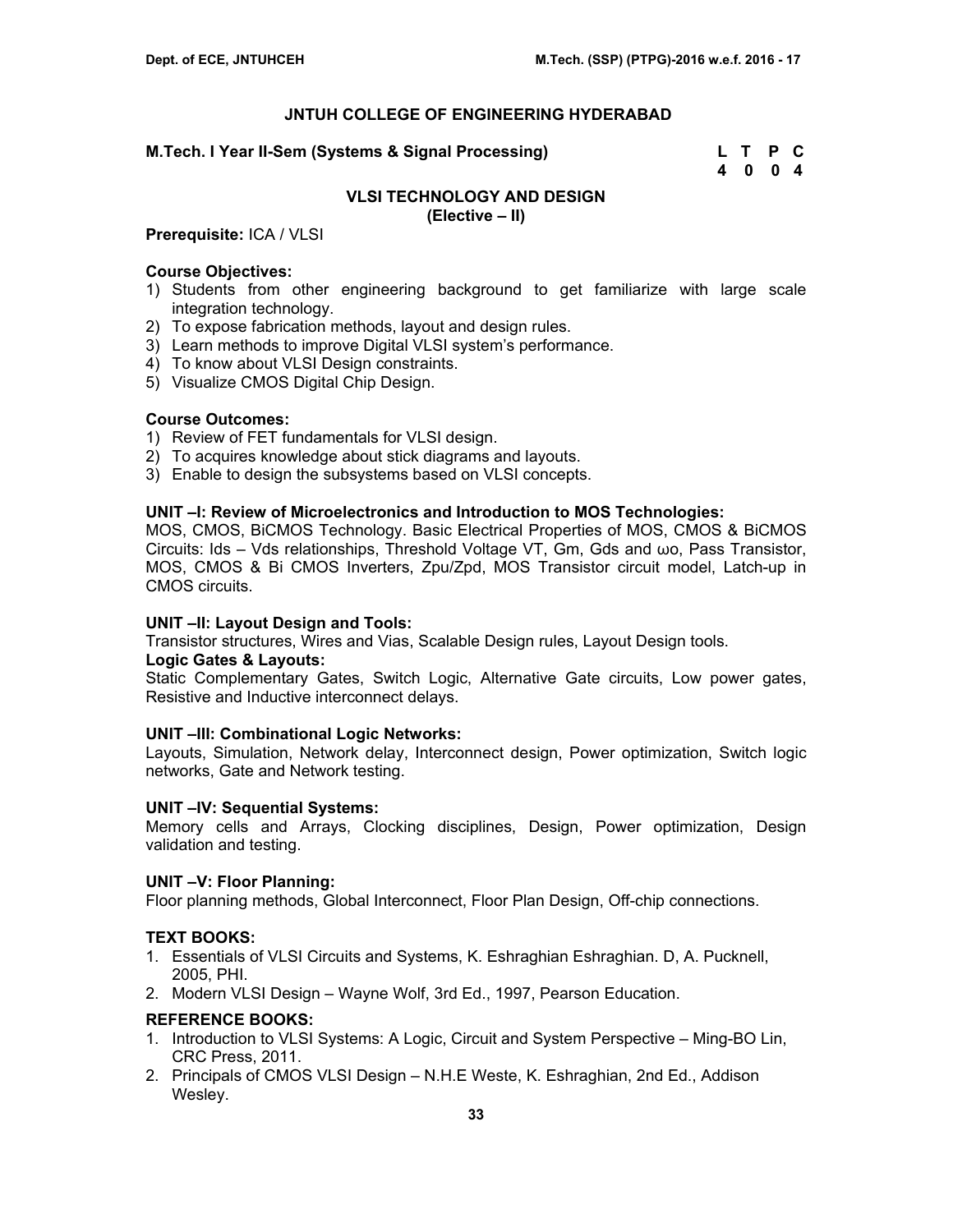**M.Tech. I Year II-Sem (Systems & Signal Processing) L T P C** 

 **4 0 0 4** 

## **SPREAD SPECTRUM COMMUNICATIONS (Elective – II)**

### **Prerequisite:** Digital Communications

## **Course Objectives:**

The objectives of this course are to make the student

- 1. Understand the concept of Spread Spectrum and study various types of Spread spectrum sequences and their generation.
- 2. Understand the principles of Code Division Multiple Access (CDMA) and use of Spread spectrum concept in CDMA
- 3. Understand various Code tracing loops for optimum tracking of wideband signals viz spread spectrum signals
- 4. Understand the procedure for synchronization of receiver for receiving the Spread spectrum signal.
- 5. Study the performance of spread spectrum systems in Jamming environment, systems with Forward Error Correction and Multiuser detection in CDMA cellular radio.

## **Course Outcomes:**

On completion of this course student will be able to

- 1. Generate various types of Spread spectrum sequences and can simulate CDMA system (Both Transmitter & Receiver).
- 2. Analyze the performance of Spread spectrum systems in Jamming environment and systems with Forward Error Correction.
- 3. Can provide detection and cancellation schemes for Multiusers in CDMA cellular radio.

## **UNIT -I:**

**Introduction to Spread Spectrum Systems:** Fundamental Concepts of Spread Spectrum Systems, Pseudo Noise Sequences, Direct Sequence Spread Spectrum, Frequency Hop Spread Spectrum, Hybrid Direct Sequence Frequency Hop Spread Spectrum, Code Division Multiple Access.

### **Binary Shift Register Sequences for Spread Spectrum Systems:**

Introduction, Definitions, Mathematical Background and Sequence Generator Fundamentals, Maximal Length Sequences, Gold Codes.

### **UNIT -II:**

**Code Tracking Loops:** Introduction, Optimum Tracking of Wideband Signals, Base Band Delay-Lock Tracking Loop, Tau-Dither Non- Coherent Tracking Loop, Double Dither Non-Coherent Tracking Loop.

### **UNIT -III:**

**Initial Synchronization of the Receiver Spreading Code:** Introduction, Problem Definition and the Optimum Synchronizer, Serial Search Synchronization Techniques, Synchronization using a Matched Filter, Synchronization by Estimated the Received Spreading Code.

## **UNIT -IV:**

**Cellular Code Division Multiple Access (CDMA) Principles:** Introduction, Wide Band Mobile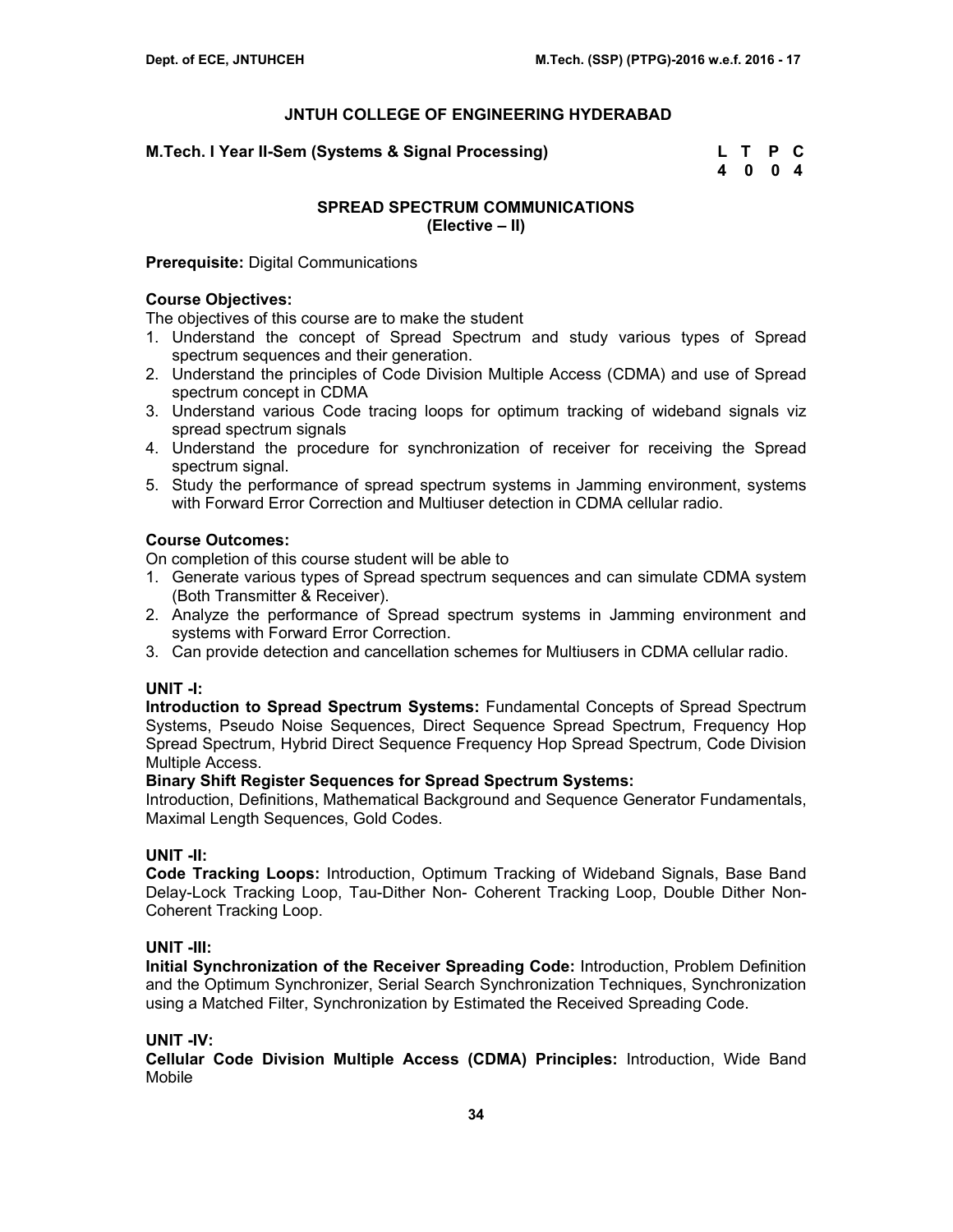Channel, The Cellular CDMA System, Single User Receiver in a Multi User Channel, CDMA System Capacity,

**Multi-User Detection in CDMA Cellular Radio:** Optimal Multi-User Detection, Linear Suboptimal Detectors, Interference Combat Detection Schemes, Interference Cancellation Techniques.

## **UNIT -V:**

**Performance of Spread Spectrum Systems in Jamming Environments:** Spread Spectrum

Communication System Model, Performance of Spread Spectrum Systems without Coding. **Performance of Spread Spectrum Systems with Forward Error Correction:** Elementary Block Coding Concepts, Optimum Decoding Rule, Calculation of Error Probability, Elementary Convolution Coding Concepts, Viterbi Algorithm, Decoding and Bit-Error Rate.

## **TEXT BOOKS:**

- 1. Rodger E Ziemer, Roger L. Peterson and David E Borth "Introduction to Spread Spectrum Communication- Pearson, 1st Edition, 1995.
- 2. Mosa Ali Abu-Rgheff "Introduction to CDMA Wireless Communications." Elsevier Publications, 2008.

## **REFERENCE BOOKS:**

- 1. George R. Cooper, Clare D. Mc Gillem "Modern Communication and Spread Spectrum," McGraw Hill, 1986.
- 2. Andrew j. Viterbi "CDMA: Principles of spread spectrum communication," Pearson Education, 1<sup>st</sup> Edition, 1995.
- 3. Kamilo Feher "Wireless Digital Communications," PHI, 2009.
- 4. Andrew Richardson "WCDMA Design Handbook," Cambridge University Press, 2005.
- 5. Steve Lee Spread Spectrum CDMA, McGraw Hill, 2002.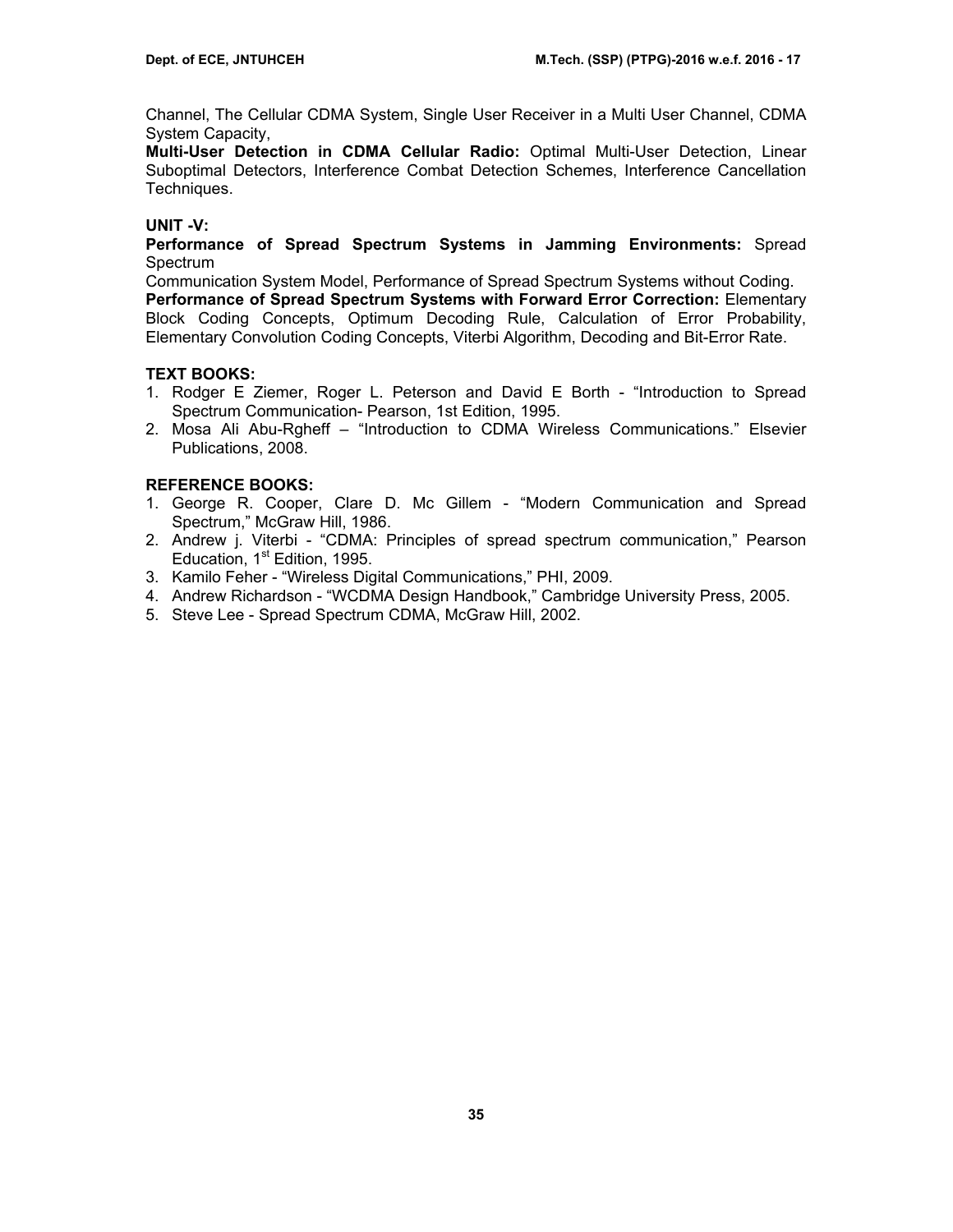**M.Tech. I Year III-Sem (Systems & Signal Processing) L T P C** 

 **4 0 0 4** 

# **BIOMEDICAL SIGNAL PROCESSING (Elective – III)**

## **Prerequisite:** Advanced Digital Signal Processing

#### **Course Objectives:**

The main objectives of the course are :

- 1. To use basic probability theory to model random signals in terms of Random Processes.
- 2. To derive the noise power Spectral Density of Random signals and its analysis.
- 3. To understand lossless and lossy compression techniques related to ECG data.
- 4. To understand various cardilogical signal processing techniques and noise cancellation techniques.
- 5. To understand estimation of signals using Prony's and least square and linear prediction methods.
- 6. To analyze evoked potentials.
- 7. To comprehend EEG signals, modeling and sleep stages.

# **Course Outcomes:**

After studying the course, each student is expected to be able to:

- 1. Use probability theory to model random processes.
- 2. Analyze random signals using power spectral densities.
- 3. Compare various lossless and lossy techniques.
- 4. Compare various ECG processing and noise cancellation techniques.
- 5. Analyze evoked potentials.
- 6. Model and estimate EEG signals and various sleep stages.

# **UNIT -I:**

#### **Random Processes**

Stationary random process, Ergodicity, Power spectral density and autocorrelation function of random processes. Noise power spectral density analysis, Noise bandwidth and noise figure of systems.

# **UNIT -II:**

**Data Compression Techniques:** Lossy and Lossless data reduction Algorithms. ECG data compression using Turning point, AZTEC, CORTES, Huffman coding, vector quantisation, DICOM Standards

#### **UNIT -III:**

**Cardiological Signal Processing**: Pre-processing, QRS Detection Methods, Rhythm analysis, Arrhythmia Detection Algorithms, Automated ECG Analysis, ECG Pattern Recognition.

Adaptive Noise Cancelling: Principles of Adaptive Noise Cancelling, Adaptive Noise Cancelling with the LMS Adaptation Algorithm, Noise Cancelling Method to Enhance ECG Monitoring, Fetal ECG Monitoring.

# **UNIT -IV:**

**Signal Averaging, Polishing** – Mean and trend removal, Prony's method, Prony's Method based on the Least Squares Estimate, Linear prediction, Yule – Walker (Y –W) equations, Analysis of Evoked Potentials.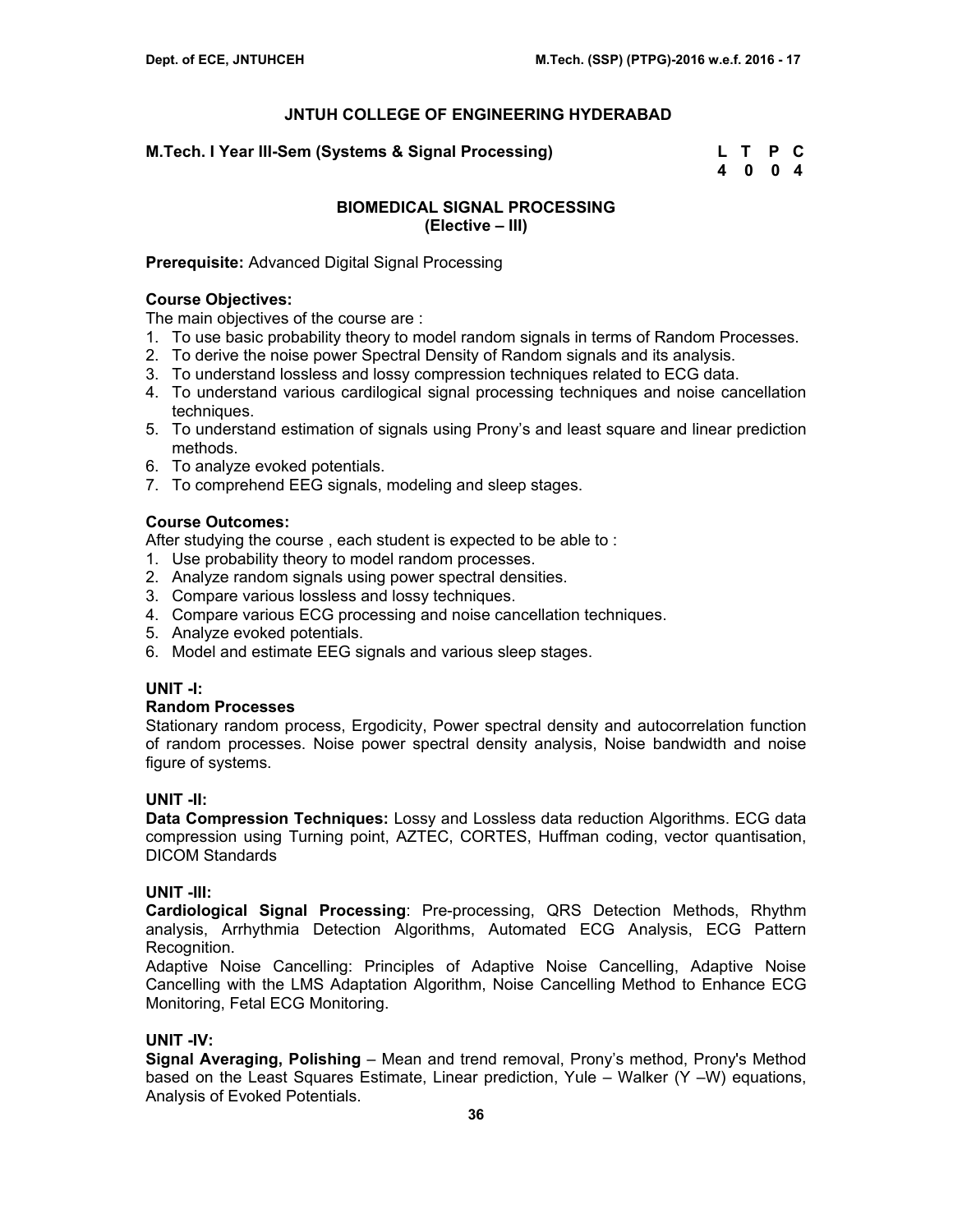## **UNIT -V:**

**Neurological Signal Processing**: Modelling of EEG Signals, Detection of spikes and spindles Detection of Alpha, Beta and Gamma Waves. Auto Regressive (A.R.) modelling of seizure EEG. Sleep Stage analysis, Inverse Filtering, Least squares and polynomial modelling.

# **TEXT BOOKS:**

- 1. Probability, Random Variables & Random Signal Principles Peyton Z. Peebles,  $4<sup>th</sup>$  Ed., 2009, TMH.
- 2. Biomedical Signal Processing- Principles and Techniques D. C. Reddy, 2005, TMH.

- 1. Digital Bio Dignal Processing Weitkunat R, 1991, Elsevier.
- 2. Biomedical Signal Processing Akay M , IEEE Press.
- 3. Biomedical Signal Processing -Vol. I Time & Frequency Analysis Cohen.A, 1986, CRC Press.
- 4. Biomedical Digital Signal Processing: C-Language Experiments and Laboratory Experiments, Willis J.Tompkins, PHI.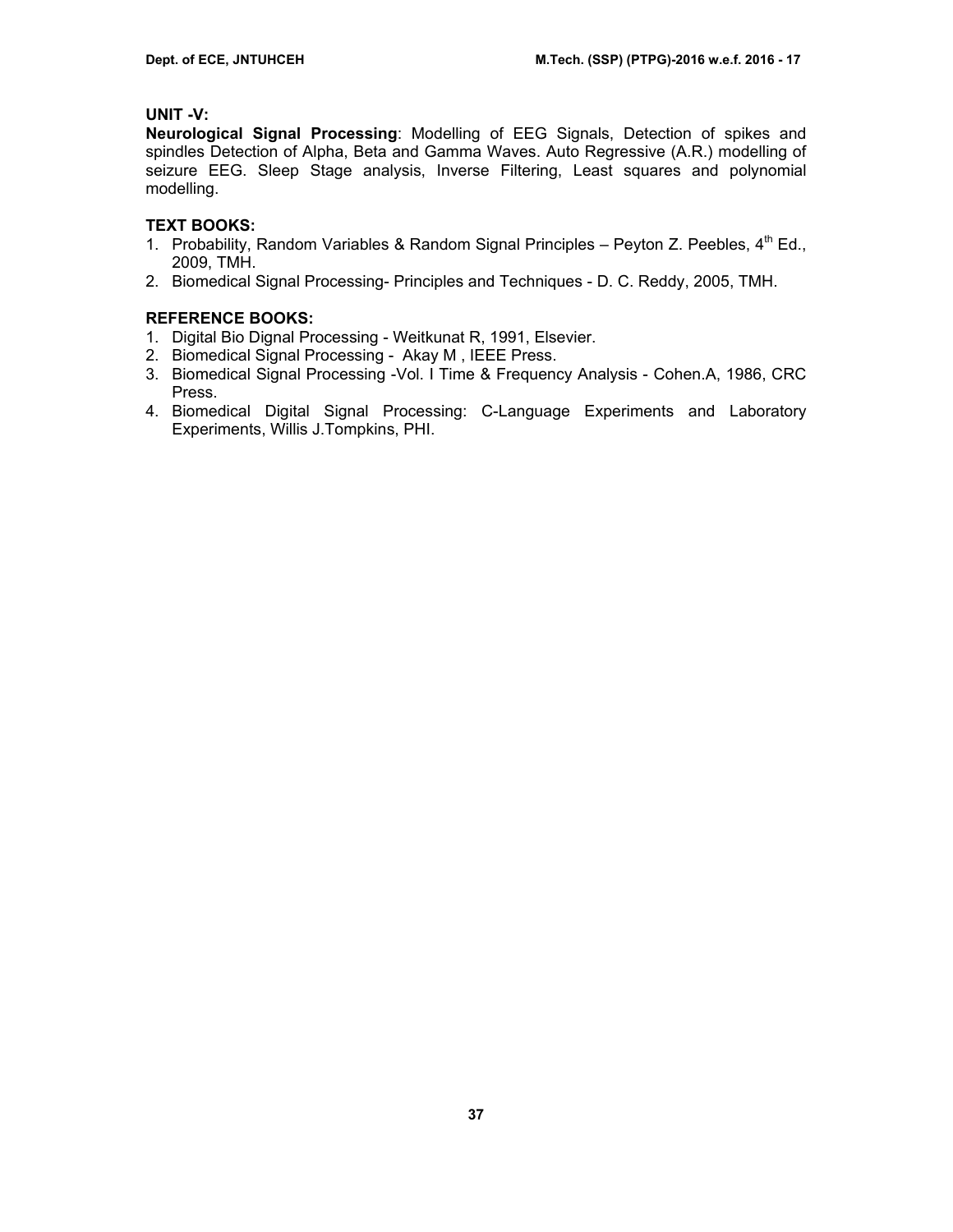**M.Tech. I Year III-Sem (Systems & Signal Processing) L T P C** 

 **4 0 0 4** 

# **CMOS ANALOG INTEGRATED CIRCUIT DESIGN (Elective – III)**

**Prerequisite:** Analog Electronics

#### **Course Objectives:**

Analog circuits play a very crucial role in all electronic systems and due to continued miniaturization, many of the analog blocks are not getting realized in CMOS technology.

- 1. To understand most important building blocks of all CMOS analog ICs
- 2. To study the basic principle of operation, the circuit choices and the tradeoffs involved in the MOS transistor level design common to all analog CMOS ICs.
- 3. To understand specific design issues related to single and multistage voltage, current and differential amplifiers, their output and impedance issues, bandwidth, feedback and stability.
- 4. To understand the design of differential amplifiers, current amplifiers and OP AMPs.

## **Course Outcomes:**

After studying the course, each student is expected to be able to:

- 1. Design basic building blocks of CMOS analog ICs.
- 2. Carry out the design of single and two stage operational amplifiers and voltage references.
- 3. Determine the device dimensions of each MOSFETs involved.
- 4. Design various amplifiers like differential, current and operational amplifiers.

#### **UNIT -I:**

#### **MOS Devices and Modeling:**

The MOS Transistor, Passive Components- Capacitor & Resistor, Integrated circuit Layout, CMOS Device Modeling - Simple MOS Large-Signal Model, Other Model Parameters, Small-Signal Model for the MOS Transistor, Computer Simulation Models, Sub-threshold MOS Model.

#### **UNIT -II:**

#### **Analog CMOS Sub-Circuits:**

MOS Switch, MOS Diode, MOS Active Resistor, Current Sinks and Sources, Current Mirrors-Current mirror with Beta Helper, Degeneration, Cascode current Mirror and Wilson Current Mirror, Current and Voltage References, Band gap Reference.

# **UNIT -III:**

#### **CMOS Amplifiers:**

Inverters, Differential Amplifiers, Cascode Amplifiers, Current Amplifiers, Output Amplifiers, High Gain Amplifiers Architectures.

#### **UNIT -IV:**

#### **CMOS Operational Amplifiers:**

Design of CMOS Op Amps, Compensation of Op Amps, Design of Two-Stage Op Amps, Power- Supply Rejection Ratio of Two-Stage Op Amps, Cascode Op Amps, Measurement Techniques of OP Amp.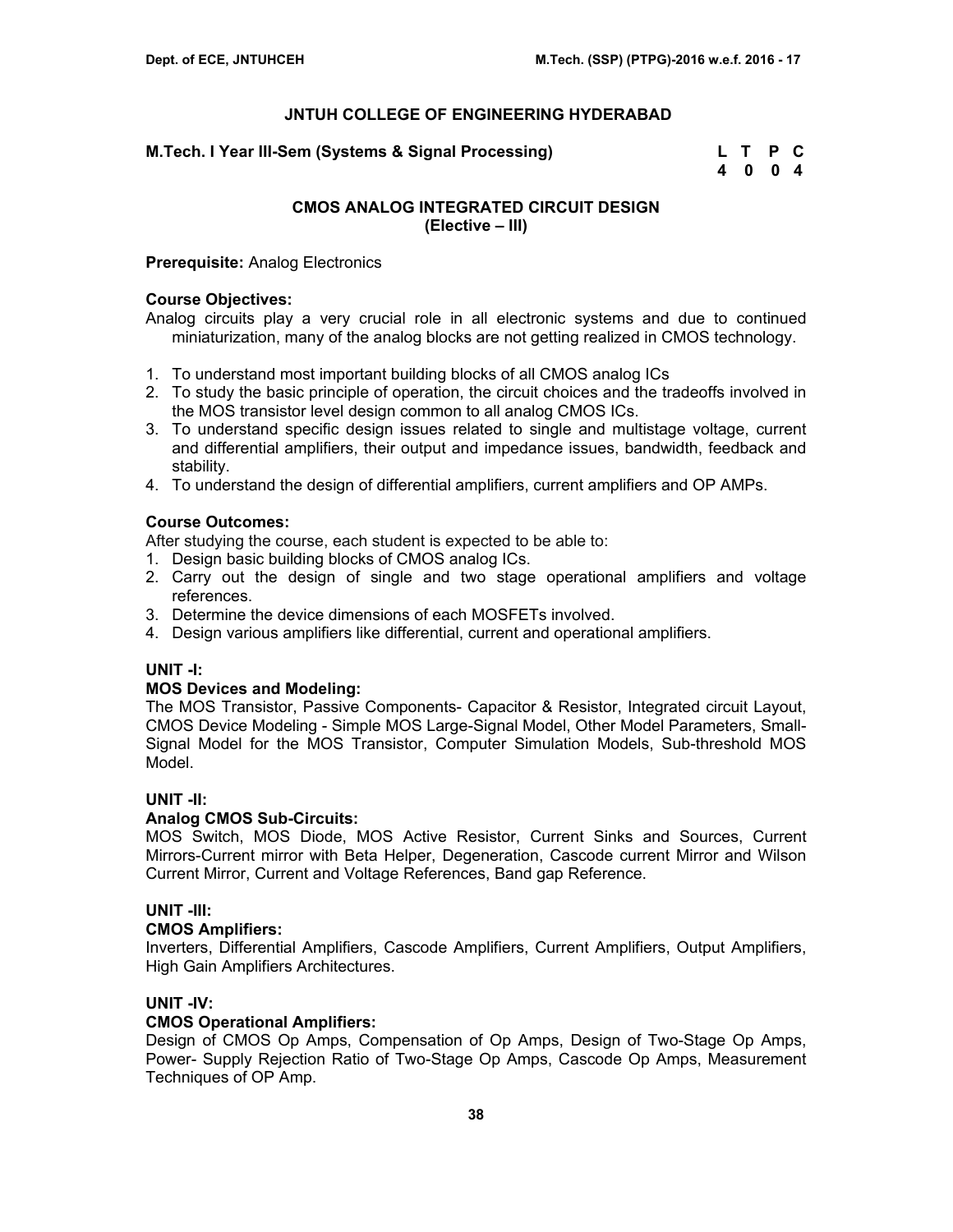# **UNIT -V:**

#### **Comparators:**

Characterization of Comparator, Two-Stage, Open-Loop Comparators, Other Open-Loop Comparators, Improving the Performance of Open-Loop Comparators, Discrete-Time Comparators.

## **TEXT BOOKS:**

- 1. CMOS Analog Circuit Design Philip E. Allen and Douglas R. Holberg, Oxford University Press, International Second Edition/Indian Edition, 2010.
- 2. Analysis and Design of Analog Integrated Circuits- Paul R. Gray, Paul J. Hurst, S. Lewis and R. G. Meyer, Wiley India, Fifth Edition, 2010.

- 1. Analog Integrated Circuit Design- David A. Johns, Ken Martin, Wiley Student Edn, 2013.
- 2. Design of Analog CMOS Integrated Circuits- Behzad Razavi, TMH Edition.
- 3. CMOS: Circuit Design, Layout and Simulation- Baker, Li and Boyce, PHI.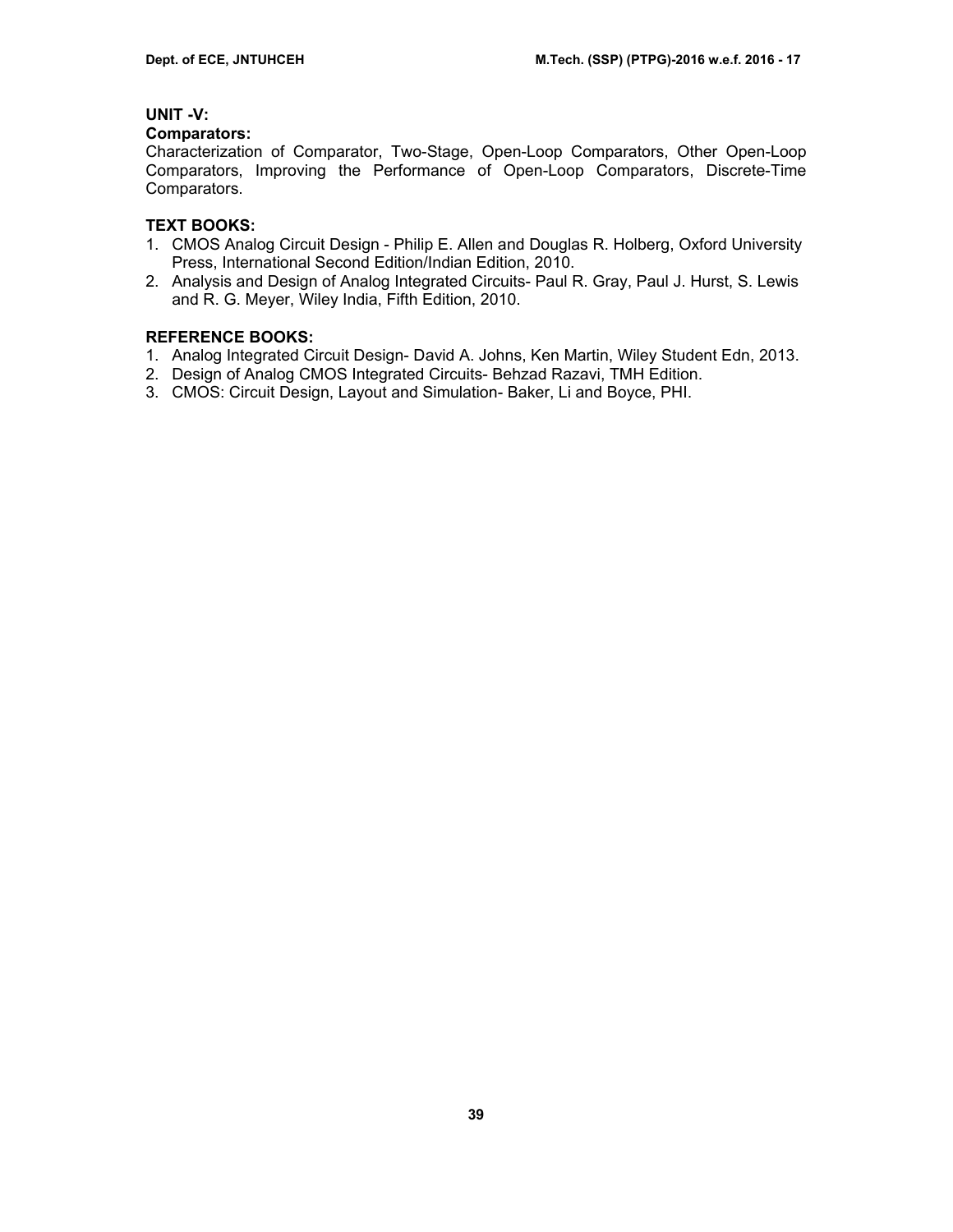**M.Tech. I Year III-Sem (Systems & Signal Processing)** 

| M.Tech. I Year III-Sem (Systems & Signal Processing) | L T P C |  |
|------------------------------------------------------|---------|--|
|                                                      | 4 0 0 4 |  |

## **DETECTION AND ESTIMATION THEORY (Elective-III)**

**Prerequisite:** Probability Theory and Stochastic Processes

### **Course Objectives:**

- 1. The main objective of this course is to provide basic estimation and detection background for engineering applications.
- 2. This course provides the main concepts and algorithms for detection and estimation theory.
- 3. Students learn the statistics and estimating the parameters of Random Process from detection.

# **Course Outcomes:**

- 1. Students will understand the basic detection methods.
- 2. Learn about basic estimation methods.
- 3. Gain ability to apply estimation method for real time engineering problems.

## **UNIT –I:**

**Random Processes:** Discrete Linear Models, Markov Sequences and Processes, Point Processes, and Gaussian Processes.

## **UNIT –II:**

**Detection Theory:** Basic Detection Problem, Maximum A posteriori Decision Rule, Minimum Probability of Error Classifier, Bayes Decision Rule, Multiple-Class Problem (Bayes)- minimum probability error with and without equal a priori probabilities, Neyman-Pearson Classifier, General Calculation of Probability of Error, General Gaussian Problem, Composite Hypotheses.

#### **UNIT –III:**

**Linear Minimum Mean-Square Error Filtering:**Linear Minimum Mean Squared Error Estimators, Nonlinear Minimum Mean Squared Error Estimators. Innovations, Digital Wiener Filters with Stored Data, Real-time Digital Wiener Filters, Kalman Filters.

# **UNIT –IV:**

**Statistics:**Measurements, Nonparametric Estimators of Probability Distribution and Density Functions, Point Estimators of Parameters, Measures of the Quality of Estimators, Introduction to Interval Estimates, Distribution of Estimators, Tests of Hypotheses, Simple Linear Regression, Multiple Linear Regression.

#### **UNIT –V:**

**Estimating the Parameters of Random Processes from Data:**Tests for Stationarity and Ergodicity, Model-free Estimation, Model-based Estimation of Autocorrelation Functions, Power Special Density Functions.

# **TEXT BOOKS:**

- 1. Random Signals: Detection, Estimation and Data Analysis K. Sam Shanmugan & A.M. Breipohl, Wiley India Pvt. Ltd, 2011.
- 2. Random Processes: Filtering, Estimation and Detection Lonnie C. Ludeman, Wiley India Pvt. Ltd., 2010.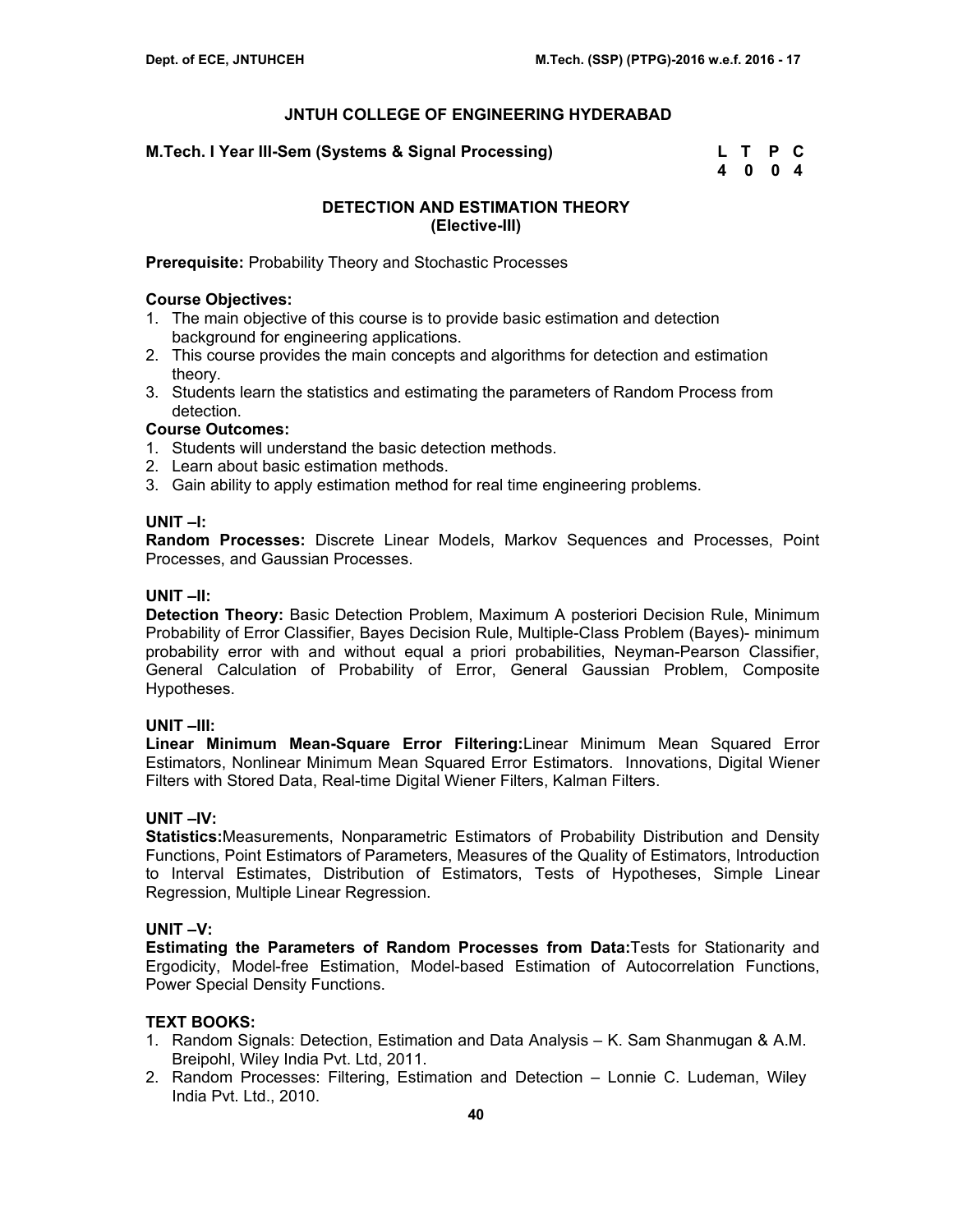- 1. Fundamentals of Statistical Signal Processing: Volume I Estimation Theory– Steven.M.Kay, Prentice Hall, USA, 1998.
- 2. Fundamentals of Statistical Signal Processing: Volume I Detection Theory– Steven.M.Kay, Prentice Hall, USA, 1998.
- 3. Introduction to Statistical Signal Processing with Applications Srinath, Rajasekaran, Viswanathan, 2003, PHI.
- 4. Statistical Signal Processing: Detection, Estimation and Time Series Analysis Louis L.Scharf, 1991, Addison Wesley.
- 5. Detection, Estimation and Modulation Theory: Part I Harry L. Van Trees, 2001, John Wiley & Sons, USA.
- 6. Signal Processing: Discrete Spectral Analysis Detection & Estimation Mischa Schwartz, Leonard Shaw, 1975, Mc Graw Hill.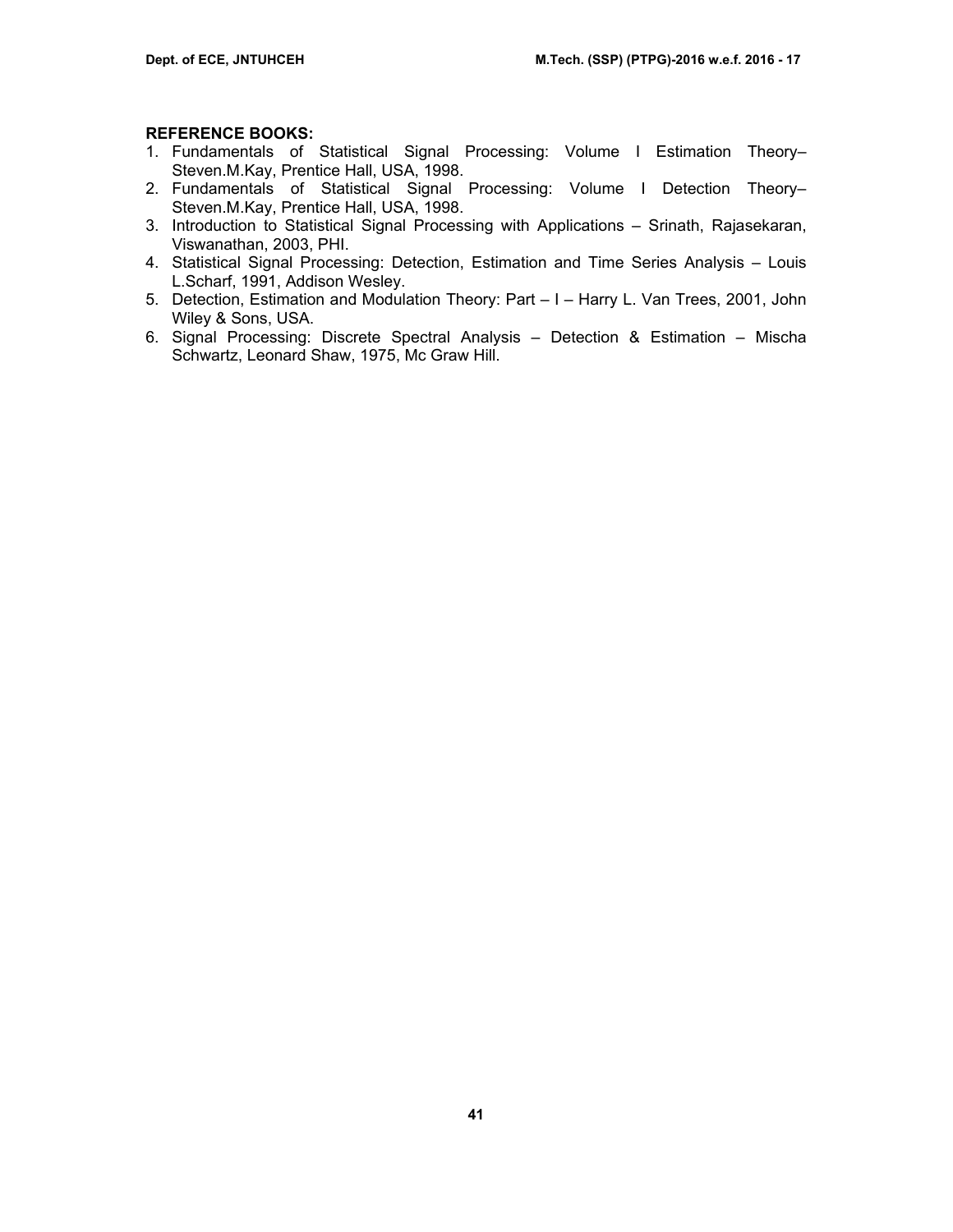| M. Tech. I Year II-Sem (Systems & Signal Processing) | L T P C |  |
|------------------------------------------------------|---------|--|
|                                                      | 0 0 4 2 |  |

## **ADVANCED COMMUNICATIONS AND NETWORKING LABORATORY**

- 1. Simulation and analysis of MAC Layer protocols.
- 2. Simulation and analysis of various topologies.
- 3. Simulation and analysis of wired routing protocols.
- 4. Simulation and analysis of wireless routing protocols.
- 5. Simulation and analysis of various security attacks.
- 6. Analysis of log files and provide the intruder statistics.
- 7. Simulation of Queue Management Schemes.
- 8. Evaluation of DES, AES and Triple-DES.
- 9. Evaluation of Substitution and Transposition ciphers.
- 10. Error correcting coding in CDMA Mobile communication system.
- 11. Capturing and tracking of GOLD sequence in CDMA system.
- 12. Study of Satellite Azimuth & Elevation using sky Plot Window.
- 13. Study of Global Positioning System Applications.
- 14. Study of I2C and UART protocols.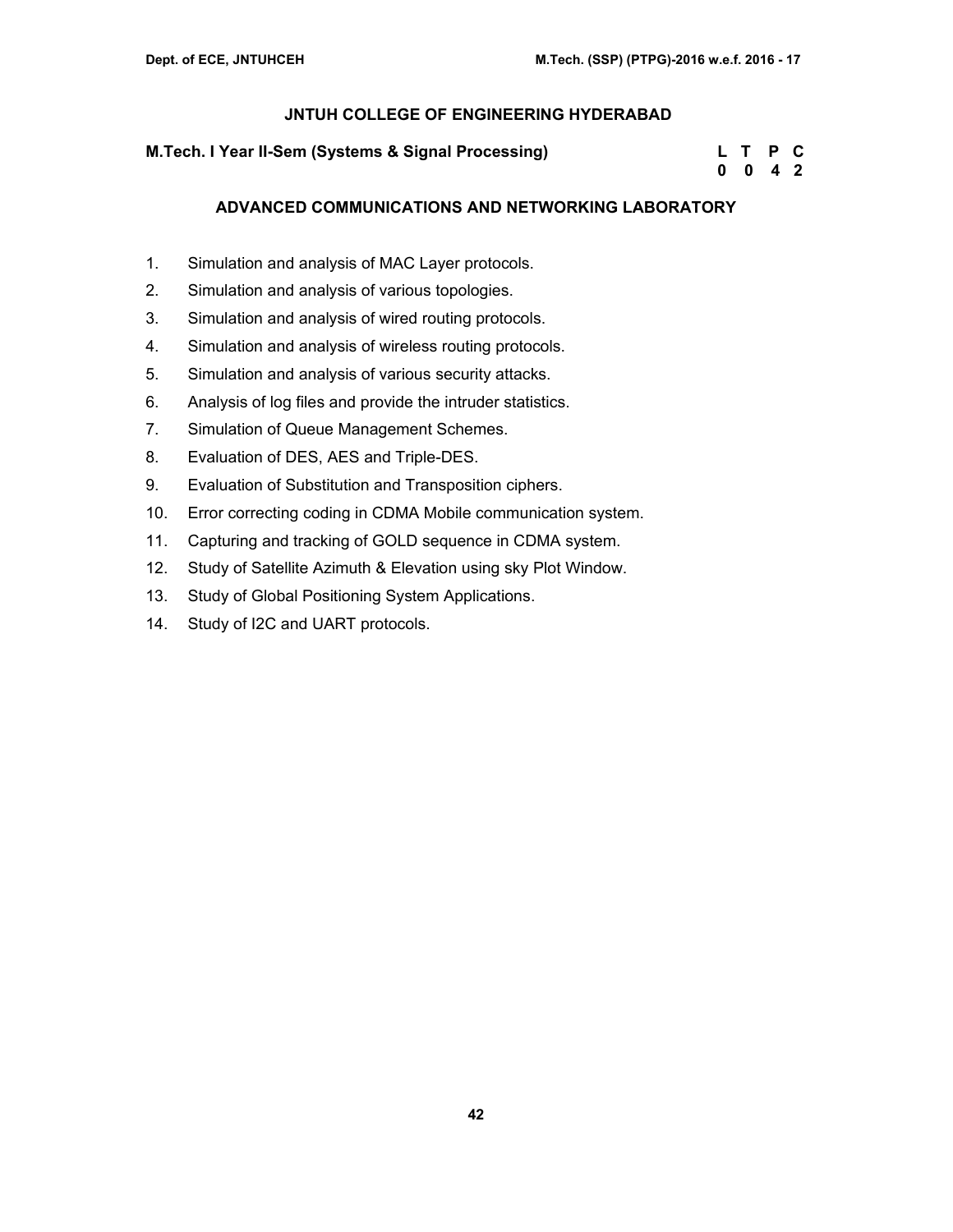| M.Tech. I Year III-Sem (Systems & Signal Processing) | L T P C |  |
|------------------------------------------------------|---------|--|
|                                                      | 4 0 0 4 |  |

## **ADAPTIVE SIGNAL PROCESSING**

**Prerequisite:** Digital Signal Processing

## **Course Objectives :**

The main objectives of the course are:

- 1. This course focuses on problems algorithms and solutions for processing signals in an manner that is responsive to a changing environment.
- 2. To develop systems on recursive, model based estimation methods taking the advantage of the statistical properties of the received signals.
- 3. To analyze the performance of adaptive filters and considers the application of the theory to a variety of practical problems such as beam forming and echo cancellation signal.
- 4. To understand innovation process, Kalman filter theory and estimation of state using the innovation process , concept of Kalman Gain and Filtering.

# **Course Outcomes**:

After studying the course, the student is expected to be able to:

- 1. Design and apply optimal minimum mean square estimators and in particular linear estimators.
- 2. Understand and compute their expected performance and verify it. Design , implement and apply Wiener Filters ( FIR, non-casual, causal) and evaluate their performance.
- 1. To understand innovation process, Kalman filter theory and estimation of state using the Innovation Process, concept of Kalman Gain and Filtering.
- 2. Design , implement and apply LMS, RLS and Kalman filters to given applications.

# **UNIT –I:**

**Introduction to Adaptive Systems Adaptive Systems:** Definitions, Characteristics, Applications, Example of an Adaptive System. The Adaptive Linear Combiner - Description, Weight Vectors, Desired Response Performance function - Gradient & Mean Square Error.

#### **UNIT –II:**

#### **Development of Adaptive Filter Theory & Searching the Performance surface:**

Introduction to Filtering - Smoothing and Prediction – Linear Optimum Filtering, Problem statement, Principle of Orthogonally - Minimum Mean Square Error, Wiener- Hopf equations, Error Performance - Minimum Mean Square Error, Estimation of phase shift between two narrow band signals using Orthogonal Decomposer.

#### **UNIT –III:**

**Steepest Descent Algorithms:** Searching the performance surface – Methods & Ideas of Gradient Search methods - Gradient Searching Algorithm & its Solution - Stability & Rate of convergence - Learning Curves Gradient Search by Newton's Method, Method of Steepest Descent, Comparison of Learning Curves.

#### **UNIT –IV:**

**LMS Algorithm & Applications:** Overview - LMS Adaptation algorithms, Stability & Performance analysis of LMS Algorithms - LMS Gradient & Stochastic algorithms - Convergence of LMS algorithm. **Applications:** Adaptive BFSK, BPSK, ASK demodulators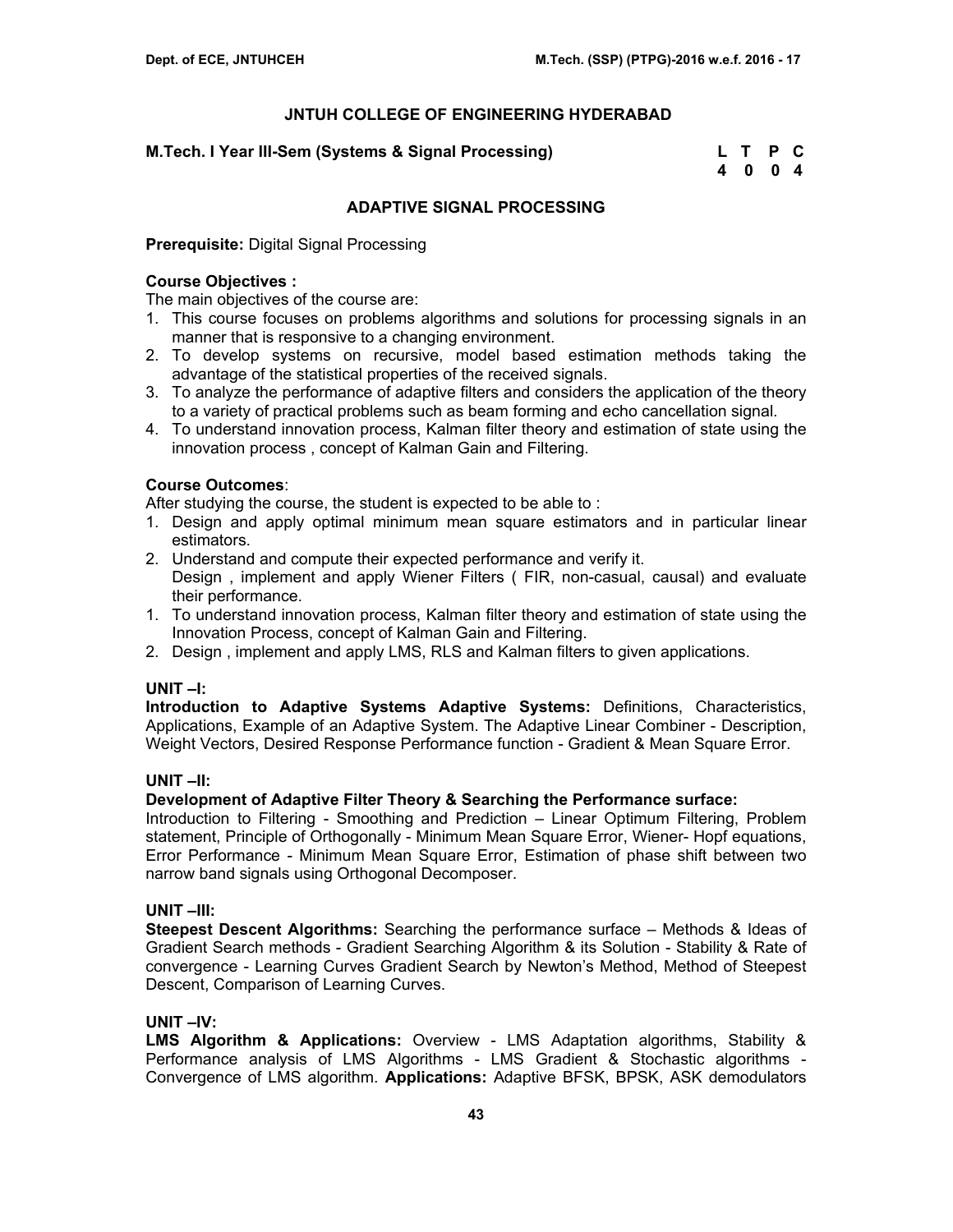and delay estimation. Adaptive Beam forming, concept of IQ channels, Adaptive filter implementation of Hilbert Transform. Introduction to MUSIC

## **UNIT –V:**

**State Estimators**: Introduction to RLS Algorithm, Statement of Kalman filtering problem, The Innovation Process, Estimation of State using the Innovation Process- Expression of Kalman Gain, Filtering Example estimation of state from observations of noisy observed narrow band signals. Target tracking using only DOA.

# **TEXT BOOKS:**

- 1. Adaptive Signal Processing Bernard Widrow, Samuel D.Strearns, 2005, PE.
- 2. Adaptive Filter Theory Simon Haykin-, 4 ed., 2002,PE Asia.

- 1. Digital Signal Processing: A Practitioner's Approach, Kaluri V. Rangarao, Ranjan K. Mallik ISBN: 978-0-470-01769-2, 210 pages, November 2006, John Weley (UK)
- 2. Optimum signal processing: An introduction Sophocles.J.Orfamadis, 2 ed., 1988, McGraw-Hill, Newyork
- 3. Adaptive signal processing-Theory and Applications, S.Thomas Alexander, 1986, Springer –Verlag.
- 4. Siganl analysis Candy, Mc Graw Hill Int. Student Edition
- 5. James V. Candy, Signal Processing: A Modern Approach, McGraw-Hill, International Edition, 1988.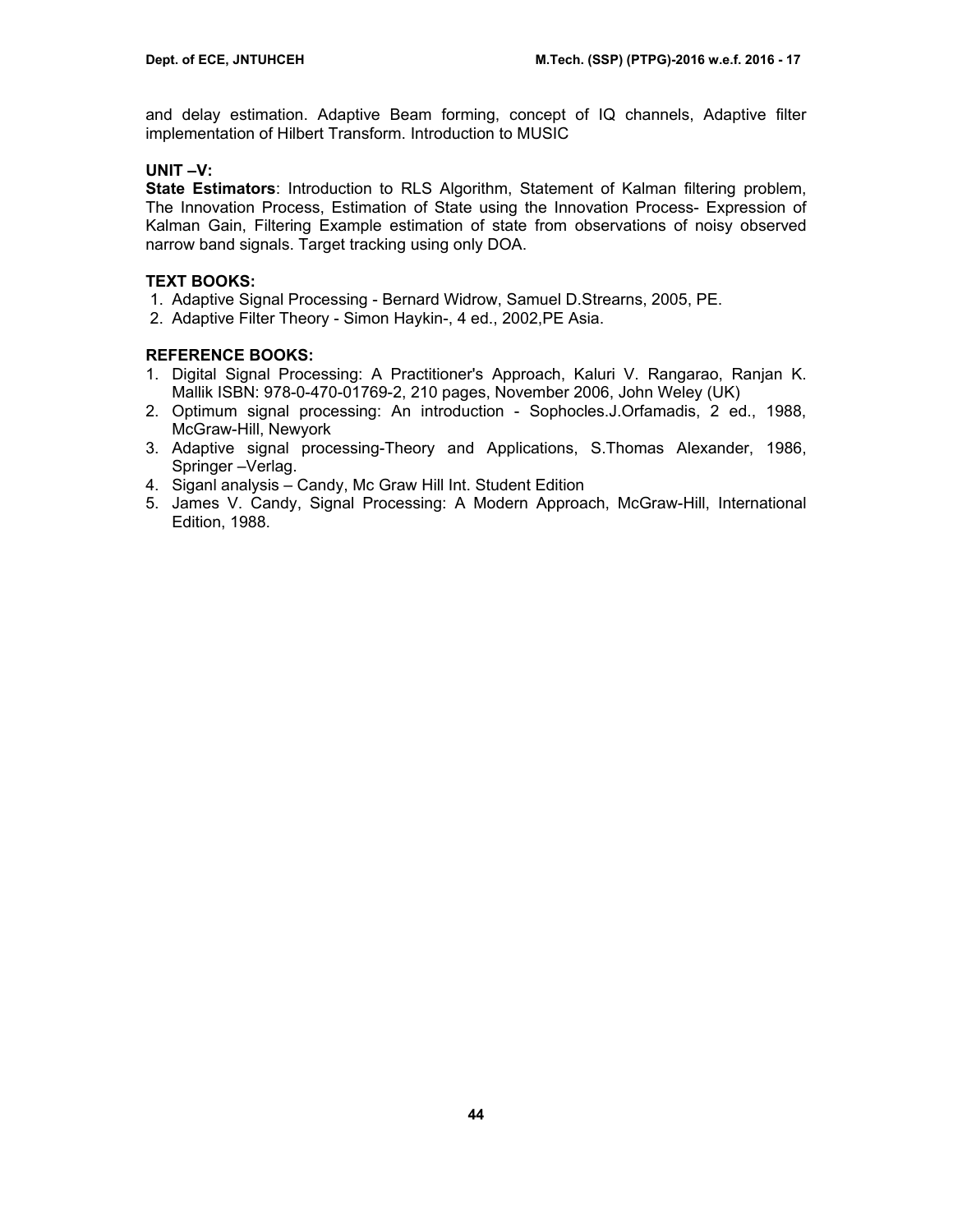**M.Tech. I Year III-Sem (Systems & Signal Processing) L T P C** 

 **4 0 0 4** 

# **CODING THEORY AND TECHNIQUES (Elective - IV)**

#### **Prerequisite:** Digital Communications

#### **Course Objectives:**

- 1. To acquire the knowledge in measurement of information and errors.
- 2. T study the generation of various code methods.
- 3. To study the various application of codes.

#### **Course Outcomes:**

- 1. Learning the measurement of information and errors.
- 2. Obtain knowledge in designing various codes like block codes, cyclic codes, convolution codes, turbo codes and space codes

#### **UNIT – I:**

## **Coding for Reliable Digital Transmission and storage**

Mathematical model of Information, A Logarithmic Measure of Information, Average and Mutual Information and Entropy, Types of Errors, Error Control Strategies.

**Linear Block Codes:** Introduction to Linear Block Codes, Syndrome and Error Detection, Minimum Distance of a Block code, Error-Detecting and Error-correcting Capabilities of a Block code, Standard array and Syndrome Decoding, Probability of an undetected error for Linear Codes over a BSC, Hamming Codes. Applications of Block codes for Error control in data storage system

#### **UNIT - II:**

**Cyclic Codes :** Description, Generator and Parity-check Matrices, Encoding, Syndrome Computation and Error Detection, Decoding ,Cyclic Hamming Codes, Shortened cyclic codes, Error-trapping decoding for cyclic codes, Majority logic decoding for cyclic codes.

#### **UNIT – III:**

**Convolutional Codes :** Encoding of Convolutional Codes, Structural and Distance Properties, maximum likelihood decoding, Sequential decoding, Majority- logic decoding of Convolution codes. Application of Viterbi Decoding and Sequential Decoding, Applications of Convolutional codes in ARQ system.

# **UNIT – IV:**

#### **Turbo Codes**

LDPC Codes- Codes based on sparse graphs, Decoding for binary erasure channel, Loglikelihood algebra, Brief propagation, Product codes, Iterative decoding of product codes, Concatenated convolutional codes- Parallel concatenation, The UMTS Turbo code, Serial concatenation, Parallel concatenation, Turbo decoding

#### **UNIT - V:**

#### **Space-Time Codes**

Introduction, Digital modulation schemes, Diversity, Orthogonal space- Time Block codes, Alamouti's schemes, Extension to more than Two Transmit Antennas, Simulation Results, Spatial Multiplexing : General Concept, Iterative APP Preprocessing and Per-layer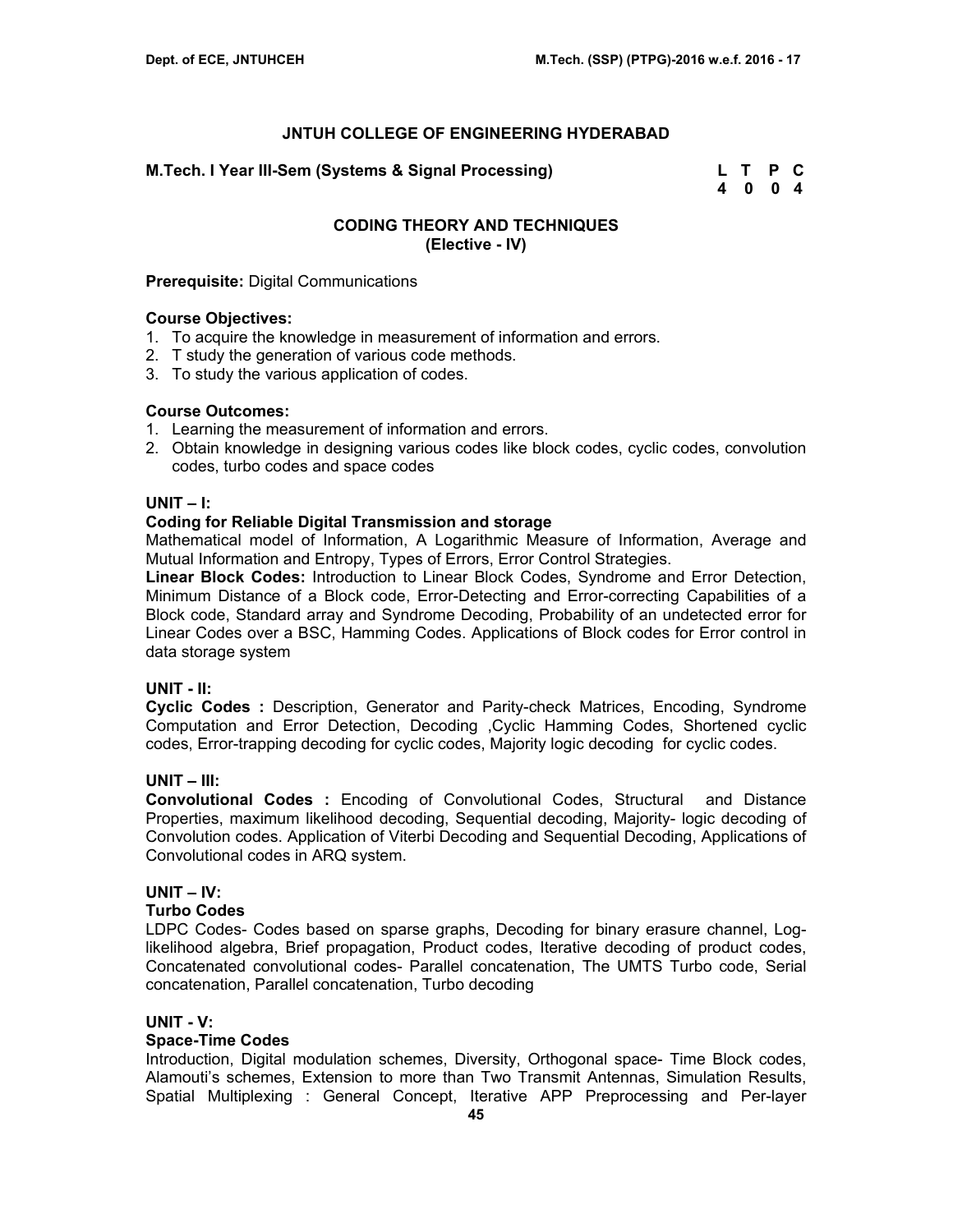Decoding, Linear Multilayer Detection, Original BLAST Detection, QL Decomposition and Interface Cancellation, Performance of Multi – Layer Detection Schemes, Unified Description by Linear Dispersion Codes.

# **TEXT BOOKS:**

.

- 1. Error Control Coding- Fundamentals and Applications –Shu Lin, Daniel J.Costello,Jr, Prentice Hall, Inc.
- 2. Error Correcting Coding Theory-Man Young Rhee- 1989, McGraw-Hill

- 1. Error Correcting Coding Theory-Man Young Rhee-1989,McGraw Hill Publishing,19
- 2. Digital Communications-Fundamental and Application Bernard Sklar, PE.
- 3. Digital Communications- John G. Proakis, 5th ed., 2008, TMH.
- 4. Introduction to Error Control Codes-Salvatore Gravano-oxford
- 5. Error Correction Coding Mathematical Methods and Algorithms Todd K.Moon, 2006, Wiley India.
- 6. Information Theory, Coding and Cryptography Ranjan Bose, 2<sup>nd</sup> Edition, 2009, TMH.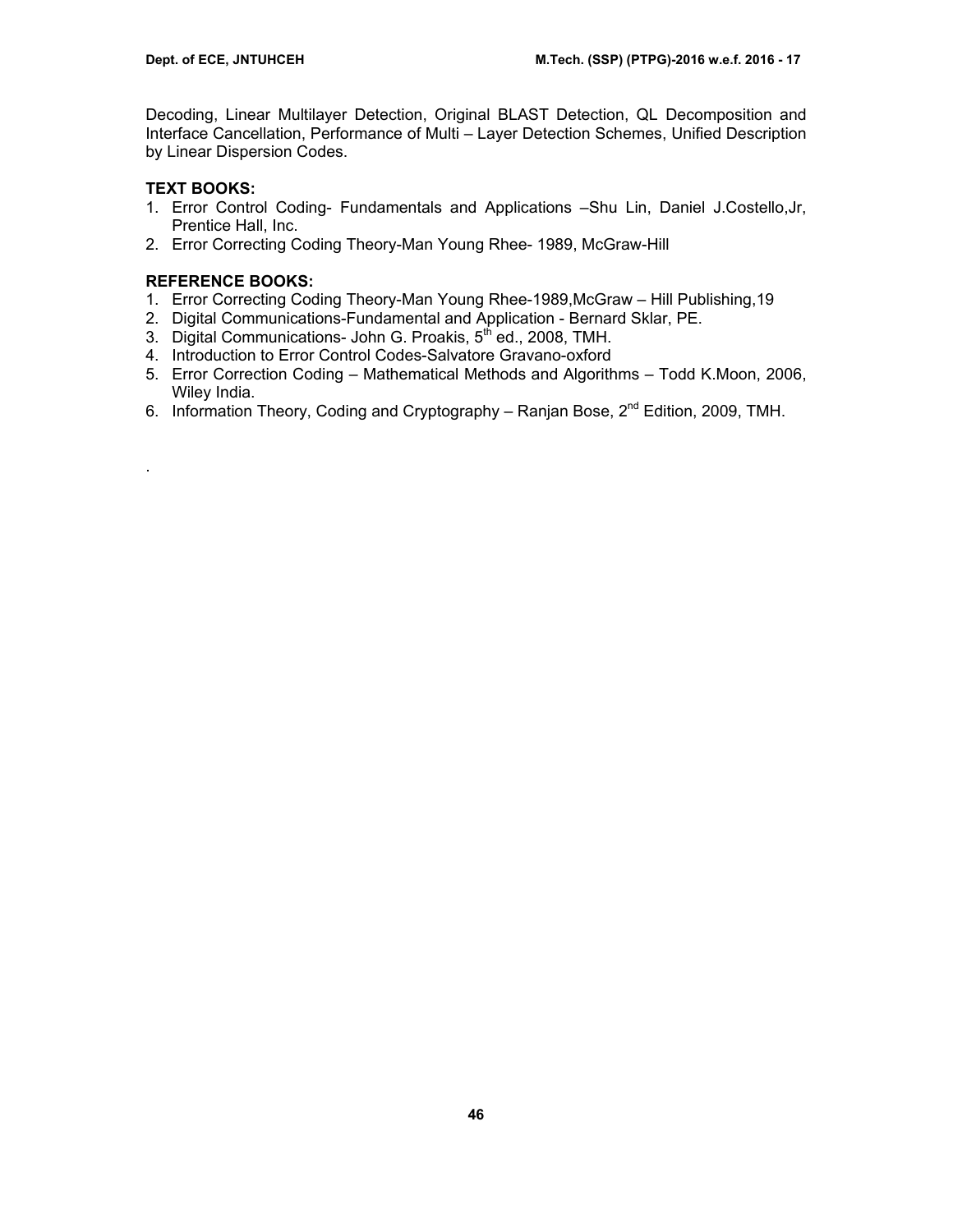**M.Tech. I Year III-Sem (Systems & Signal Processing) L T P C** 

 **4 0 0 4** 

## **TCP/IP AND ATM NETWORKS (Elective - IV)**

### **Prerequisite:** Computer Networks

#### **Course Objectives:**

- 1. To study Network Layer Protocols, Next Generation IP protocols
- 2. To learn about User Datagram Protocol, Transmission Control Protocol and stream control Transmission protocol.
- 3. To understand techniques to improve QoS
- 4. To learn about the features of ATM networks. .
- 5. To study the various Interconnection Networks

# **Course Outcomes:**

At the end of the course, the student will be able to:

- 1. Get the concept of Network Layer Protocols and Transport Layer Protocols.
- 2. Understand and analyze about UDP, TCP AND SCTP protocols, flow and error control techniques.
- 3. Learn congestion control mechanisms and techniques to improve Quality of Service in switched networks
- 4. To understand features of Virtual circuit networks like ATM networks and their applications
- 5. Design and analyze various types of Inter connection Networks, understand the functioning of Folding , Benes, Lopping bit allocation algorithms and their significance.

#### **Unit I**

**Network Layer Protocols**: Internet Protocol (IP), ICMPv4, Mobile IP

**Next Generation IP**: IPv6, Addressing IPv6 Protocol, ICMPV6 Protocol, Transition from IPV4 to IPV6

**Transport Layer**: Introduction to Transport Layer, Transport Layer Protocols: Simple Protocols, Stop and Wait Protocols, Go Back N Protocol, Selective Repeat Protocol, Bidirectional Protocols: Piggybacking Transport layer protocols Services and Port Numbers.

#### **Unit II**

**User Datagram Protocol:** User Datagram, UDP Services, UDP Applications

**Transmission Control Protocol**: TCP Services, TCP Features, Segments, TCP Connection, State Transition Diagram, Windows in TCP, Flow and Error Control ,TCP Congestion Control, TCP Timers,

**SCTP:** SCTP Services, SCTP Features, Packet Format, An SCTP Association SCTP Flow and Error Control, TCP in Wireless Domain.

# **Unit III**

**Congestion Control and Quality of Service:** Data Traffic, Congestion, Congestion Control, Quality of Service, Techniques to Improve QoS, Integrated Services, Differentiated Services, QoS in Switched Networks

**Queue Management:** Passive-Drop trial, Drop front, Random drop, Active- early Random drop, Random Early detection.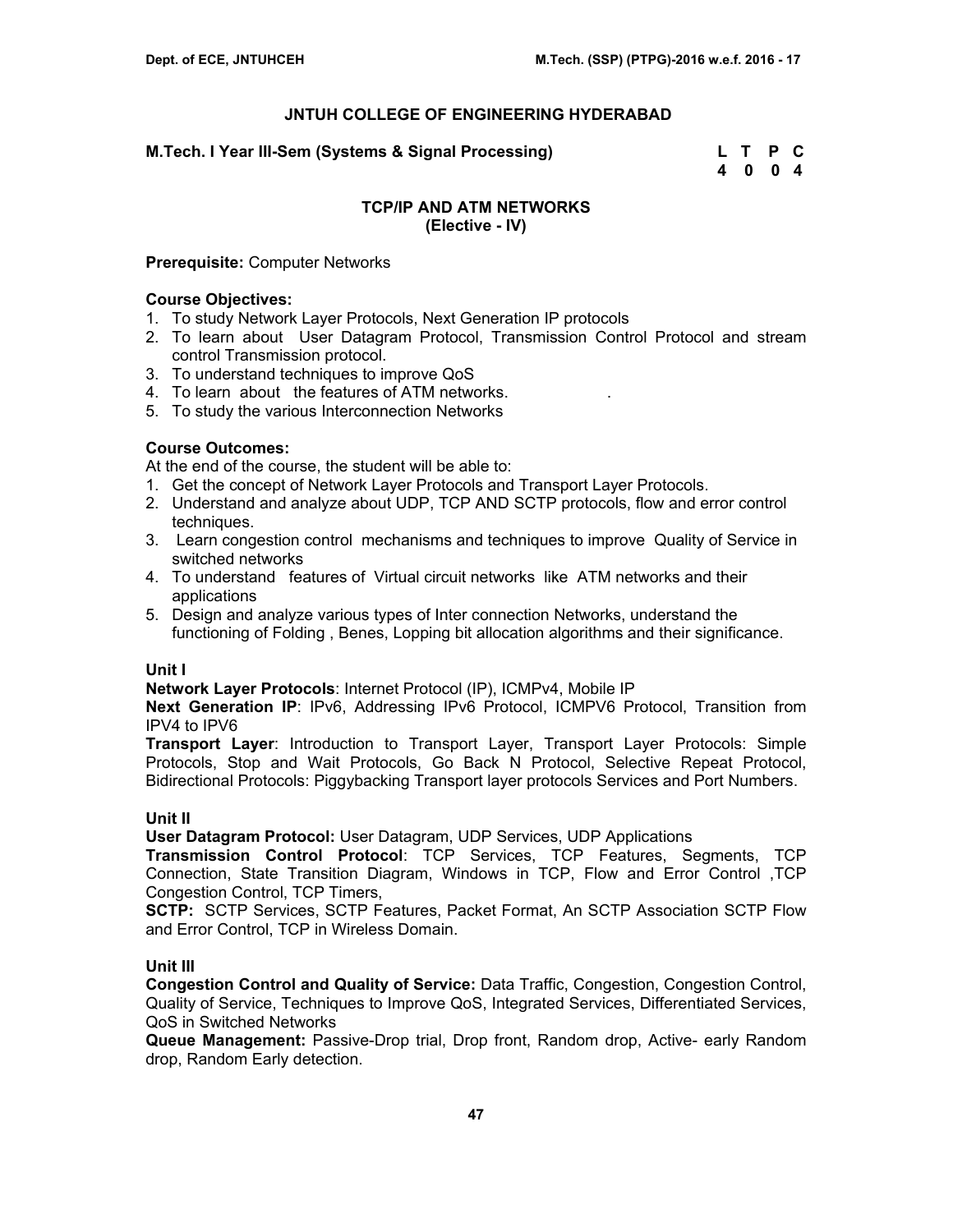## **Unit IV**

**Virtual-Circuit Networks:** Introduction, Frame relay Operation, Frame relay Layers, Congestion Control, Leaky Bucket algorithm.

**ATM**: Design Goals, ATM Architecture, Switching, Switch Fabric, ATM Layers, Service Classes, ATM Application.

SONET/SDH: Architecture, SONET Layers, SONET Frames, STS Multiplexing, SONET **Networks** 

#### **Unit V**

#### **Interconnection Networks**

Introduction, Banyan Networks, Properties, Crossbar switch, Three stage Class networks, Rearrangeble Networks, Folding algorithm, Benes Networks, Lopping algorithm, Bit allocation algorithm.

#### **TEXT BOOKS:**

- 3. Data Communications and Networking B. A. Forouzan,  $5<sup>th</sup>$  edition, 2013, TMH.
- 4. High Performance TCP/IP Networking –Mahabub Hassan and Raj Jain ,PHI,2005

- 1. ATM Fundamentals –N.N Biswas, Adventure Books,1998
- 2. Data Communications and Computer Networks Prakash C. Gupta, 2006, PHI.
- 3. Data and Computer Communications William Stallings, 8th ed., 2007, PHI.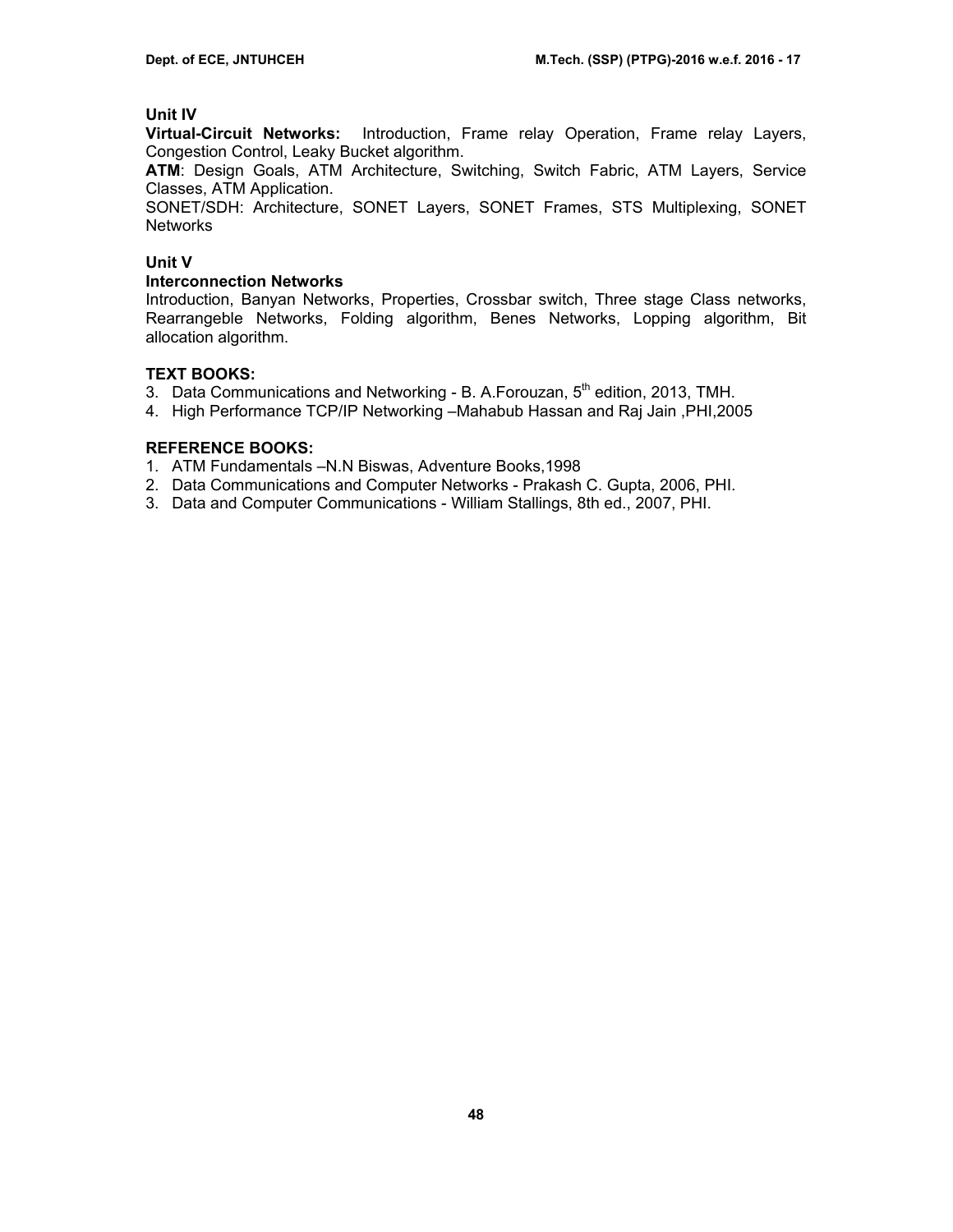**M.Tech. I Year III-Sem (Systems & Signal Processing) L T P C** 

 **4 0 0 4** 

#### **OPTIMIZATION TECHNIQUES (Elective – IV)**

#### **Prerequisite:** None

#### **Course Objectives:**

- 1. To understand the theory of optimization methods and algorithms developed for solving various types of optimization problems.
- 2. To develop an interest in applying optimization techniques in problems of Engineering and Technology
- **3.** To apply the mathematical results and numerical techniques of optimization theory to concrete Engineering problems.

#### **Course Outcomes:**

Upon the completion of this course, the student will be able to

- 1. Know basic theoretical principles in optimization
- 2. formulate optimization models and obtain solutions for optimization;
- 3. apply methods of sensitivity analysis and analyze post processing of results

### **UNIT – I: INTRODUCTION AND CLASSICAL OPTIMIZATION TECHNIQUES:**

Statement of an Optimization problem – design vector – design constraints – constraint surface – objective function – objective function surfaces – classification of Optimization problems.

#### **CLASSICAL OPTIMIZATION TECHNIQUES:**

Single variable Optimization – multi variable Optimization without constraints – necessary and sufficient conditions for minimum/maximum – multivariable Optimization with equality constraints.

Solution by method of Lagrange multipliers – multivariable Optimization with inequality constraints – Kuhn – Tucker conditions.

#### **UNIT – II: LINEAR PROGRAMMING:**

Standard form of a linear programming problem – geometry of linear programming problems – definitions and theorems – solution of a system of linear simultaneous equations – pivotal reduction of a general system of equations – motivation to the simplex method – simplex algorithm.

#### **UNIT – III: TRANSPORTATION PROBLEM:**

Finding initial basic feasible solution by north – west corner rule- least cost method and Vogel's approximation method – testing for optimality of balanced transportation problems.

#### U**NIT – IV:UNCONSTRAINED OPTIMIZATION TECHNIQUES:**

Univariate method-Powell's method and steepest descent method.

#### **CONSTRAINED NONLINEAR PROGRAMMING:**

Characteristics of a constrained problem – Classification - Basic approach of Penalty Function method- Basic approach of Penalty Function method-Basic approaches of Interior and Exterior penalty function methods-Introduction to convex Programming Problem.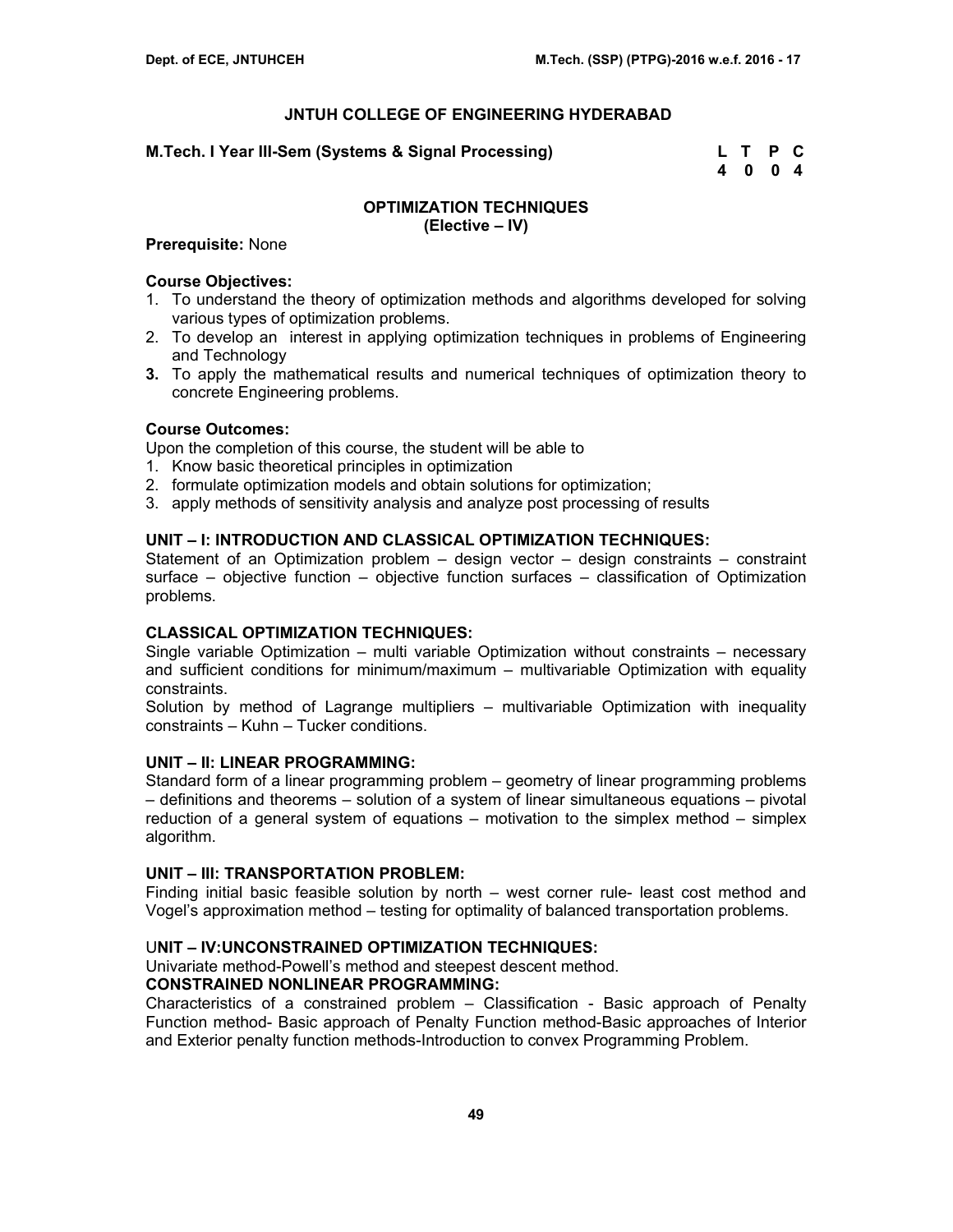### **UNCONSTRAINED NONLINEAR PROGRAMMING:**

One – dimensional minimization methods: Classification-Fibonacci method and Quadratic interpolation method

## **UNIT – V: DYNAMIC PROGRAMMING:**

 Dynamic programming-multistage decision processes – types – concept of sub optimization and the principle of optimality–computational procedure in dynamic programming – examples illustrating the calculus method of solution - examples illustrating the tabular method of solution.

### **TEXT BOOKS:**

- 1. S. S. Rao,"Engineering optimization:Theory and practice"- New Age International (P) Limited, 3<sup>rd</sup> edition, 1998.
- 2. H.S.Kasene & K.D. Kumar, " Introductory Operations Research" Springer(India), Pvt Ltd.

- 1 K.V. Mital and C. Mohan,"Optimization Methods in Operations Research and systems Analysis"–New Age International (P) Limited, Publishers,  $3<sup>rd</sup>$  edition, 1996.
- 2. Dr. S.D.Sharma,"Operations Research"
- 3. H.A. Taha "Operations Research : An Introduction" PHI Pvt. Ltd.,  $6<sup>th</sup>$  edition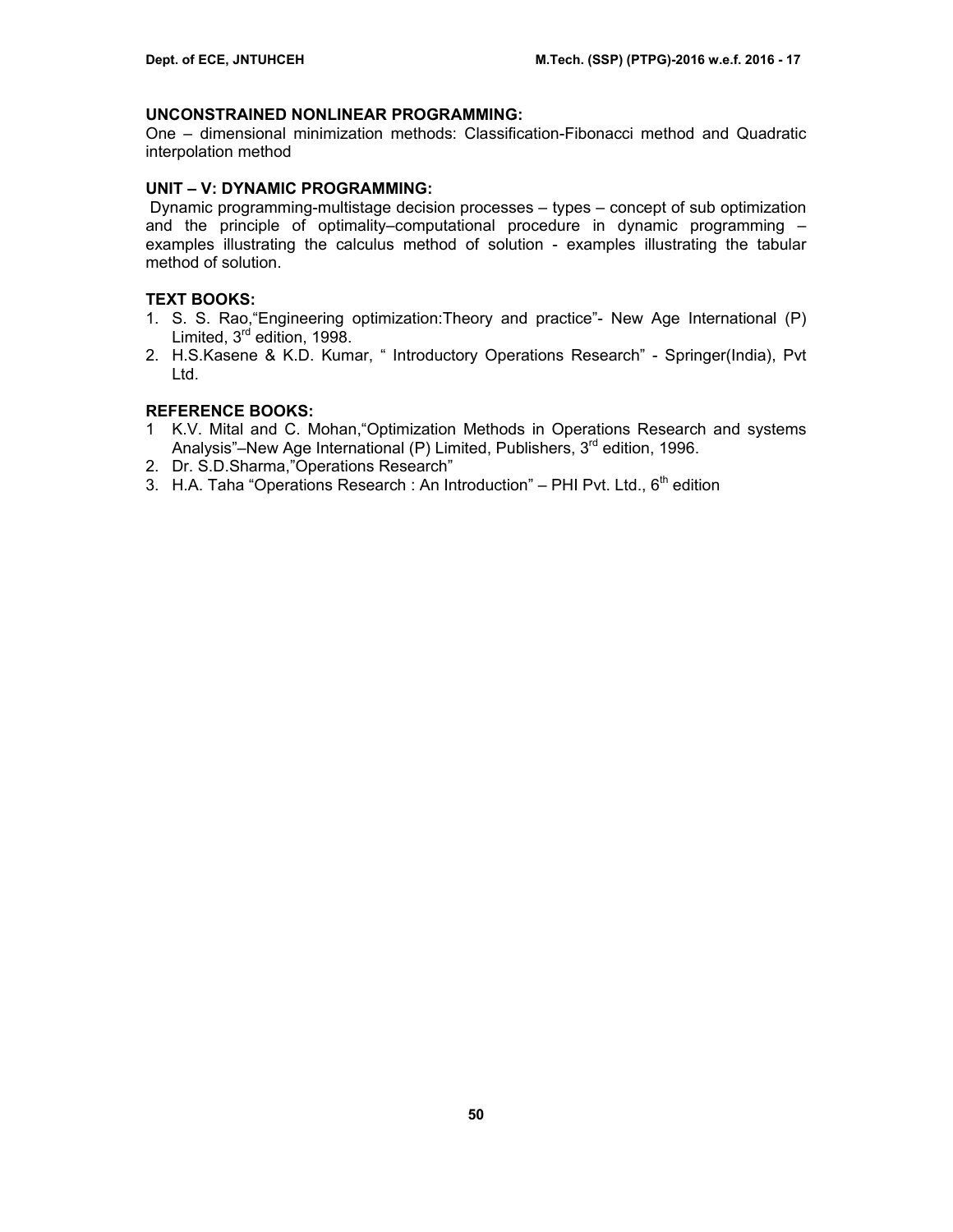**M.Tech. II Year III-Sem (Systems & Signal Processing) L T P C** 

 **4 0 0 4** 

# **DIGITAL SIGNAL PROCESSORS AND ARCHITECTURES (Elective – V)**

## **Prerequisite:** Digital Signal Processing

## **Course Objectives**

The objectives of the course are:

- 1. To recall digital transform techniques.
- 2. To introduce architectural features of programmable DSP Processors of TI and Analog Devices.
- 3. To give practical examples of DSP Processor architectures for better understanding.
- 4. To develop the programming knowledge using Instruction set of DSP Processors.
- 5. To understand interfacing techniques to memory and I/O devices.

# **Course Outcomes**

Upon completion of the course, the student

- 1. Be able to distinguish between the architectural features of General purpose processors and DSP processors.
- 2. Understand the architectures of TMS320054xx and ADSP 2100 DSP devices.
- 3. Be able to write simple assembly language programs using instruction set of TMS32OC54xx.
- 4. Can able to interfaceace various devices to DSP Processors.

#### **UNIT –I**

#### **Introduction to Digital Signal Processing**

Introduction, A Digital signal- processing system, The sampling process, Discrete time sequences. Discrete Fourier Transform (DFT) and Fast Fourier Transform (FET), Linear time- invariant systems, Digital filters, Decimation and interpolation.

## **Computational Accuracy in DSP Implementations**

 Number formats for signals and coefficients in DSP systems, Dynamic Range and Precision, Sources of error in DSP implementations, AID Conversion errors, DSP Computational errors, D/A Conversion Errors, Compensating filter.

#### **UNIT —II**

#### **Architectures for Programmable DSP Devices**

Basic Architectural features, DSP Computational Building Blocks, Bus Architecture and Memory, Data Addressing Capabilities, Address Generation Unit, Programmability and Program Execution, Speed Issues, Features for External interfacing.

#### **UNIT -III**

**Programmable Digital Signal Processors:** Commercial Digital signal- processing Devices, Data Addressing modes of TMS32OC54XX DSPs, Data Addressing modes of TMS32OC54XX Processors, Memory space of TMS32OC54XX Processors, Program Control, TMS32OC54XX instructions and Programming, On-Chip Peripherals, Interrupts of TMS32OC54XX processors, Pipeline Operation of TMS32OC54XX Processors.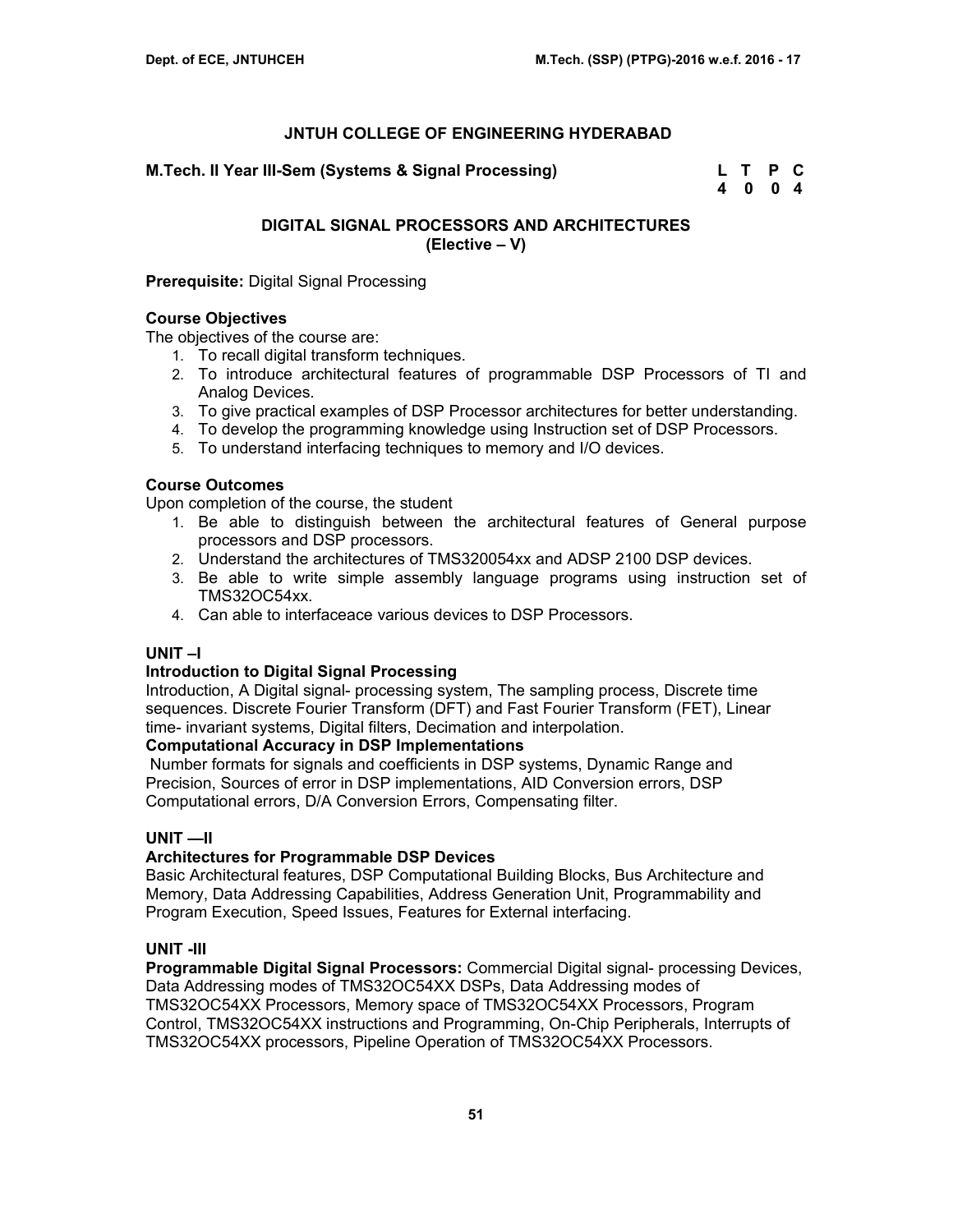# **UNIT -IV**

## **Analog Devices Family of DSP Devices**

Analog Devices Family of DSP Devices —ALU and MAC block diagram, Shifter Instruction, Base Architecture of ADSP 2100, ADSP-2181 high performance Processor.

**Introduction to Blackfin Processor** – The Blackfin Processor, Introduction to Micro Signal Architecture, Overview of Hardware Processing Units and Register files, Address Arithmetic Unit, Control Unit, Bus Architecture and Memory, Basic Peripherals.

# **UNIT -V**

#### **Interfacing Memory and I/O Peripherals to Programmable DSP Devices**

 Memory space organization, External bus interfacing signals, Memory interface, Parallel I/O interface, Programmed I/O, Interrupts and I/O, Direct memory access (DMA).

# **TEXT BOOKS**

- 1. Digital Signal Processing Avtar Singh and S. Srinivasan, Thomson Publications, 2004.
- 2. A Practical Approach To Digital Signal Processing K Padmanabhan, R Vijayarajeswaran, Ananthi. S, New Age International, 2006/2009
- 3. Embedded Signal Processing with the Micro Signal Architecture Publisher: Woon-Seng Gan, Sen M. Kuo, Wiley-IEEE Press, 2007

- 1. Digital Signal Processors, Architecture, Programming and Applications B. Venkataramani and M. Bhaskar, 2002, TMH.
- 2. Digital Signal Processing Jonatham Stein, 2005, John Wiley.
- 3. DSP Processor Fundamentals, Architectures & Features Lapsleyet al. 2000, S. Chand & Co.
- 4. Digital Signal Processing Applications Using the ADSP-2100 Family by The Applications Engineering Staff of Analog Devices, DSP Division, Edited by Amy Mar, PHI
- 5. The Scientist and Engineer's Guide to Digital Signal Processing by Steven W. Smith, Ph.D., California Technical Publishing, ISBN 0-9660176-3-3, 1997
- 6. Embedded Media Processing by David J. Katz and Rick Gentile of Analog Devices, Newnes, ISBN 0750679123, 2005.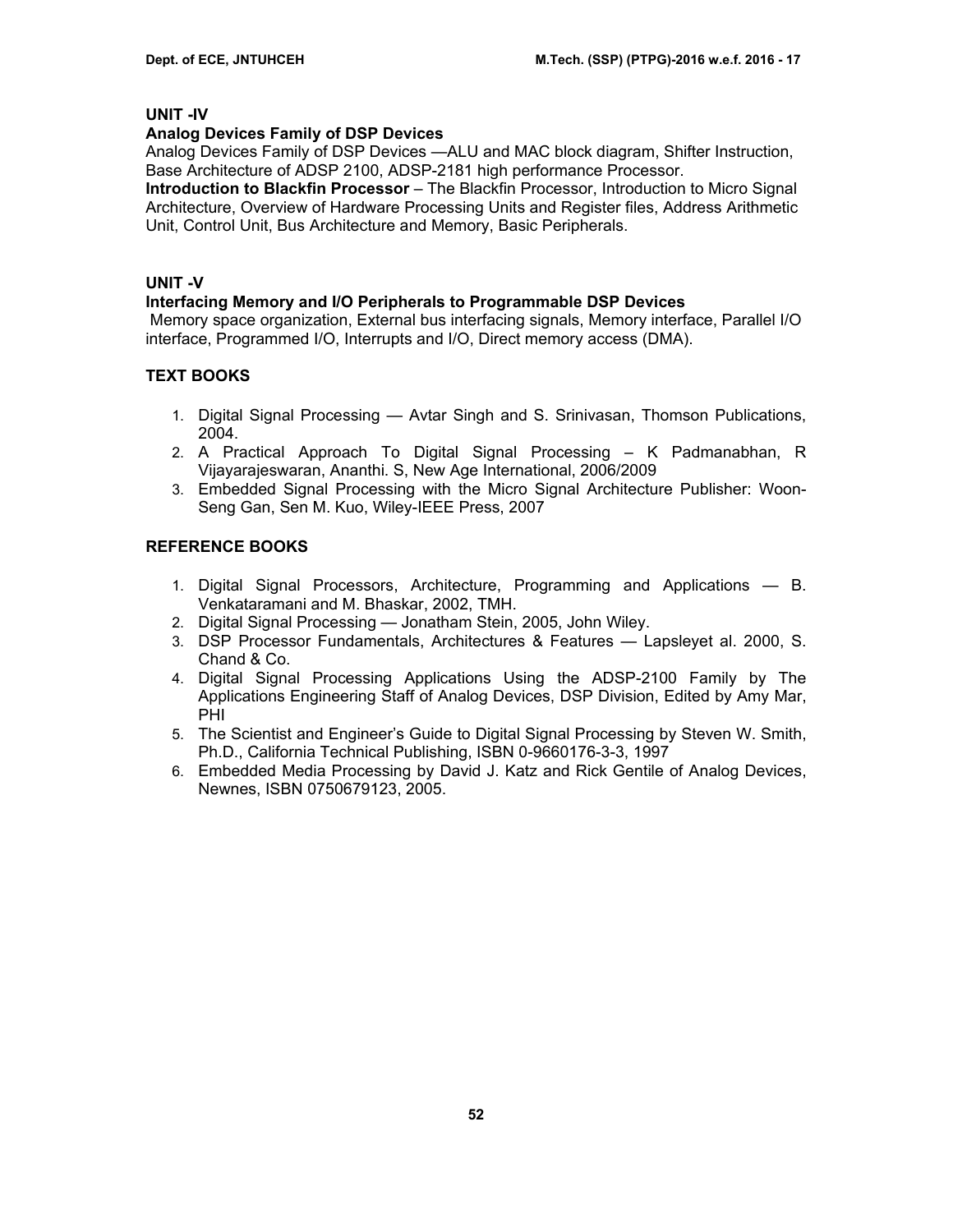**M.Tech. II Year III-Sem (Systems & Signal Processing) L T P C** 

 **4 0 0 4** 

# **MOBILE COMPUTING (Elective – V)**

## **Prerequisites:**

- 1. Computer Networks
- 2. Distributed Systems OR Distributed Operating Systems OR Advanced Operating Systems

## **Course Objectives:**

- 1. To make the student understand the concept of mobile computing paradigm, its novel applications and limitations.
- 2. To understand the typical mobile networking infrastructure through a popular GSM protocol
- 3. To understand the issues and solutions of various layers of mobile networks, namely MAC layer, Network Layer & Transport Layer
- 4. To understand the database issues in mobile environments & data delivery models.
- 5. To understand the ad hoc networks and related concepts.
- 6. To understand the platforms and protocols used in mobile environment.

## **Course Outcomes:**

- 1. Able to think and develop new mobile application.
- 2. Able to take any new technical issue related to this new paradigm and come up with a solution(s).
- 3. Able to develop new ad hoc network applications and/or algorithms/protocols.
- 4. Able to understand & develop any existing or new protocol related to mobile environment

#### **UNIT –I:**

**Introduction to Mobile Computing Architecture:** Mobile Computing – Dialog Control – Networks – Middleware and Gateways – Application and Services – Developing Mobile Computing Applications – Security in Mobile Computing – Architecture for Mobile Computing – Three Tier Architecture – Design considerations for Mobile Computing – Mobile Computing through Internet – Making existing Applications Mobile Enabled.

#### **UNIT –II:**

**Cellular Technologies: GSM, GPS, GPRS, CDMA and 3G:** Bluetooth – Radio Frequency Identification – Wireless Broadband – Mobile IP – Internet Protocol Version 6 (IPv6) – Java Card – GSM Architecture – GSM Entities – Call Routing in GSM – PLMN Interfaces – GSM addresses and Identifiers – Network aspects in GSM – Authentication and Security – Mobile computing over SMS – GPRS and Packet Data Network – GPRS Network Architecture – GPRS Network Operations – Data Services in GPRS – Applications for GPRS – Limitations of GPRS – Spread Spectrum technology – Is-95 – CDMA Versus GSM – Wireless Data – Third Generation Networks – Applications on 3G

#### **UNIT –III:**

**Wireless Application Protocol (WAP) and Wireless LAN:** WAP – MMS – Wireless LAN Advantages – IEEE 802.11 Standards – Wireless LAN Architecture – Mobility in wireless LAN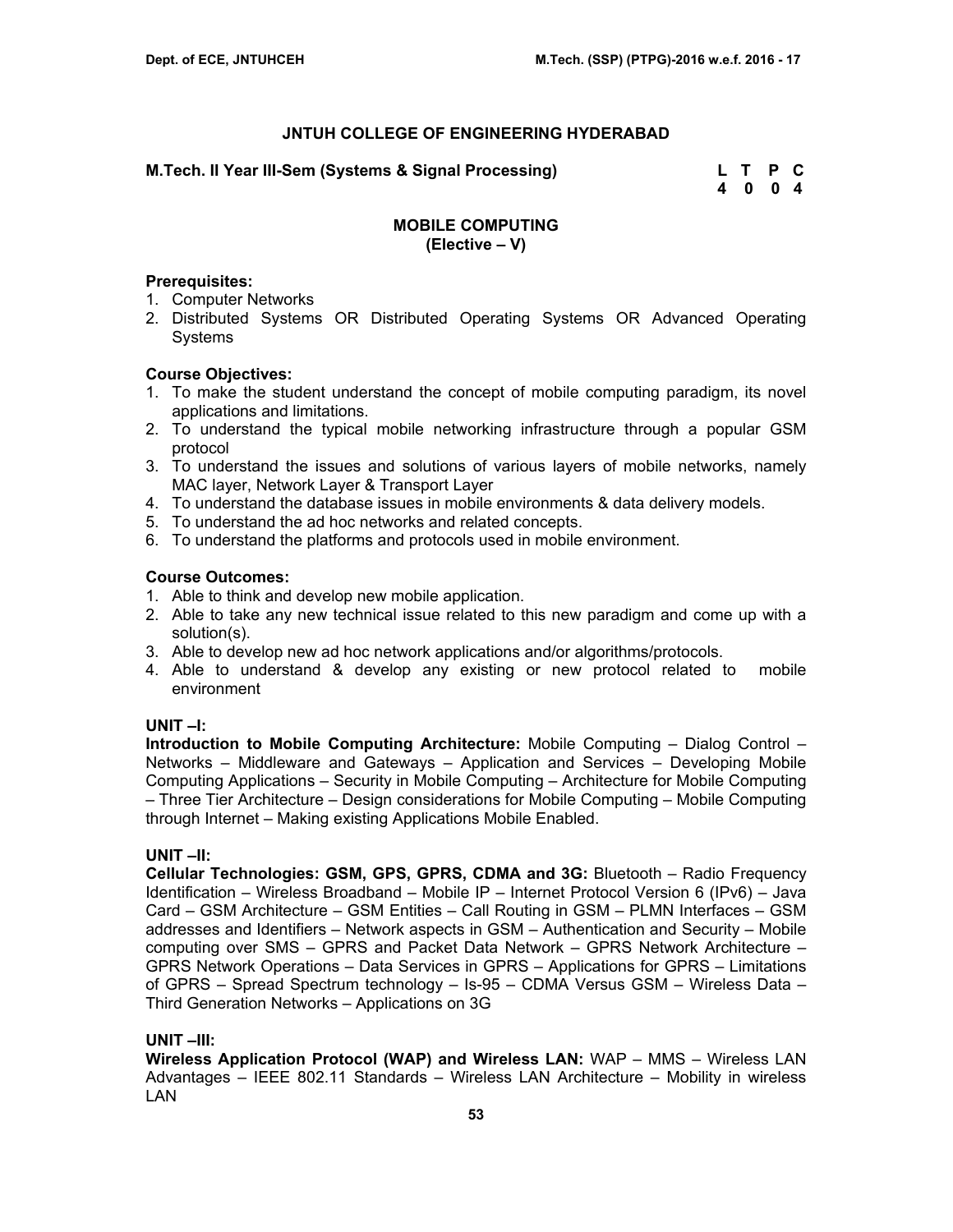**Intelligent Networks and Interworking:** Introduction – Fundamentals of Call processing – Intelligence in the Networks – SS#7 Signaling – IN Conceptual Model (INCM) – soft switch – Programmable Networks – Technologies and Interfaces for IN

## **UNIT –IV:**

**Client Programming, Palm OS, Symbian OS, Win CE Architecture:** Introduction – Moving beyond the Desktop – A Peek under the Hood: Hardware Overview – Mobile phones – PDA – Design Constraints in Applications for Handheld Devices – Palm OS architecture – Application Development – Multimedia – Symbian OS Architecture – Applications for Symbian, Different flavors of Windows CE -Windows CE Architecture

**J2ME:** JAVA in the Handset – The Three-prong approach to JAVA Everywhere – JAVA 2 Micro Edition (J2ME) technology – Programming for CLDC – GUI in MIDP – UI Design Issues – Multimedia – Record Management System – Communication in MIDP – Security considerations in MIDP – Optional Packages

# **UNIT –V:**

**Voice Over Internet Protocol and Convergence:** Voice over IP- H.323 Framework for Voice over IP – Session Initiation Protocol – Comparision between H.323 and SIP – Real Time protocols – Convergence Technologies – Call Routing – Voice over IP Applications – IP multimedia subsystem (IMS) – Mobile VoIP

**Security Issues in Mobile Computing:** Introduction – Information Security – Security Techniques and Algorithms – Security Protocols – Public Key Infrastructure – Trust – Security Models – Security frameworks for Mobile Environment

# **TEXT BOOKS:**

- 1. Mobile Computing Technology, Applications and Service Creation Asoke K Talukder, Roopa R Yavagal, 2009, TATA McGraw Hill
- 2. Mobile Communications Jochen Schiller 2nd Edition Pearson Education

- 1. The CDMA 2000 System for Mobile Communications Vieri Vaughi, Alexander Damn Jaonvic – Pearson.
- 2. Adalestein Fundamentals of Mobile & Parvasive Computing, 2008, TMH.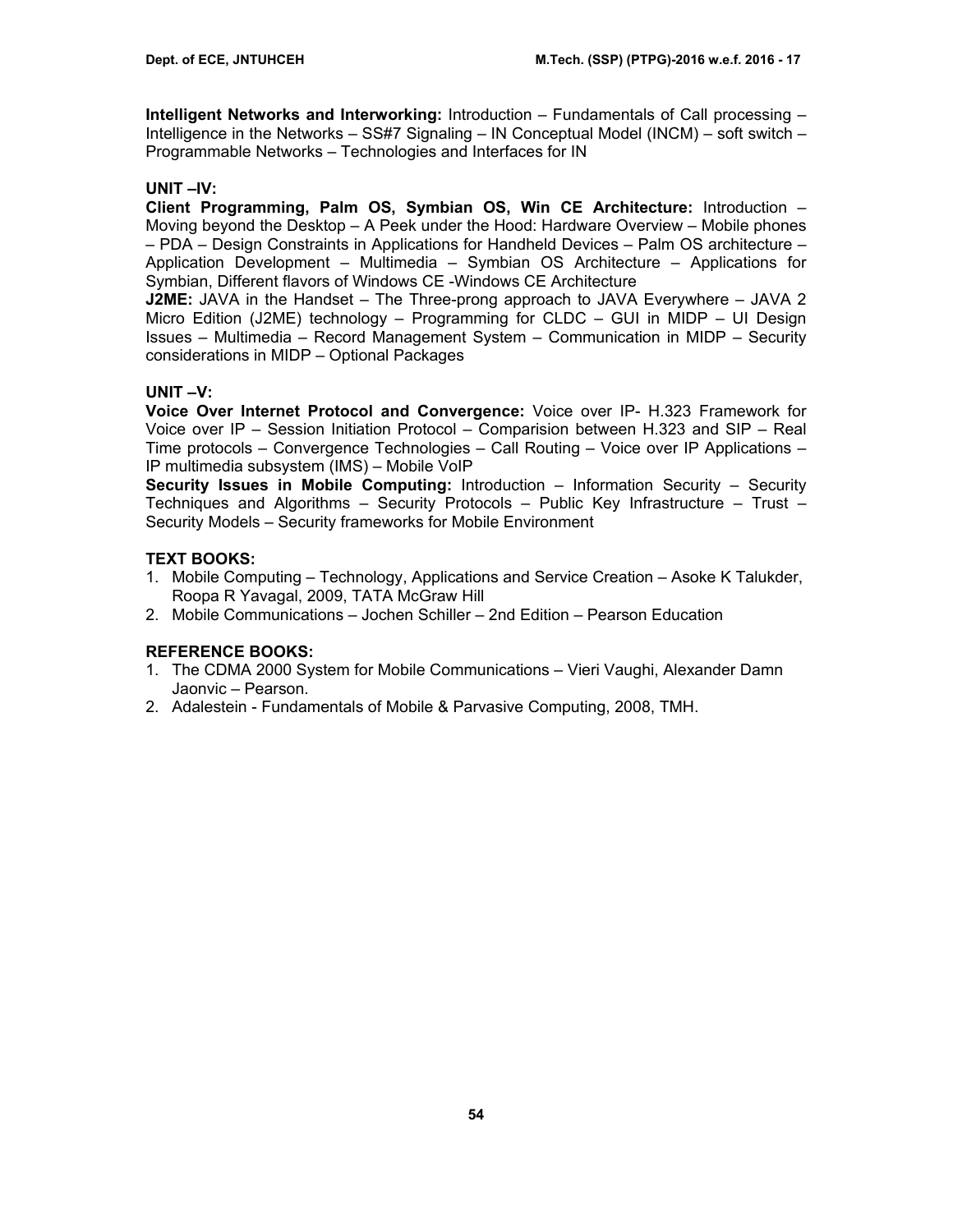**M.Tech. II Year III-Sem (Systems & Signal Processing) L T P C** 

 **4 0 0 4** 

## **AD-HOC WIRELESS AND SENSOR NETWORKS (Elective - V)**

#### **Prerequisite:** Wireless Sensor Networks

#### **Course Objectives:**

- 1. To study the fundamentals of wireless Ad-Hoc Networks.
- 2. To study the operation and performance of various Adhoc wireless network protocols.
- 3. To study the architecture and protocols of Wireless sensor networks.

#### **Course Outcomes:**

- 1. Students will be able to understand the basis of Ad-hoc wireless networks.
- 2. Students will be able to understand design, operation and the performance of MAC layer protocols of Adhoc wireless networks.
- 3. Students will be able to understand design, operation and the performance of routing protocol of Adhoc wireless network.
- 4. Students will be able to understand design, operation and the performance of transport layer protocol of Adhoc wireless networks.
- 5. Students will be able to understand sensor network Architecture and will be able to distinguish between protocols used in Adhoc wireless network and wireless sensor networks.

### **UNIT - I:**

#### **Wireless LANs and PANs**

Introduction, Fundamentals of WLANS, IEEE 802.11 Standards, HIPERLAN Standard, Bluetooth, Home RF.

#### **AD HOC WIRELESS NETWORKS**

Introduction, Issues in Ad Hoc Wireless Networks.

#### **UNIT - II:**

#### **MAC Protocols**

Introduction, Issues in Designing a MAC protocol for Ad Hoc Wireless Networks, Design goals of a MAC Protocol for Ad Hoc Wireless Networks, Classifications of MAC Protocols, Contention - Based Protocols, Contention - Based Protocols with reservation Mechanisms, Contention – Based MAC Protocols with Scheduling Mechanisms, MAC Protocols that use Directional Antennas, Other MAC Protocols.

## **UNIT - III:**

#### **Routing Protocols**

Introduction, Issues in Designing a Routing Protocol for Ad Hoc Wireless Networks, Classification of Routing Protocols, Table –Driven Routing Protocols, On – Demand Routing Protocols, Hybrid Routing Protocols, Routing Protocols with Efficient Flooding Mechanisms, Hierarchical Routing Protocols, Power – Aware Routing Protocols.

#### **UNIT – IV:**

#### **Transport Layer Protocols**

Introduction, Issues in Designing a Transport Layer Protocol for Ad Hoc Wireless Networks, Design Goals of a Transport Layer Protocol for Ad Hoc Wireless Networks, Classification of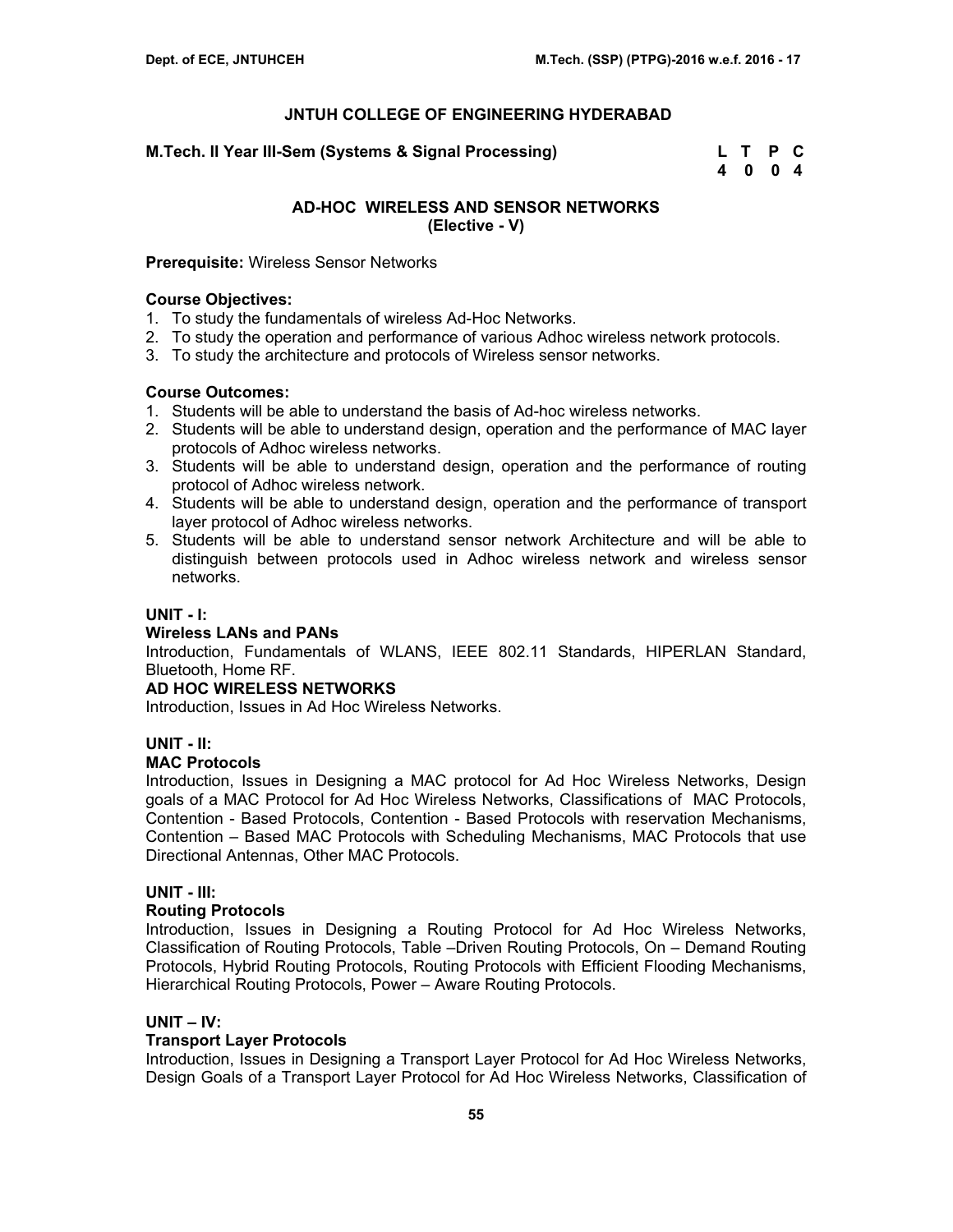Transport Layer Solutions, TCP Over Ad Hoc Wireless Networks, Other Transport Layer Protocol for Ad Hoc Wireless Networks.

## **UNIT – V:**

## **Wireless Sensor Networks**

Introduction, Sensor Network Architecture, Data Dissemination, Data Gathering, MAC Protocols for Sensor Networks, Location Discovery, Quality of a Sensor Network, Evolving Standards, Other Issues.

## **TEXT BOOKS:**

- 1. Ad Hoc Wireless Networks: Architectures and Protocols C. Siva Ram Murthy and B.S.Manoj, 2004, PHI.
- 2. Wireless Ad- hoc and Sensor Networks: Protocols, Performance and Control Jagannathan Sarangapani, CRC Press.

- 1. Ad- Hoc Mobile Wireless Networks: Protocols & Systems, C.K. Toh, 1<sup>st</sup> Ed. Pearson Education.
- 2. Wireless Sensor Networks C. S. Raghavendra, Krishna M. Sivalingam, 2004, Springer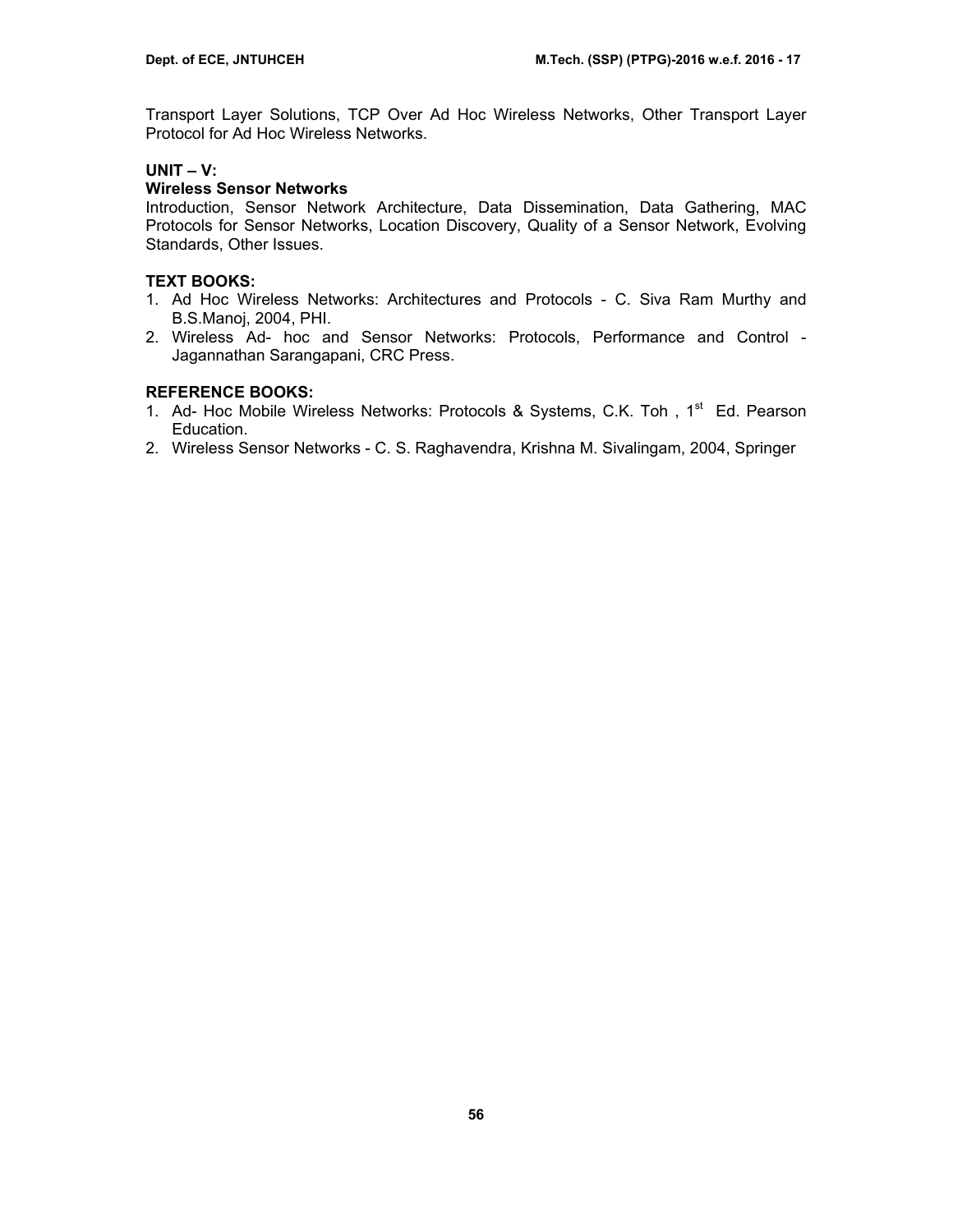**M.Tech. II Year III-Sem (Systems & Signal Processing) L T P C** 

 **0 0 4 2** 

## **SOFT SKILLS LAB (Activity-based)**

## **Course Objectives**

- $\gg$  To improve the fluency of students in English
- $\gg$  To facilitate learning through interaction
- $\gg$  To illustrate the role of skills in real-life situations with case studies, role plays etc.
- $\geq$  To train students in group dynamics, body language and various other activities which boost their confidence levels and help in their overall personality development
- $\geq$  To encourage students develop behavioral skills and personal management skills
- $\gg$  To impart training for empowerment, thereby preparing students to become successful professionals

## **Learning Outcomes**

- **Developed critical acumen and creative ability besides making them industry- ready.**
- **EXECT Appropriate use of English language while clearly articulating ideas.**
- **EXE** Developing insights into Language and enrich the professional competence of the students.
- **Enable students to meet challenges in job and career advancement.**

## **INTRODUCTION**

Definition and Introduction to Soft Skills – Hard Skills vs Soft Skills – Significance of Soft/Life/Self Skills – Self and SWOT Analysis *and*

- **1. Exercises on Productivity Development** 
	- Effective/ Assertive Communication Skills (Activity based)
	- Time Management (Case Study)
	- Creativity & Critical Thinking (Case Study)
	- Decision Making and Problem Solving (Case Study)
	- Stress Management (Case Study)

# **2. Exercises on Personality Development Skills**

- Self-esteem (Case Study)
- Positive Thinking (Case Study)
- Emotional Intelligence (Case Study)
- Team building and Leadership Skills (Case Study)
- Conflict Management (Case Study)
- **3. Exercises on Presentation Skills** 
	- Netiquette
	- Importance of Oral Presentation Defining Purpose- Analyzing the audience-Planning Outline and Preparing the Presentation- Individual & Group Presentation- Graphical Organizers- Tools and Multi-media Visuals
	- One Minute Presentations (Warming up)
	- PPT on Project Work- Understanding the Nuances of Delivery- Body Language – Closing and Handling Questions – Rubrics for Individual Evaluation (Practice Sessions)
- **4. Exercises on Professional Etiquette and Communication** 
	- Role-Play and Simulation- Introducing oneself and others, Greetings, Apologies, Requests, Agreement & Disagreement….etc.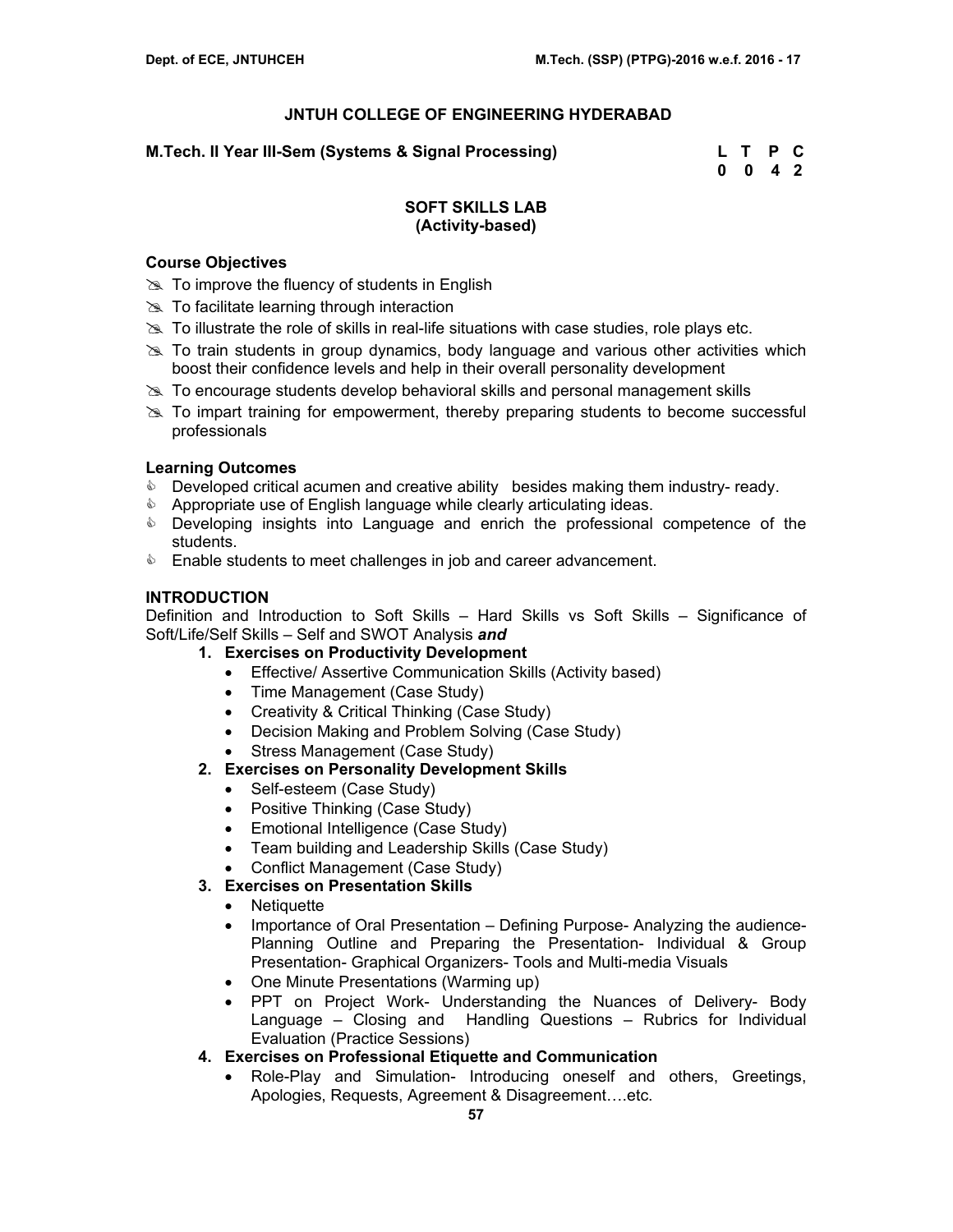- Telephone Etiquette
- Active Listening
- Group Discussions (Case study)- Group Discussion as a part of Selection Procedure- Checklist of GDs
- Analysis of Selected Interviews (Objectives of Interview)
- Mock-Interviews (Practice Sessions)
- Job Application and Preparing Resume
- Process Writing (Technical Vocabulary) Writing a Project Report-Assignments
- **5. Exercises on Ethics and Values**

Introduction –– Types of Values - Personal, Social and Cultural Values - Importance of Values in Various Contexts

- Significance of Modern and Professional Etiquette Etiquette (Formal and Informal Situations with Examples)
- Attitude, Good Manners and Work Culture (Live Examples)
- Social Skills Dealing with the Challenged (Live Examples)
- Professional Responsibility Adaptability (Live Examples)
- Corporate Expectations
- **P** Note: Hand-outs are to be prepared and given to students.
- $\mathcal{F}$  Training plan will be integrated in the syllabus.
- Topics mentioned in the syllabus are activity-based.

# **SUGGESTED SOFTWARE:**

- ) The following software from **'train2success.com'** 
	- o Preparing for being Interviewed
	- o Positive Thinking
	- o Interviewing Skills
	- o Telephone Skills
	- o Time Management
	- o Team Building
	- o Decision making

# **SUGGESTED READING:**

- 1. Alex, K. 2012. *Soft Skills.* S. Chand Publishers
- 2. *Management Shapers*. 2011. Collection of 28 Books by different Authors. Universities Press.
- 3. Sherfield, Robert M. *2005. et al Cornerstone: Developing Soft Skills*. Pearson
- 4. Suresh Kumar,E; Sreehari, P. & Savithri, J. 2011. *Communication Skills and Soft Skills-An Integrated Approach.* New Delhi: Pearson
- 5. The ACE of Soft Skills by Gopalaswamy Ramesh & Mahadevan Ramesh. 2013. Pearson Publishers. New Delhi.
- 6. Patnaik, P. 2011. *Group Discussion and Interview Skills.* New Delhi: Foundation
- *7.* Sudhir Andrews. 2009. *How to Succeed at Interviews.* New Delhi: Tata McGraw Hill
- 8. **Sasikumar, V & Dhamija, P.V. 1993.** *Spoken English A Self-Learning Guide to Conversation Practice.* **New Delhi: Tata McGraw-Hill**
- 9. *Dixson, Richard J. Everyday Dialogues in English. Prentice Hall India Pvt Ltd*
- 10. Mukhopadhyay. L *et al. 2012. Polyskills. New Delhi: CUP India Pvt Ltd*
- 11. Rizvi, M. A. 2005. *Effective Technical Communication.* New Delhi: Tata McGraw Hill
- 12. *The Hindu Speaks on Education* by the Hindu Newspaper
- 13. Naterop, B. Jean and Revell, Rod. 2004. *Telephoning in English*. Cambridge: CUP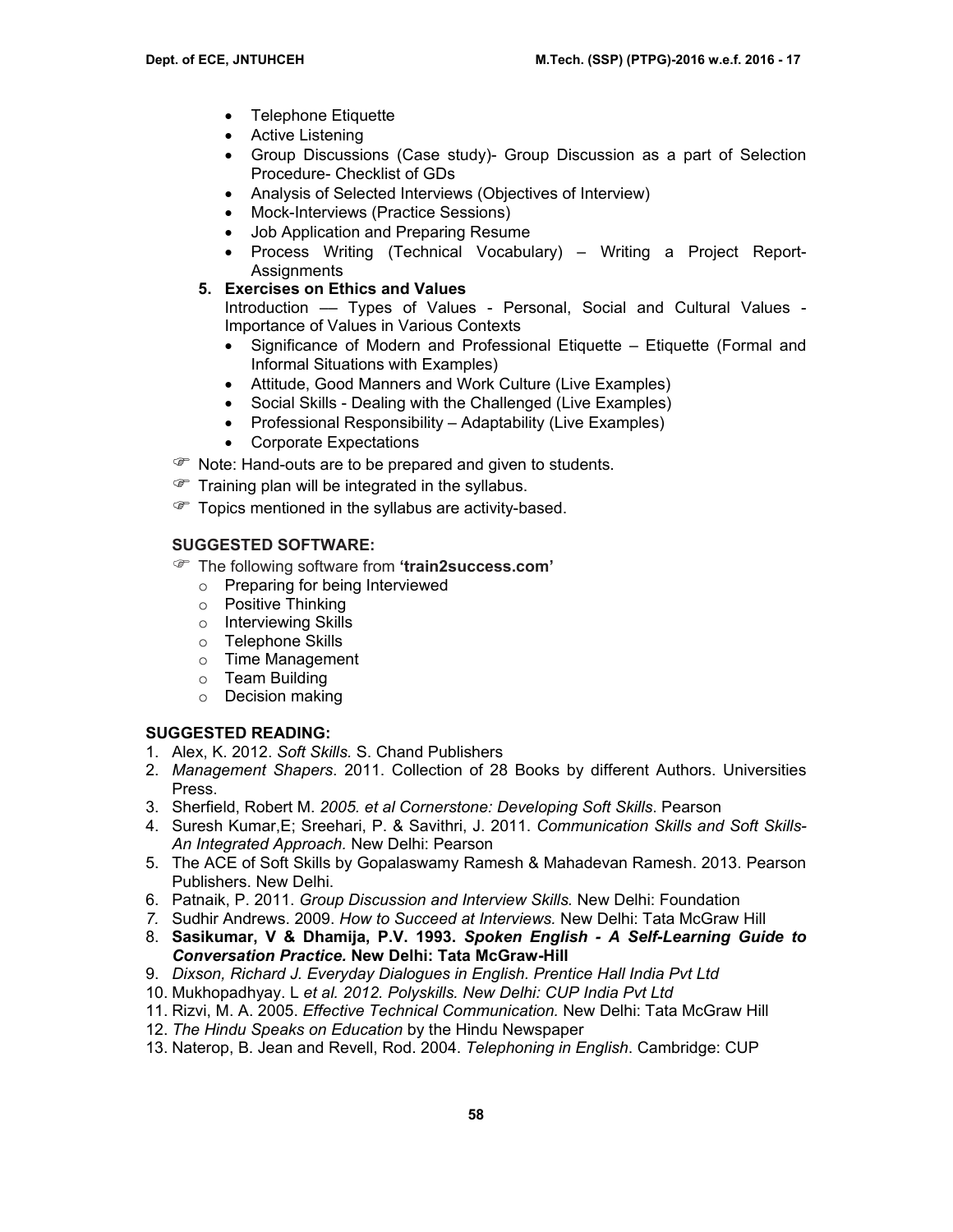**M.Tech. II Year IV-Sem (Systems & Signal Processing) L T P C** 

 **4 0 0 4** 

#### **IMAGE AND VIDEO PROCESSING (Elective – VI)**

#### **Prerequisite:** Digital Signal Processing

#### **Course Objectives:**

- 1. The student will be able to understand the quality improvement methods of Image.
- 2. To study the basic digital image and video filter operations.
- 3. Understand the fundamentals of Image Compression.
- 4. Understand the representation of video.
- 5. Understand the principles and methods of motion estimation.

#### **Course Outcomes:**

- 1. The students will learn image representation, filtering , compression.
- 2. Students will learn the basics of video processing , representation, motion estimation.

#### **UNIT – I:**

#### **Fundamentals of Image Processing and Image Transforms**

Basic steps of Image Processing System Sampling and Quantization of an image, Basic relationship between pixels.

#### **Image Segmentation**

Segmentation concepts, Point, Line and Edge Detection, Thresholding, Region based segmentation.

#### **UNIT – II:**

#### **Image Enhancement**

Spatial domain methods: Histogram processing, Fundamentals of Spatial filtering, Smoothing spatial filters, Sharpening spatial filters.

Frequency domain methods: Basics of filtering in frequency domain, image smoothing, image sharpening, Selective filtering.

#### **UNIT – III:**

#### **Image Compression**

Image compression fundamentals - Coding Redundancy, Spatial and Temporal redundancy, Compression models: Lossy & Lossless, Huffman coding, , Bit plane coding, Transform coding, Predictive coding, Wavelet coding, Lossy Predictive coding, JPEG Standards.

#### **UNIT - IV:**

#### **Basic Steps of Video Processing**

Analog Video, Digital Video. Time-Varying Image Formation models: Three-Dimensional Motion Models, Geometric Image Formation, Photometric Image Formation, Sampling of Video signals, Filtering operations.

#### **UNIT – V:**

## **2-D Motion Estimation**

Optical flow, General Methodologies, Pixel Based Motion Estimation, Block- Matching Algorithm, Mesh based Motion Estimation, Global Motion Estimation, Region based Motion Estimation, Multi resolution motion estimation, Waveform based coding, Block based transform coding, Predictive coding, Application of motion estimation in Video coding.

#### **TEXT BOOKS:**

- 1. Digital Image Processing  $-$  Gonzaleze and Woods,  $3<sup>rd</sup>$  ed., Pearson.
- 2. Video Processing and Communication Yao Wang, Joem Ostermann and Ya–quin Zhang.  $1^{st}$ Ed., PH Int.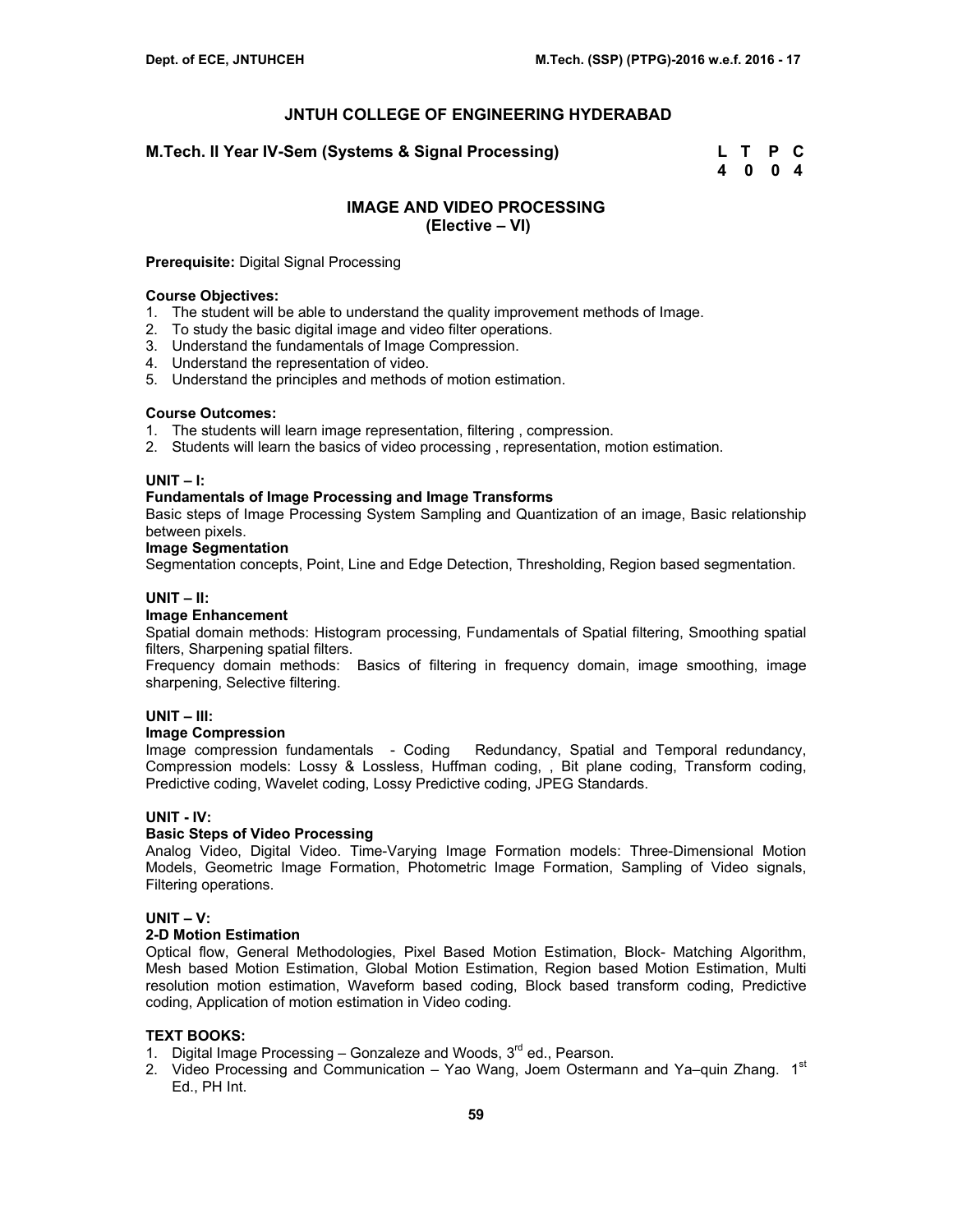- 1. Digital Video Processing M. Tekalp, Prentice Hall International
- 2. Digital Image Processing S.Jayaraman, S.Esakkirajan, T.Veera Kumar –TMH, 2009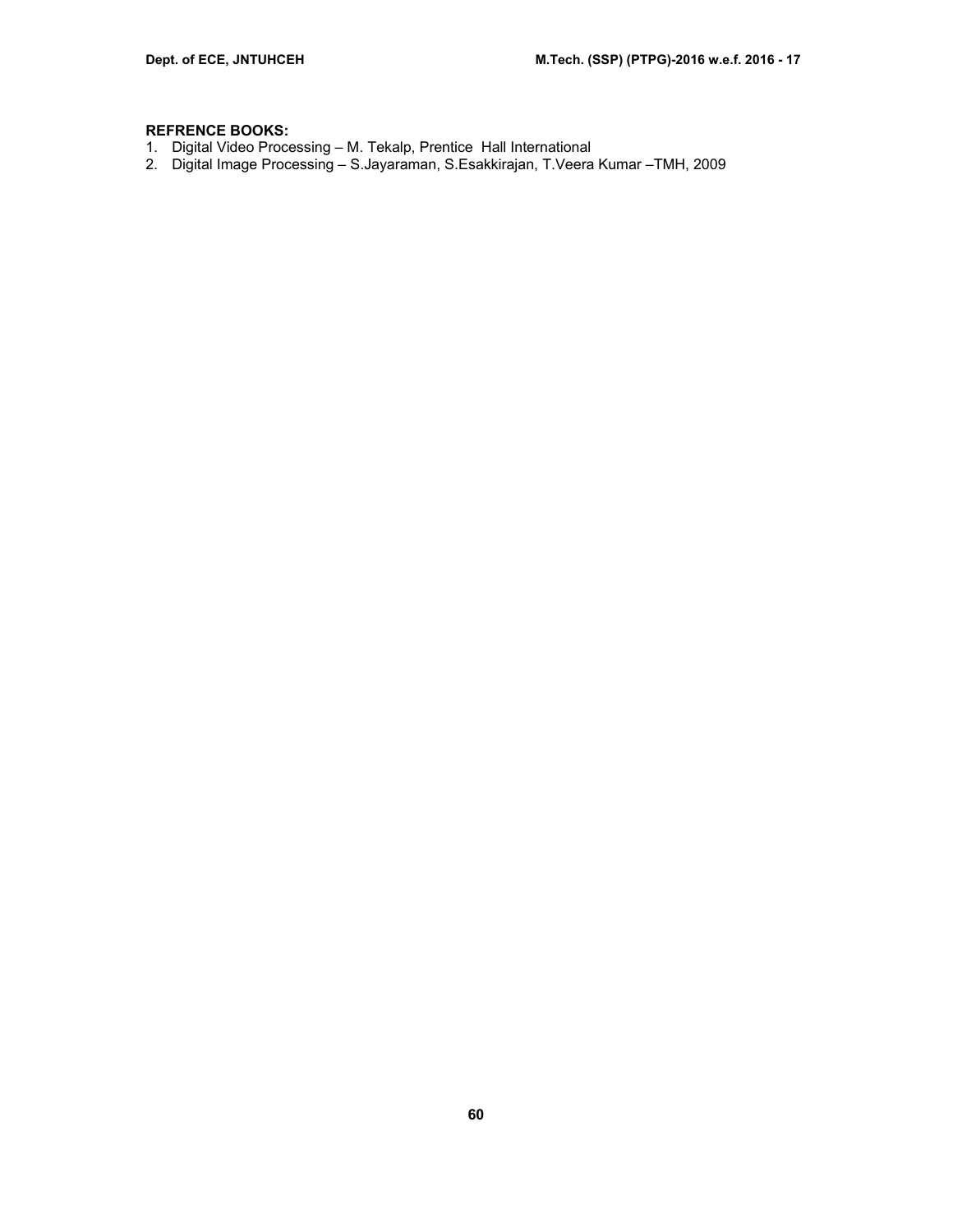#### **M.Tech. II Year IV-Sem (Systems & Signal Processing) Letting Linux Control Control Control Control Control Control Control Control Control Control Control Control Control Control Control Control Control Control Control Co**

 **4 0 0 4** 

## **4G TECHNOLOGIES (Elective-VI)**

#### **Prerequisite:** None

### **Course Objectives:**

- 1. To know about Second Generation and Third Generation Cellular technologies
- 2. To study the Evolution Generation(2.5G) technology platforms,
- 3. To learn about OFDM modulation technique and their evaluation parameters.
- 4. To understand UWB wireless channels, data modulation and its features.
- 5. To study the 4G technology.

#### **Course Outcomes:**

At the end of the course, the student will be able to:

- 1. Explain and compare Second and Third Generation technologies and their architectures.
- 2. Understand improved version of 2G technology i.e., evolution Generation (2.5G) and data transmission using GPRS, EDGE, HSCSD.
- 3. Get the knowledge of Orthogonal Frequency Division Multiplexing and evaluate the performance using channel model and SNR, issues regarding OFDM.
- 4. Acquire the knowledge about UWB wireless channels, data modulation and their features.
- 5. Understand 4G Cellular technology and advantages of new technologies in cellular data networks.

#### **UNIT I**:

#### **2G and 3G technology**

**Second Generation (2G)** - Overview, Enhancements over 1G Systems, Integration with Existing 1G Systems, GSM, IS-136 System Description, IS-95 System Description, iDEN (Integrated Dispatch Enhanced Network), CDPD

**Third Generation (3G)-** Overview, Introduction, Universal Mobile Telecommunications Service (UMTS), UMTS Services, The UMTS Air Interface, Overview of the 3GPP Release 1999 Network Architecture, Overview of the 3GPP Release 4 Network Architecture, Overview of the 3GPP Release 5 All-IP Network Architecture, Overview CDMA2000, Commonality Between, DMA/CDMA2000/CDM

#### **UNIT II:**

#### **The Evolution Generation (2.5G)**

What Is 2.5G?,Enhancements over 2G, Technology Platforms, General Packet Radio Service, (GPRS), Enhanced Data Rates for Global Evolution (EDGE),High-Speed Circuit Switched Data (HSCSD), CDMA2000 (1XRTT), WAP, Migration Path from 2G to 2.5G to 3G,

## **UNIT III:**

**OFDM** : Introduction to OFDM, Multicarrier Modulation and Cyclic Prefix, Channel model and SNR performance, OFDM Issues – PAPR, Frequency and Timing Offset Issues.

#### **UNIT IV:**

**UWB:** UWB Definition and Features, UWB Wireless Channels, UWB Data Modulation, Uniform Pulse Train.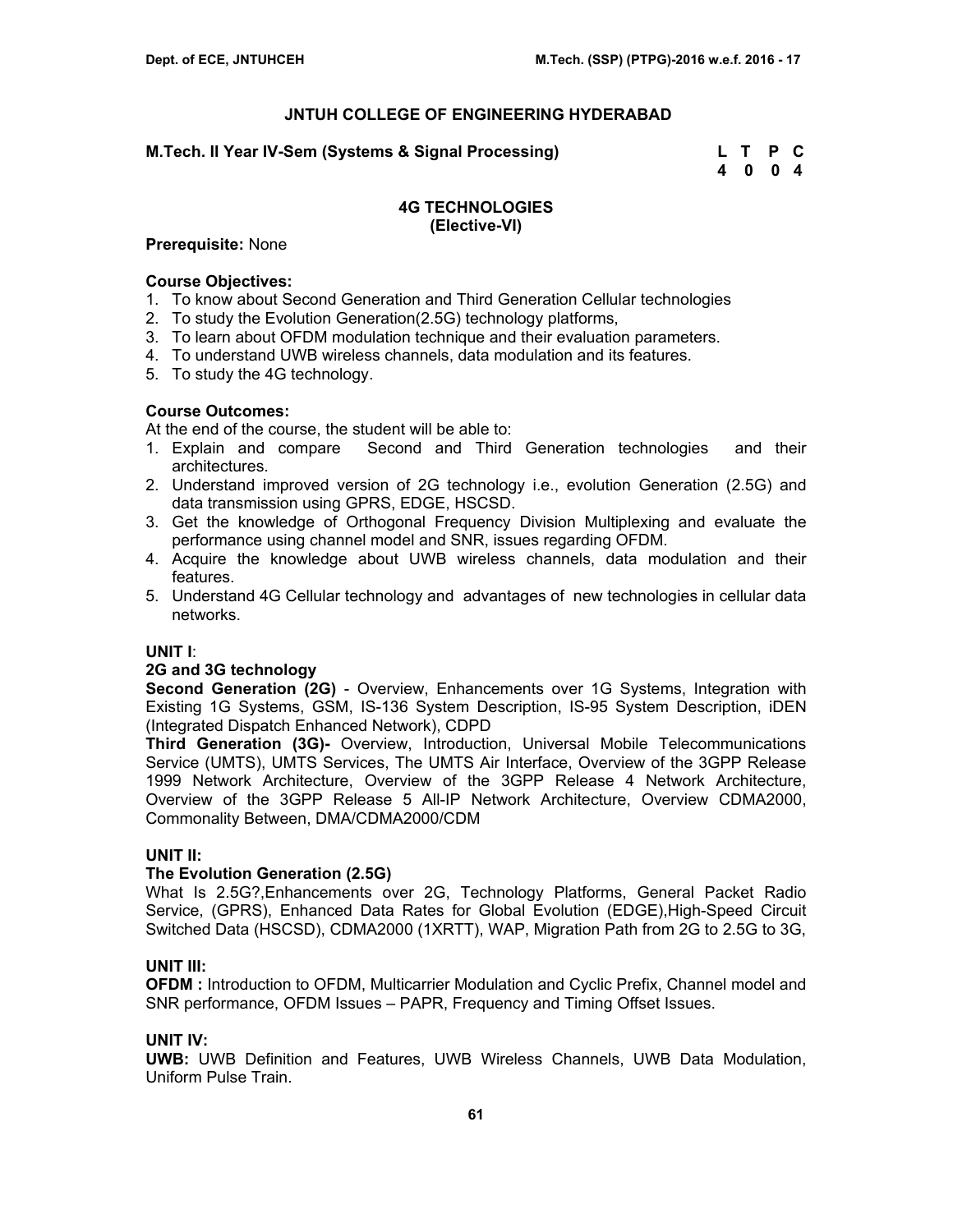# **UNIT V:**

#### **4G Cellular technology :**

4G evolution, objectives of the projected 4G, advantages of 4G network technology over 3G, applications of 4G, 4G technologies, Smart antenna techniques, 4G software, New technologies in cellular data networks.

### **Text books:**

- 1. 3G Wireless Networks, 2<sup>nd</sup> ed., Clint Smith, P.E, Daniel Collins
- 2. Mobile Cellular Communication , Gottapu Sasibhuhsana Rao, PEARSON, 2013

#### **Reference Books:**

1. 3G Networks Architecture, Protocols and Procedures, Sumith Kaseara, Nishit Narang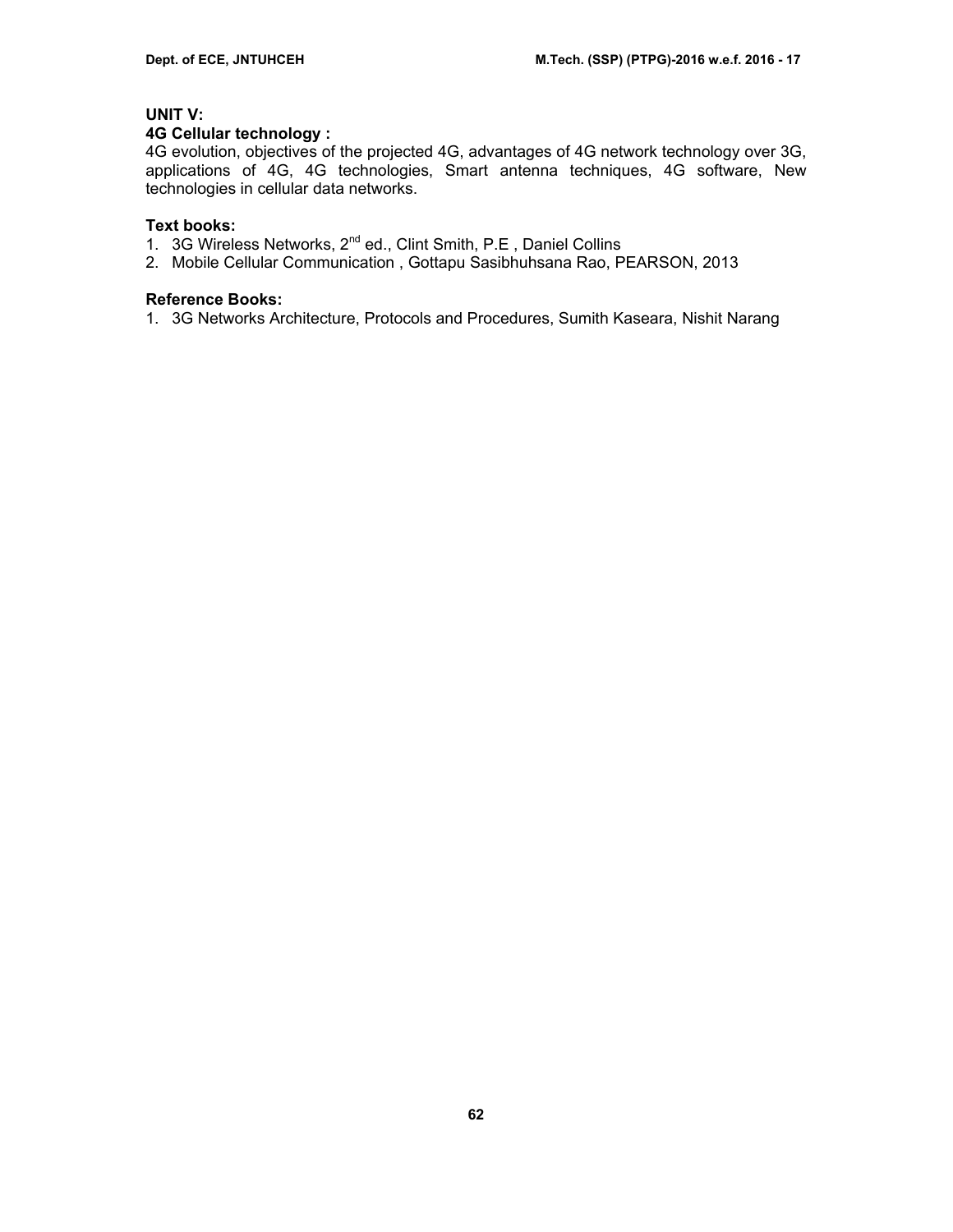**M.Tech. II Year IV-Sem (Systems & Signal Processing) Letting Linux Control Control Control Control Control Control Control Control Control Control Control Control Control Control Control Control Control Control Control Co** 

 **4 0 0 4** 

## **VLSI SIGNAL PROCESSING (Elective - VI)**

**Prerequisite:** VLSI Technology , Digital Signal Processing

### **Course Objectives:**

The objectives of this course are to:

- 1. Introduce techniques for the existing DSP structures to suit VLSI implementations.
- 2. Introduce efficient design of DSP architectures suitable for VLSI.
- 3. Understand various fast convolution techniques.
- 4. Understand low power processors for signal processing and wireless applications

## **Course Outcomes:**

On successful completion of the module, students will have obtained an appreciation of:

- 1. Ability to modify the existing or new DSP architectures suitable for VLSI.
- 2. Ability to implement fast convolution algorithms.
- 5. Low power design aspects of processors for signal processing and wireless applications

# **UNIT -I:**

## **Introduction to DSP**

Typical DSP algorithms, DSP algorithms benefits, Representation of DSP algorithms **Pipelining and Parallel Processing** 

Introduction, Pipelining of FIR Digital filters, Parallel Processing, Pipelining and Parallel Processing for Low Power

#### **Retiming**

Introduction – Definitions and Properties – Solving System of Inequalities – Retiming **Techniques** 

# **UNIT –II:**

#### **Folding and Unfolding**

**Folding:** Introduction -Folding Transform - Register minimization Techniques – Register minimization in folded architectures – folding of multirate systems

**Unfolding:** Introduction – An Algorithm for Unfolding – Properties of Unfolding – critical Path, Unfolding and Retiming – Applications of Unfolding

# **UNIT -III:**

# **Systolic Architecture Design**

Introduction – Systolic Array Design Methodology – FIR Systolic Arrays – Selection of Scheduling Vector – Matrix Multiplication and 2D Systolic Array Design – Systolic Design for Space Representations contain Delays

# **UNIT -IV:**

#### **Fast Convolution**

Introduction – Cook-Toom Algorithm – Winogard algorithm – Iterated Convolution – Cyclic Convolution – Design of Fast Convolution algorithm by Inspection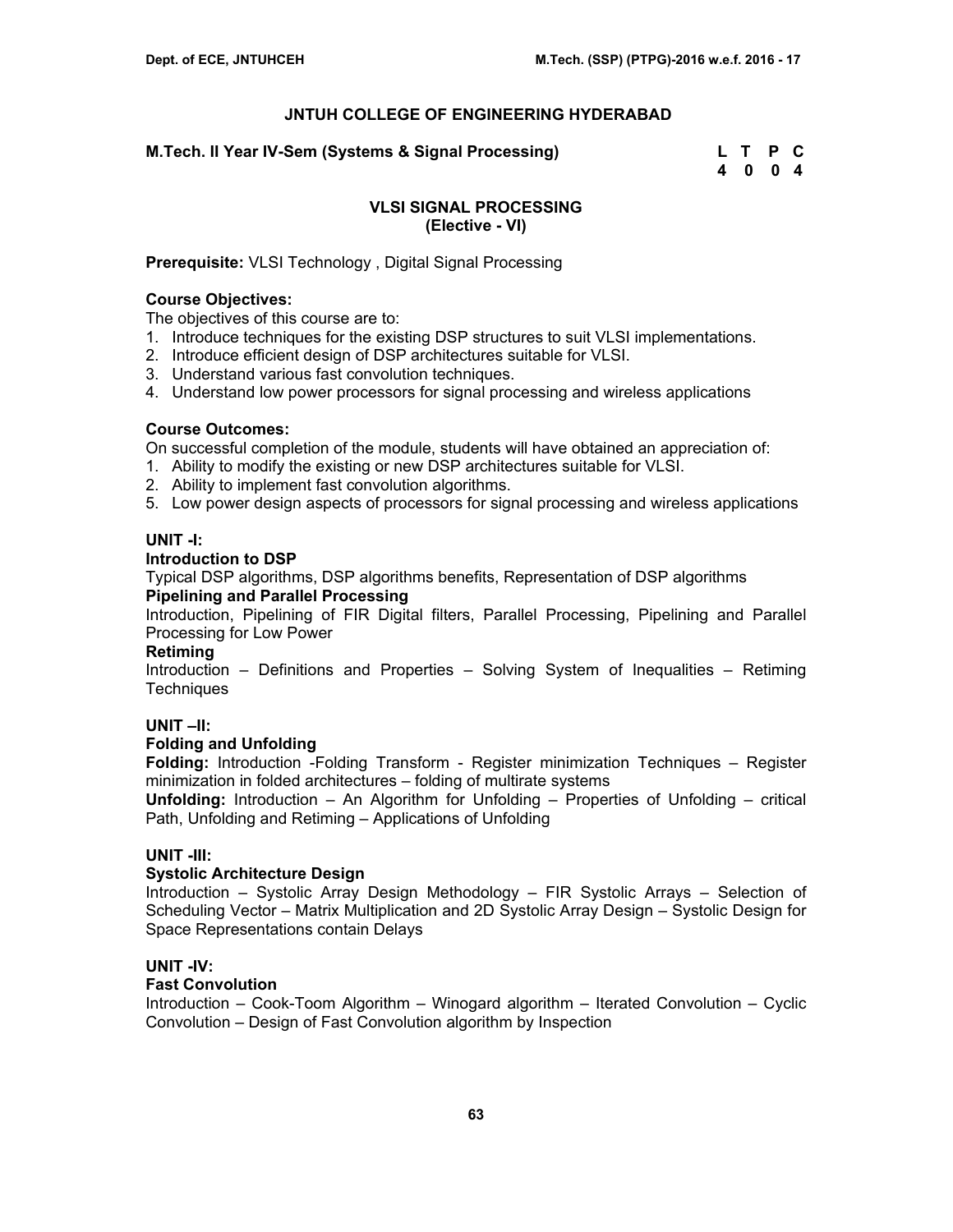## **UNIT -V:**

## **Low Power Design**

Scaling Vs Power Consumption –Power Analysis, Power Reduction techniques – Power Estimation Approaches

Programmable DSP: Evaluation of Programmable Digital Signal Processors, DSP Processors for Mobile and Wireless Communications, Processors for Multimedia Signal **Processing** 

## **TEXT BOOKS:**

- 1. VLSI Digital Signal Processing- System Design and Implementation Keshab K. Parthi, 1998, Wiley Inter Science.
- 2. VLSI and Modern Signal processing Kung S. Y, H. J. While House, T. Kailath, 1985, Prentice Hall.

- 1. Design of Analog Digital VLSI Circuits for Telecommunications and Signal Processing – Jose E. France, Yannis Tsividis, 1994, Prentice Hall.
- 2. VLSI Digital Signal Processing Medisetti V. K,1995, IEEE Press (NY), USA.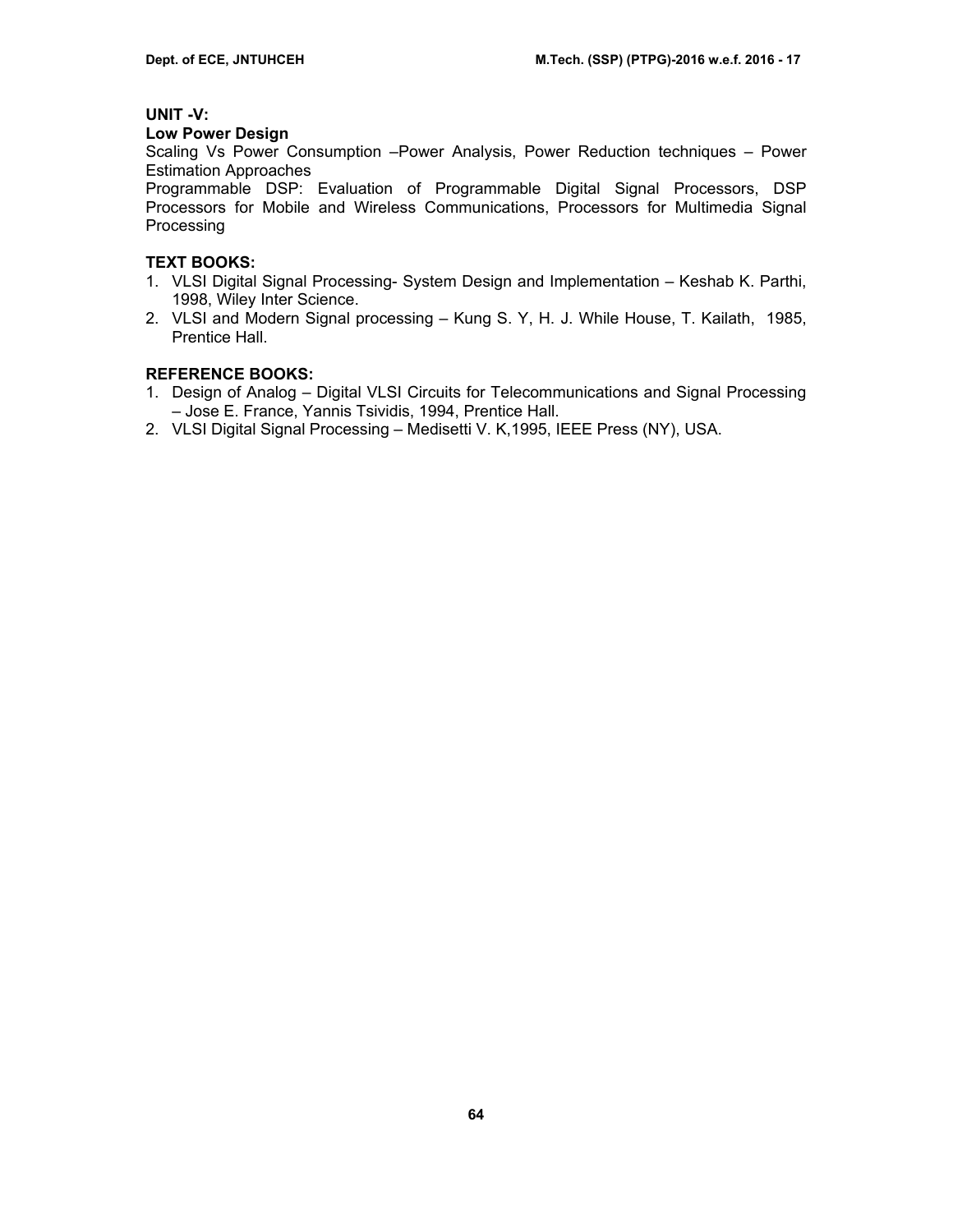**M.Tech. II Year IV-Sem (Systems & Signal Processing) L T P C** 

 **4 0 0 4** 

## **SOFTWARE DEFINED RADIO (Elective-VII)**

**Prerequisite:** TCP/ IP , Digital Signal Processing

#### **Course Objectives**:

The objectives of this course is

1. To provide fundamentals and state of the art concepts in software defined radio.

## **Course Outcomes**:

On completion of this course, the students:

- 1. Understand the design principles of software defined radio.
- 2. Understand the analog RF components as front end block in implementation of SDR.
- 3. Understand digital hardware architectures and development methods.
- 4. Understand the radio recourse management in heterogeneous networks.
- 5. Understand the object oriented representation of radio and network resources.

**UNIT -I: Introduction:** The Need for Software Radios, What is Software Radio, Characteristics and benefits of software radio- Design Principles of Software Radio, RF Implementation issues- The Purpose of RF Front – End, Dynamic Range- The Principal Challenge of Receiver Design – RF Receiver Front- End Topologies- Enhanced Flexibility of the RF Chain with Software Radios- Importance of the Components to Overall Performance- Transmitter Architectures and Their Issues- Noise and Distortion in the RF Chain, ADC and DAC Distortion.

**UNIT -II: Profile and Radio Resource Management :** Communication Profiles-Introduction, Communication Profiles, Terminal Profile, Service Profile , Network Profile, User Profile, Communication Profile Architecture, Profile Data Structure, XML Structure, Distribution of Profile Data, Access to Profile Data, Management of Communication Profiles, Communication Classmarks, Dynamic Classmarks for Reconfigurable Terminals, Compression and Coding, Meta Profile Data

**UNIT -III: Radio Resource Management in Heterogeneous Networks :** Introduction, Definition of Radio Resource Management, Radio Resource Units over RRM Phases, RRM Challenges and Approaches, RRM Modelling and Investigation Approaches, Investigations of JRRM in Heterogeneous Networks, Measuring Gain in the Upper Bound Due to JRRM, Circuit-Switched System, Packet-Switched System, Functions and Principles of JRRM, General Architecture of JRRM, Detailed RRM Functions in Sub-Networks and Overall Systems

**UNIT -IV: Reconfiguration of the Network Elements :** Introduction, Reconfiguration of Base Stations and Mobile Terminals, Abstract Modelling of Reconfigurable Devices, the Role of Local Intelligence in Reconfiguration, Performance Issues, Classification and Rating of Reconfigurable Hardware, Processing Elements, Connection Elements, Global Interconnect Networks, Hierarchical Interconnect Networks, Installing a New Configuration, Applying Reconfiguration Strategies, Reconfiguration Based on Comparison, Resource Recycling, Flexible Workload Management at the Physical Layer, Optimised Reconfiguration, Optimisation Parameters and Algorithms, Optimization Algorithms, Specific Reconfiguration Requirements, Reconfiguring Base Stations, Reconfiguring Mobile Terminals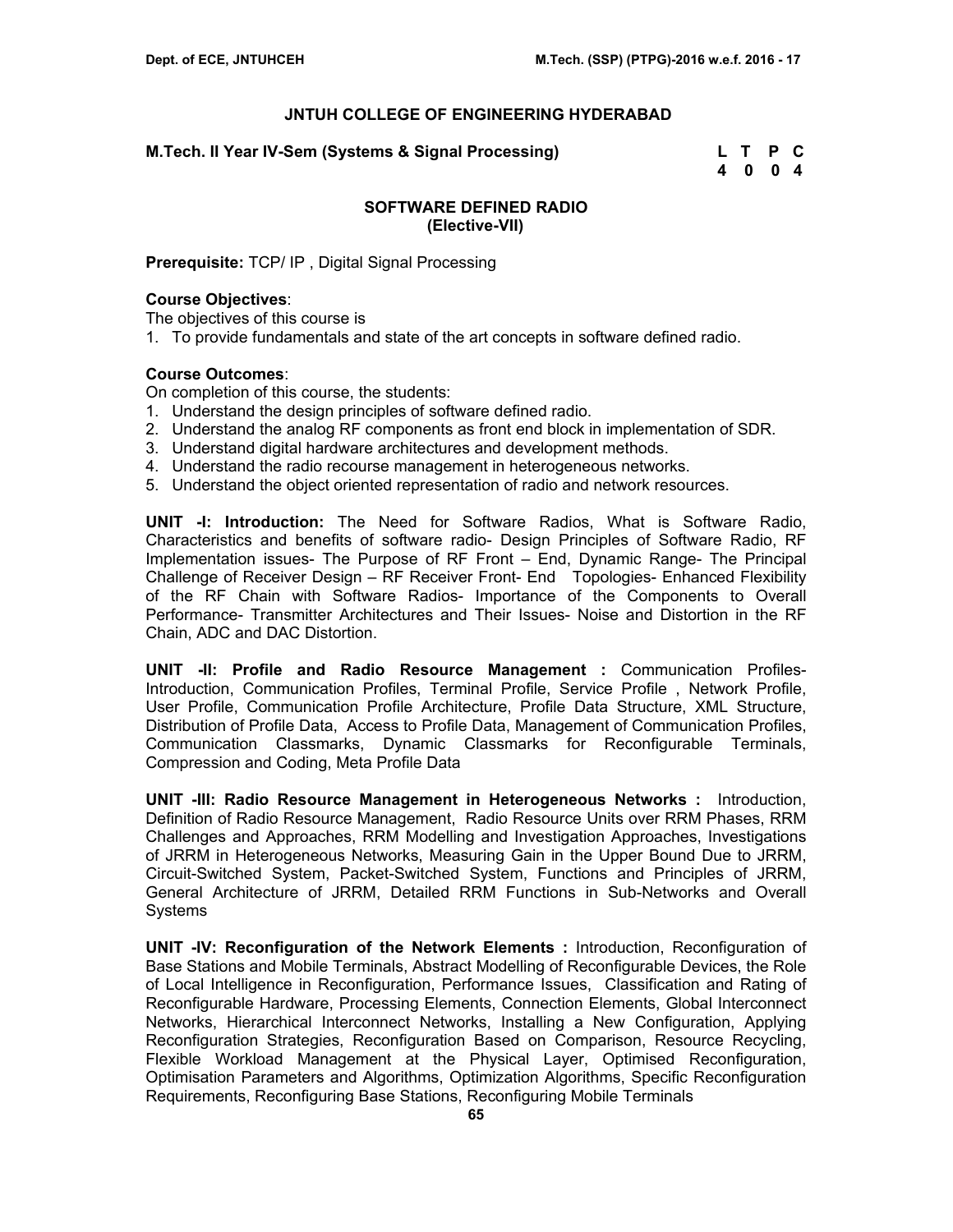**UNIT -V: Object – Oriented Representation of Radios and Network Resources:** Networks- Object Oriented Programming- Object Brokers- Mobile Application Environments-Joint Tactical Radio System.

**Case Studies in Software Radio Design:** Introduction and Historical Perspective, SPEAK easy- JTRS, Wireless Information Transfer System, SDR-3000 Digital Transceiver Subsystem, Spectrum Ware, CHARIOT.

# **TEXT BOOKS:**

- 1. Software Defined Radio Architecture System and Functions- Markus Dillinger, Kambiz Madani, WILEY 2003
- 2. Software Defined Radio: Enabling Technologies- Walter Tuttle Bee, 2002, Wiley Publications.

- 1. Software Radio: A Modern Approach to Radio Engineering Jeffrey H. Reed, 2002, PEA Publication.
- 2. Software Defined Radio for 3G Paul Burns, 2002, Artech House.
- 3. Software Defined Radio: Architectures, Systems and Functions Markus Dillinger, Kambiz Madani, Nancy Alonistioti, 2003, Wiley.
- 4. Software Radio Architecture: Object Oriented Approaches to wireless System Enginering – Joseph Mitola, III, 2000, John Wiley & Sons.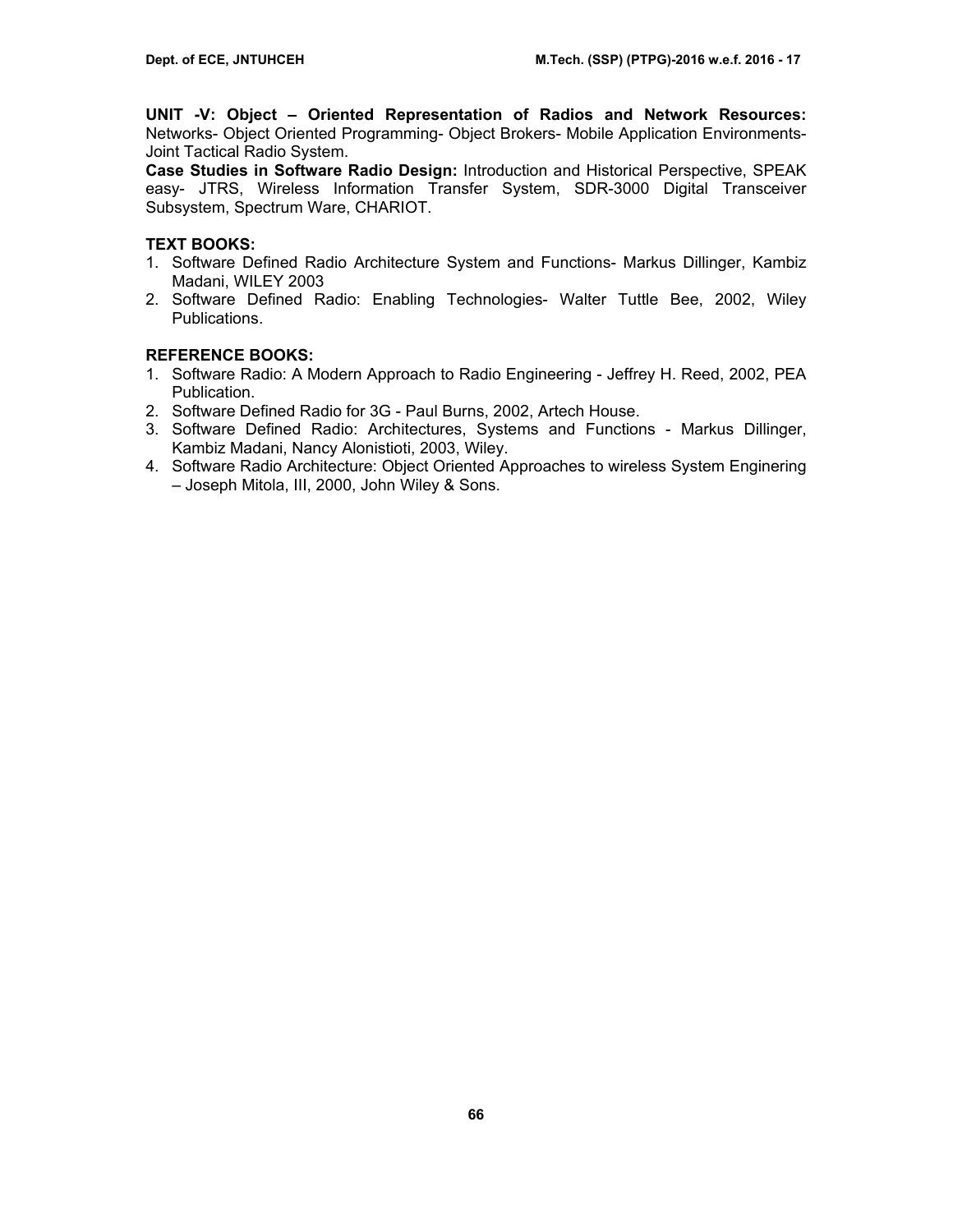## **M.Tech. II Year IV-Sem (Systems & Signal Processing)**

| M.Tech. II Year IV-Sem (Systems & Signal Processing) | L T P C |  |
|------------------------------------------------------|---------|--|
|                                                      | 4 0 0 4 |  |

# **NETWORK SECURITY AND CRYPTOGRAPHY (Elective - VII)**

### **Prerequisite : None**

## **Course Objectives:**

- 1. Understand the basic concept of Cryptography and Network Security, their mathematical models
- 2. To provide deeper understanding of application to network security, threats/vulnerabilities to networks and countermeasures
- 3. To create an understanding of Authentication functions the manner in which Message Authentication Codes and Hash Functions works
- 4. To provide familiarity in Intrusion detection and Firewall Design Principles

# **Course Outcomes:**

After completion of this course, the student shall be able to:

- 1. Describe computer and network security fundamental concepts and principles
- 2. Identify and assess different types of threats, malware, spyware, viruses, vulnerabilities
- 3. Encrypt and decrypt messages using block ciphers
- 4. Describe the inner-workings of today's remote exploitation and penetration techniques
- 5. Describe the inner-workings of popular encryption algorithms, digital signatures, certificates, anti-cracking techniques, and copy-right protections
- 6. Demonstrate the ability to select among available network security technology and protocols such as IDS, IPS, firewalls, SSL, SSH, IPSec, TLS, VPNs, etc.
- 7. Analyze key agreement algorithms to identify their weaknesses

**UNIT- I: Introduction :** Attacks, Services and Mechanisms, Security attacks, Security services, A Model for Internetwork security, Classical Techniques: Conventional Encryption model, Steganography, Classical Encryption Techniques.

**Modern Techniques :** Simplified DES, Block Cipher Principles, Data Encryption standard, Strength of DES, Block Cipher Design Principles.

**UNIT- II: Encryption :** Triple DES, International Data Encryption algorithm, Blowfish, RC5, Characteristics of Advanced Symmetric block cifers.

#### **Conventional Encryption**

Placement of Encryption function, Traffic confidentiality, Key distribution, Random Number Generation.

# **UNIT - III: Public Key Cryptography**

Principles, RSA Algorithm, Key Management, Diffie-Hellman Key exchange, Elliptic Curve Cryptograpy.

#### **Number Theory**

Prime and Relatively prime numbers, Modular arithmetic, Fermat's and Euler's theorems, Testing for primality, Euclid's Algorithm, the Chinese remainder theorem, Discrete logarithms.

#### **UNIT- IV: Message Authentication and Hash Functions**

Authentication requirements and functions, Message Authentication, Hash functions, Security of Hash functions and MACs.

# **Hash and Mac Algorithms**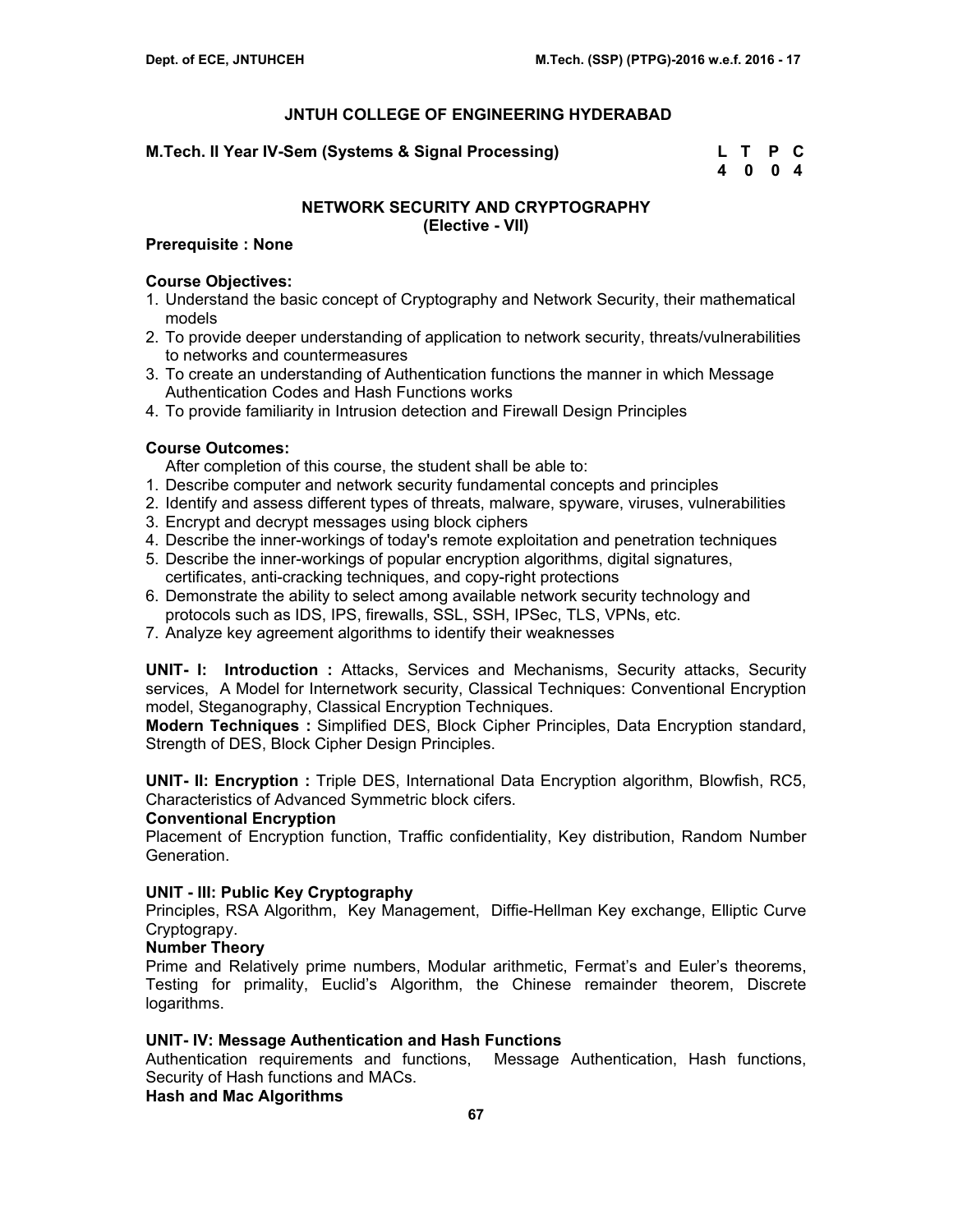MD File, Message digest Algorithm, Secure Hash Algorithm.

Digital signatures and Authentication protocols: Digital signatures, Authentication Protocols, Digital signature standards.

# **Authentication Applications**

Kerberos, Electronic Mail Security: Pretty Good Privacy, S/MIME.

## **UNIT – V: IP Security**

Overview, Architecture, Authentication, Encapsulating Security Payload, Key Management. Web Security: Web Security requirements, Secure sockets layer and Transport layer security, Secure Electronic Transaction.

**Intruders, Viruses and Worms:** Intruders, Viruses and Related threats.

**Fire Walls:** Fire wall Design Principles, Trusted systems.

## **TEXT BOOKS:**

- 1. Cryptography and Network Security: Principles and Practice William Stallings, Pearson Education.
- 2. Network Security Essentials (Applications and Standards) by William Stallings Pearson Education.

- 1. Fundamentals of Network Security by Eric Maiwald (Dreamtech press)
- 2. Network Security Private Communication in a Public World by Charlie Kaufman, Radia Perlman and Mike Speciner, Pearson/PHI.
- 3. Principles of Information Security, Whitman, Thomson.
- 4. Network Security: The complete reference, Robert Bragg, Mark Rhodes, TMH
- 5. Introduction to Cryptography, Buchmann, Springer.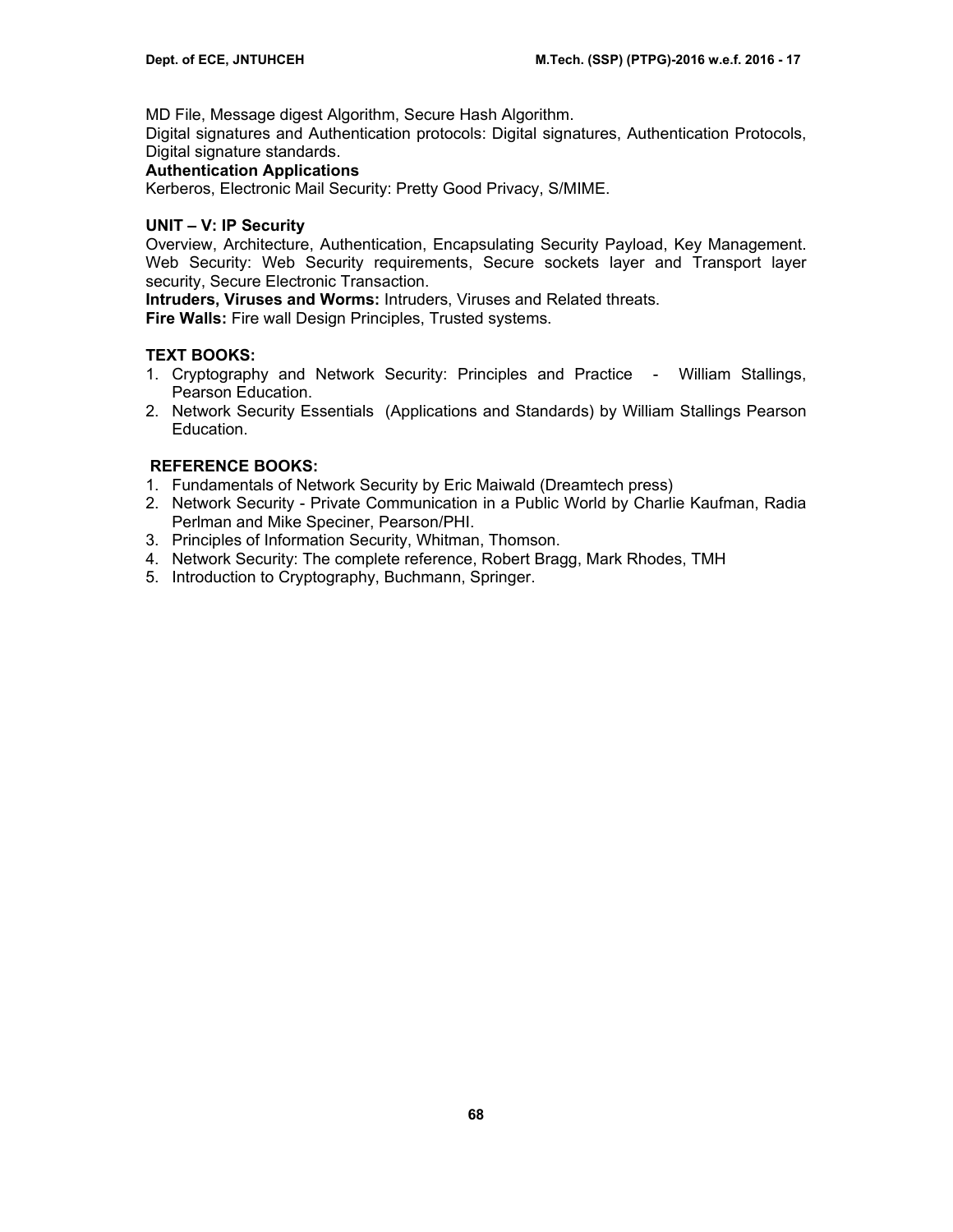#### **M.Tech. II Year IV-Sem (Systems & Signal Processing) Letting Linux Control Control Control Control Control Control Control Control Control Control Control Control Control Control Control Control Control Control Control Co**

 **4 0 0 4** 

### **RADAR SIGNAL PROCESSING**

**(Elective - VII)** 

# **Prerequisite:** Radar Systems

#### **Course Objectives:**

- 1. This course emphasis on the principles of Radar Systems and Signal Processing techniques.
- 2. Ability to understand the various parameters of Radar like pdf , prf.
- 3. Acquire knowledge about pulse compression Radar.
- 4. To study the phase coding Techniques.

#### **Course Outcomes:**

Upon the completion of this course, the student will be able to

- 1. Understand the principles of Radar Systems.
- 2. Learn the appropriate model, calculate system performance parameters and assess the limitations of particular systems.
- 3. Understand the concepts of pulse compression Radar.

#### **UNIT -I: Introduction**

Radar, Radar Block Diagram, Radar Equation, Detection of Signals in Noise, Receiver Noise and the Signal to Ratio.

#### **UNIT –II: Radar Equation**

Probability Density Function, Probability of Detection and False Alarm, Radar Cross Section of Targets, Transmitter Power, PRF and Antenna Parameters, CFAR Receiver.

#### **UNIT –III: Waveform Selection**

Radar Ambiguity Function and Ambiguity Diagram – Principles and Properties; Specific Cases – Ideal Case, Single Pulse of Sine Wave, Periodic Pulse Train, Single Linear FM Pulse.

#### **UNIT -IV: Pulse Compression in Radar Signals**

Introduction, Significance, Types, Linear FM Pulse Compression – Block Diagram, Characteristics, Reduction of Time Side lobes, Stretch Techniques, Generation and Decoding of FM Waveforms.

#### **UNIT –V: Phase Coding Techniques**

Principles, Binary Phase Coding, Barker Codes, Maximal Length Sequences (MLS/LRS/PN), Block Diagram of a Phase Coded CW Radar.

#### **TEXT BOOKS:**

- 1. Radar Handbook M.I. Skolnik, 2<sup>nd</sup> Ed., 1991, McGraw Hill.
- 2. Radar Design Principles: Signal Processing and the Environment Fred E. Nathanson, 2<sup>nd</sup> Ed., 1999, PHI.
- 3. Introduction to Radar Systems M.I. Skolnik, 3<sup>rd</sup> Ed., 2001, TMH.

- 1. Radar Principles Peyton Z. Peebles, Jr., 2004, John Wiley.
- 2. Radar Signal Processing and Adaptive Systems R. Nitzberg, 1999, Artech House.
- 3. Radar Design Principles F.E. Nathanson, 1<sup>st</sup> Ed., 1969, McGraw Hill.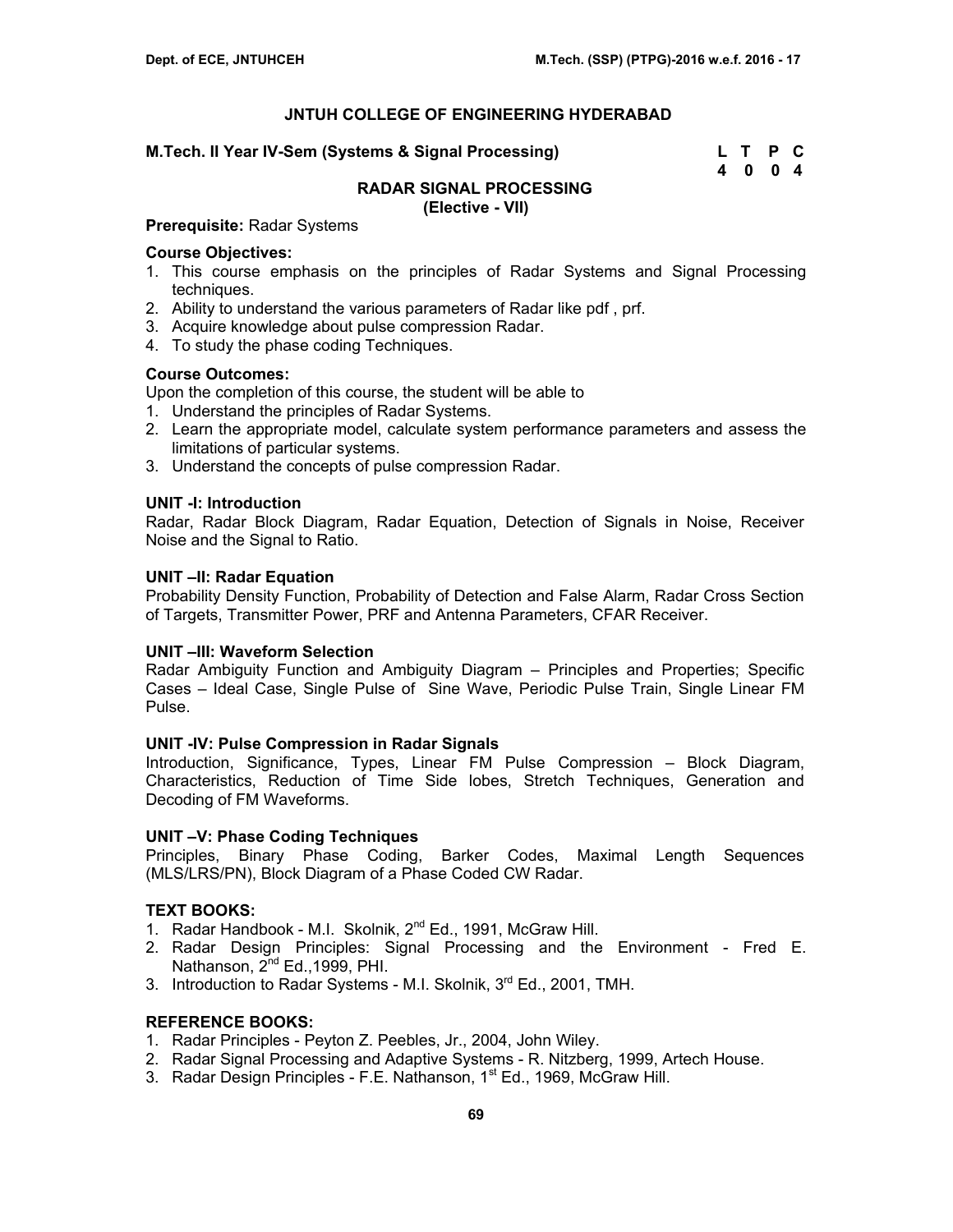**M.Tech. II Year IV-Sem (Systems & Signal Processing) L T P C** 

 **4 0 0 4** 

## **MULTI-MEDIA AND SIGNAL CODING (ELECTIVE-VIII)**

**Prerequisite:** Artificial Neural Networks and Fuzzy Systems.

## **Course Objectives:**

This course makes the students to Understand

- 1. Various image & video processing algorithms.
- 2. Various video compression techniques.
- 3. Various audio compression techniques.

## **Course Outcomes:**

On completion of this course the students will be able to

- 1. Represent and convert various colour models.
- 2. Simulate various video compression image techniques and can suggest the appropriate video compression techniques for specific application.
- 3. Simulate various audio compression techniques and can suggest the appropriate audio compression method for specific application.

## **UNIT -I:**

**Introduction to Multimedia:** Multimedia, World Wide Web, Overview of Multimedia Tools, Multimedia Authoring, Graphics/ Image Data Types, and File Formats.

**Color in Image and Video:** Color Science – Image Formation, Camera Systems, Gamma Correction, Color Matching Functions, CIE Chromaticity Diagram, Color Monitor Specifications, Out-of-Gamut Colors, White Point Correction, XYZ to RGB Transform, Transform with Gamma Correction, L\*A\*B\* Color Model. Color Models in Images – RGB Color Model for CRT Displays, Subtractive Color: CMY Color Model, Transformation from RGB to CMY, Under Color Removal: CMYK System, Printer Gamuts, Color Models in Video – Video Color Transforms, YUV Color Model, YIQ Color Model, Ycbcr Color Model.

# **UNIT -II:**

**Video Concepts:** Types of Video Signals, Analog Video, Digital Video.

**Audio Concepts:** Digitization of Sound, Quantization and Transmission of Audio.

#### **UNIT -III:**

#### **Compression Algorithms:**

**Lossless Compression Algorithms:** Run Length Coding, Variable Length Coding, Arithmetic Coding, Lossless JPEG, Image Compression.

**Lossy Image Compression Algorithms:** Transform Coding: KLT And DCT Coding, Wavelet Based Coding.

**Image Compression Standards:** JPEG and JPEG2000.

#### **UNIT -IV:**

**Video Compression Techniques:** Introduction to Video Compression, Video Compression Based on Motion Compensation, Search for Motion Vectors, H.261- Intra-Frame and Inter-Frame Coding, Quantization, Encoder and Decoder, Overview of MPEG1 and MPEG2.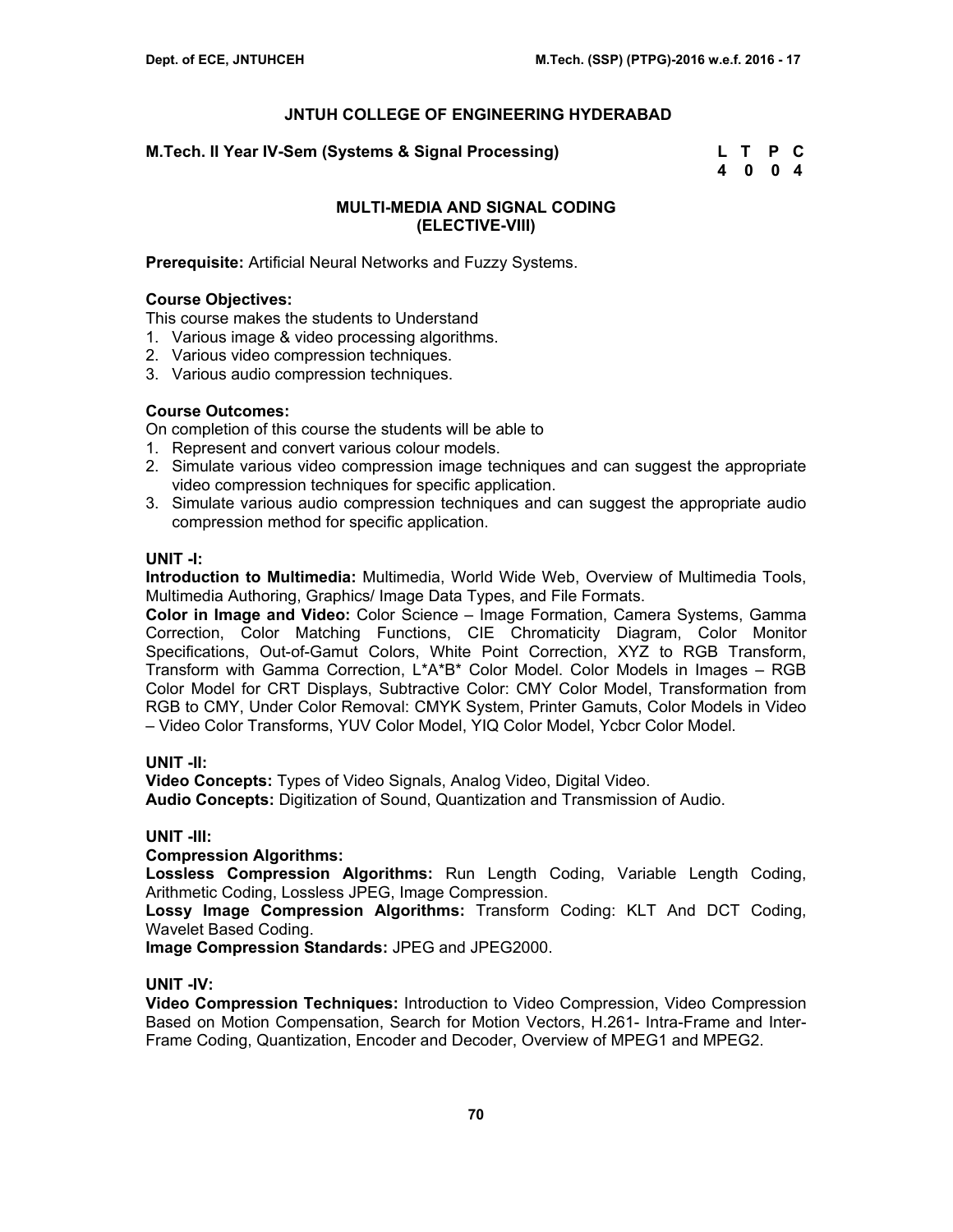## **UNIT -V:**

**Audio Compression Techniques:** ADPCM in Speech Coding, G.726 ADPCM, Vocoders – Phase Insensitivity, Channel Vocoder, Formant Vocoder, Linear Predictive Coding, CELP, Hybrid Excitation Vocoders, MPEG Audio – MPEG Layers, MPEG Audio Strategy, MPEG Audio Compression Algorithms, MPEG-2 AAC, MPEG-4 Audio.

## **TEXT** BOOKS:

- 1. Fundamentals of Multimedia Ze- Nian Li, Mark S. Drew, PHI, 2010.
- 2. Multimedia Signals & Systems Mrinal Kr. Mandal Springer International Edition  $1<sup>st</sup>$ Edition, 2009

- 1. Multimedia Communication Systems Techniques, Stds& Netwroks K.R. Rao, Zorans. Bojkoric, Dragorad A.Milovanovic, 1<sup>st</sup> Edition, 2002.
- 2. Fundamentals of Multimedia Ze- Nian Li, Mark S.Drew, Pearson Education (LPE), 1<sup>st</sup> Edition, 2009.
- 3. Multimedia Systems John F. Koegel Bufond Pearson Education (LPE), 1<sup>st</sup> Edition, 2003.
- 4. Digital Video Processing A. Murat Tekalp, PHI, 1996.
- 5. Video Processing and Communications Yaowang, Jorn Ostermann, Ya-QinZhang, Pearson, 2002.
- 6. Judith Jeffocate, "*Printmedia in practice (Theory and Applications)*", PHI, 1998.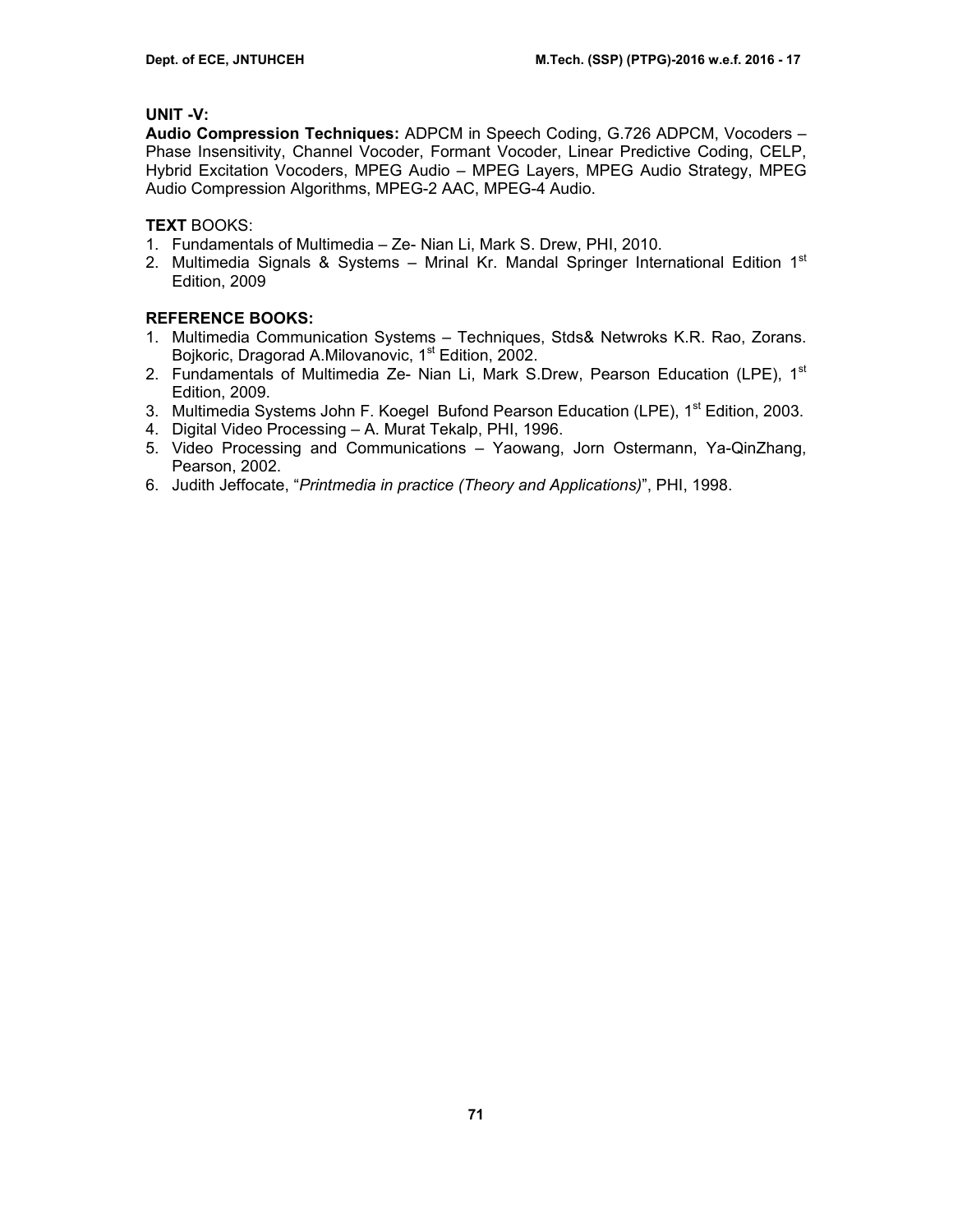#### **JNTUH COLLEGE OF ENGINEERING HYDERABAD**

| M.Tech. II Year IV-Sem (Systems & Signal Processing) | L T P C |  |
|------------------------------------------------------|---------|--|
|                                                      | 4 0 0 4 |  |

### **SOFT COMPUTING TECHNIQUES (Elective - VIII)**

#### **UNIT – I: Fundamentals of Neural Networks & Feed Forward Networks**

Basic Concept of Neural Networks, Human Brain, Models of an Artificial Neuron, Learning Methods, Neural Networks Architectures, Single Layer Feed Forward Neural Network :The Perceptron Model, Multilayer Feed Forward Neural Network :Architecture of a Back Propagation Network(BPN), The Solution, Backpropagation Learning, Selection of various Parameters in BPN. Application of Back propagation Networks in Pattern Recognition & Image Processing.

#### **UNIT – II: Associative Memories & ART Neural Networks**

Basic concepts of Linear Associator, Basic concepts of Dynamical systems, Mathematical Foundation of Discrete-Time Hop field Networks(HPF), Mathematical Foundation of Gradient-Type Hopfield Networks, Transient response of Continuous Time Networks, Applications of HPF in Solution of Optimization Problem: Minimization of the Traveling salesman tour length, Summing networks with digital outputs, Solving Simultaneous Linear Equations, Bidirectional Associative Memory Networks; Cluster Structure, Vector Quantization, Classical ART Networks, Simplified ART Architecture.

#### **UNIT – III: Fuzzy Logic & Systems**

Fuzzy sets, Crisp Relations, Fuzzy Relations, Crisp Logic, Predicate Logic, Fuzzy Logic, Fuzzy Rule based system, Defuzzification Methods, Applications: Greg Viot's Fuzzy Cruise Controller, Air Conditioner Controller.

#### **UNIT – IV: Genetic Algorithms**

Basic Concepts of Genetic Algorithms (GA), Biological background, Creation of Offsprings, Working Principle, Encoding, Fitness Function, Reproduction, Inheritance Operators, Cross Over, Inversion and Deletion, Mutation Operator, Bit-wise Operators used in GA, Generational Cycle, Convergence of Genetic Algorithm.

#### **UNIT – V: Hybrid Systems**

Types of Hybrid Systems, Neural Networks, Fuzzy Logic, and Genetic Algorithms Hybrid, Genetic Algorithm based BPN: GA Based weight Determination, Fuzzy Back Propagation Networks: LR-type fuzzy numbers, Fuzzy Neuron, Fuzzy BP Architecture, Learning in Fuzzy BPN, Inference by fuzzy BPN.

#### **TEXT BOOKS:**

- 1. Introduction to Artificial Neural Systems J.M.Zurada, Jaico Publishers
- 2. Neural Networks, Fuzzy Logic & Genetic Algorithms: Synthesis & Applications S.Rajasekaran, G.A. Vijayalakshmi Pai, July 2011, PHI, New Delhi.
- 3. Genetic Algorithms by David E. Gold Berg, Pearson Education India, 2006.
- 4. Neural Networks & Fuzzy Sytems- Kosko.B., PHI, Delhi,1994.

#### **REFERENCE BOOKS:**

- 1. Artificial Neural Networks Dr. B. Yagananarayana, 1999, PHI, New Delhi.
- 2. An introduction to Genetic Algorithms Mitchell Melanie, MIT Press, 1998
- 3. Fuzzy Sets, Uncertainty and Information- Klir G.J. & Folger. T. A., PHI, Delhi, 1993.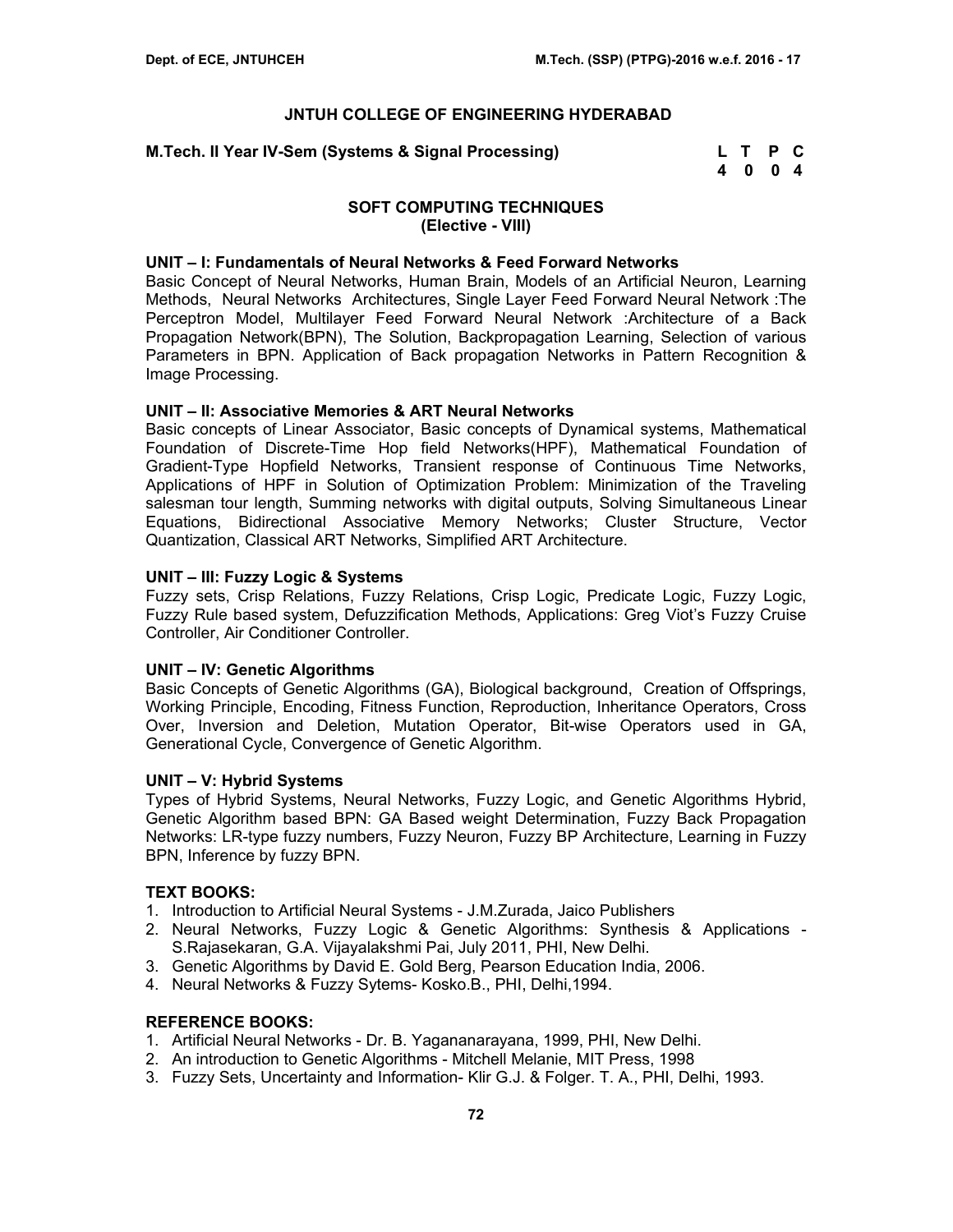# **JNTUH COLLEGE OF ENGINEERING HYDERABAD**

**M.Tech. II Year IV-Sem (Systems & Signal Processing) L T P C** 

 **4 0 0 4** 

# **ADVANCED COMPUTER NETWORKS (Elective – VIII)**

#### **Prerequisite:** Computer Networks

### **Course Objectives:**

- 1. To study the WLAN and WPAN architecture and protocols
- 2. To know about WiMAX services, 802.16 standard, cellular telephony & satellite networks.
- 3. To study the techniques to improve QoS.in Networks
- 4. To learn about the basic concepts of Ad hoc wireless Networks
- 5. To know about various Routing Protocols in Ad hoc Networks.
- 6. To learn the concepts of Wireless Sensor Networks, architecture and various data dissemination and data gathering techniques

# **Course Outcomes:**

At the end of the course, the student will be able to:

- 1. Acquire the knowledge about Wireless LANs, Bluetooth and WiMAX standards, architecture and their sub-layers.
- 2. Understand congestion control mechanisms and techniques to improve Quality of Service in switched networks
- 3. Get the basic concepts of Ad hoc wireless networks and its protocols and issues related to QoS, energy management, scalability and Security.
- 4. Explain about Wireless Sensor Network architecture, data dissemination & data gathering techniques and will be able to address the issues and challenges in designing Sensor Networks.

#### **Unit I**

**Wireless LANs:** Architectural Comparison, Characteristics, Access Control, IEEE 802.11 Project: Architecture, MAC Sub layer, Addressing Mechanism, Physical Layer **Bluetooth:** Architecture, Bluetooth Layers

**WiMAX:** Services, IEEE Project 802.16, Cellular Telephony: operation,1G,2G,3G,4G, Satellite Networks, GEO, MEO and LEO Satellites

#### **Unit II**

**Congestion Control and Quality of Service:** Data Traffic, Congestion, Congestion Control, Quality of Service, Techniques to Improve QoS, Integrated Services, Differentiated Services, QoS in Switched Networks

**Queue Management:** Passive-Drop trial, Drop front, Random drop, Active- early Random drop, Random Early detection.

# **Unit III**

**AD HOC WIRELESS NETWORKS**: Introduction, Cellular and Ad hoc Wireless Networks, Application of Ad Hoc Wireless Networks, Issues in Ad Hoc Wireless Networks, Medium Access Scheme, Routing, Multicasting, Transport Layer Protocols, Pricing Scheme, Quality of Service Provisioning, Self-Organization, Security, Addressing and Service Discovery, Energy Management, Scalability, Deployment Considerations, Ad Hoc Wireless Internet